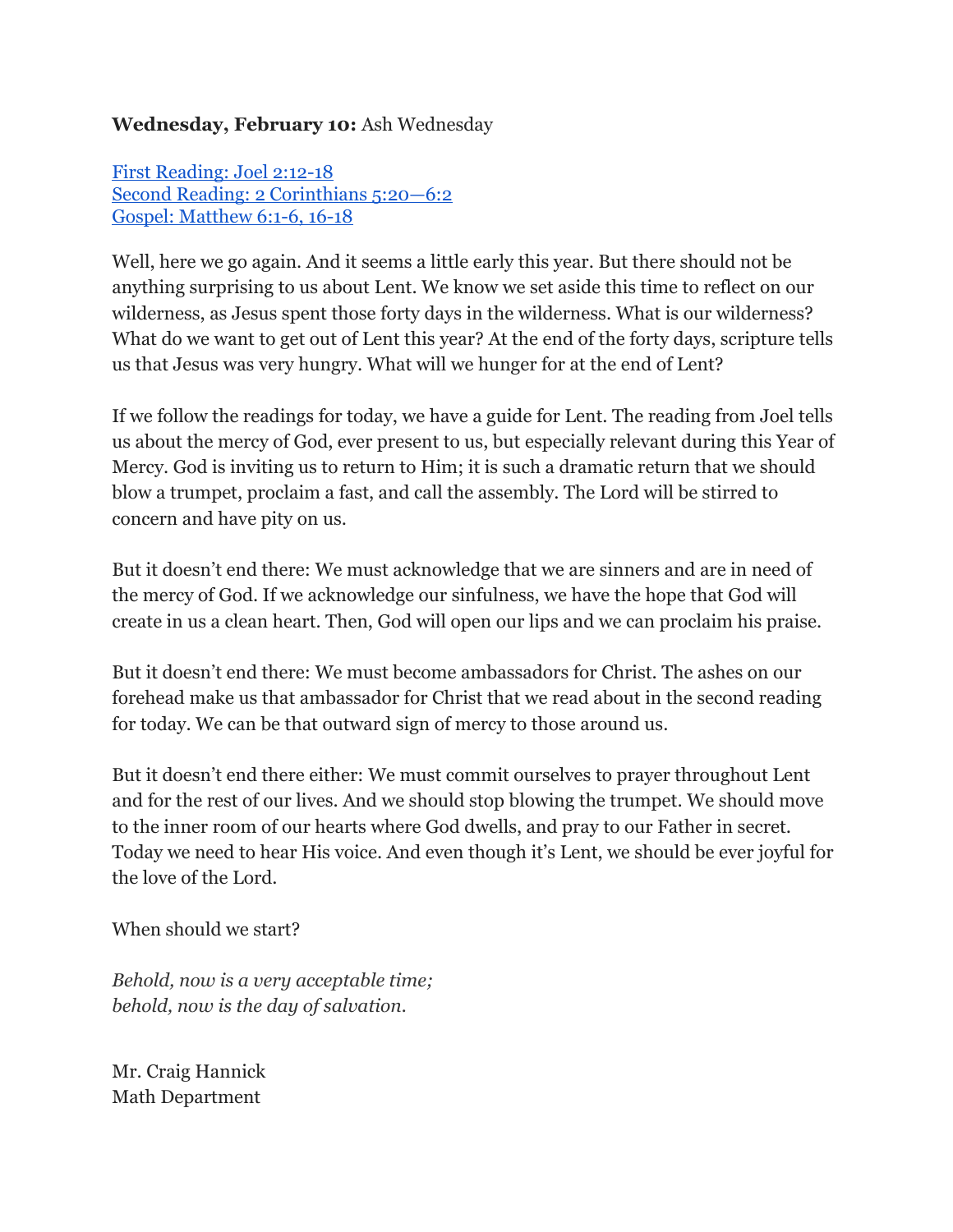# **Thursday, February 11:** Thursday After Ash Wednesday

## First Reading: [Deuteronomy](http://www.usccb.org/bible/readings/021116.cfm) 30:1520 Gospel: Luke 9:22-25

I often think of Lent as the time of the year for lowering ourselves, the time for making ourselves smaller in reverence to the Almighty God. When I was little, I would choose my Lenten sacrifice based on pleasure; I gave up things that I enjoyed a lot. I guess the idea that I was working under was that if I gave up something which made me happy, and in turn endured a small amount of suffering, I would be making myself less of a sinner and more humble, which was necessary if I wanted to experience the full glory of Easter.

I still thought that until a couple weeks ago. I was watching an episode of *The West Wing* (bear with me) and the characters were speaking about Yom Kippur, the holiest day of the year for the Jews. What struck me from this episode was not the idea of Yom Kippur, but the day before Yom Kippur, Erev Yom Kippur. The idea of this day is that before we can atone with God, we must atone with the people around us. And when I thought about that idea in the context of Lent, this solemn part of the Liturgical Year became much more meaningful. Maybe in order to experience the fullness of the fulfillment of the Paschal mystery, to live out Easter more wholly, we have to atone with the people in our lives who have hurt us and whom we have hurt. Maybe we need, as Jesus says in today's Gospel, to take up our crosses with the people in our lives, to forgive and wipe clean the slates.

As it is just the beginning of Lent, I think I would benefit by starting off this year by making peace with the people in my life whom I have hurt, whom I have separated from myself. I think that if I do that first, I will be more able to spend this month focusing on God and my relationship with Him, because I know that needs a lot of work.

Jack Perryman '16 Senior Pastoral Team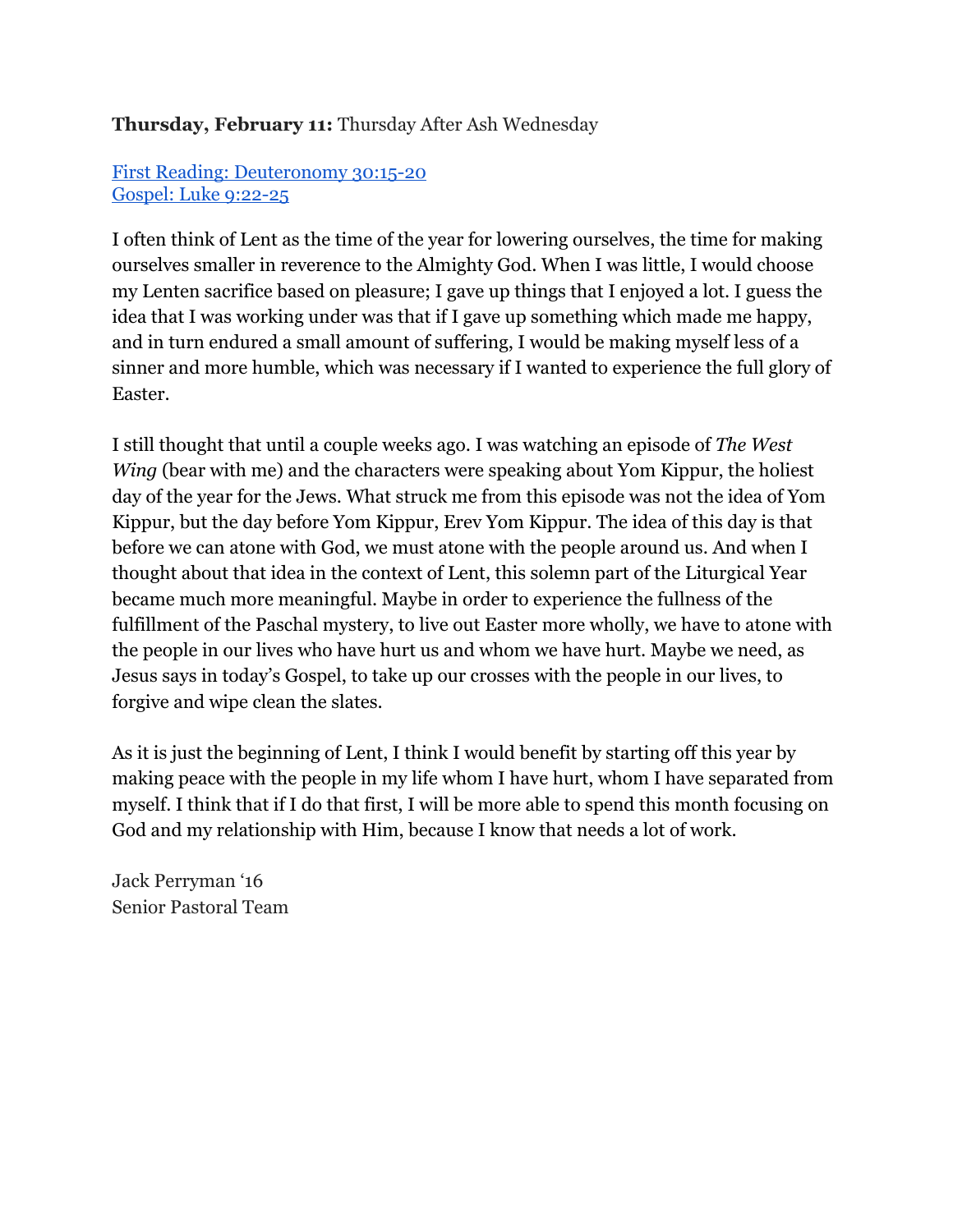**Friday, February 12:** Friday After Ash Wednesday

First [Reading:](http://www.usccb.org/bible/readings/021216.cfm) Isaiah 58:19A Gospel: [Matthew](http://www.usccb.org/bible/readings/021216.cfm) 9:14-15

> "For you are not pleased with sacrifices; Should I offer a burnt offering, you would not accept it. My sacrifice, O God, is a contrite spirit."  $(Psalm 51:18-19)$

Ten years ago as a senior in Mr. Garavaglia's theology class I read a biography on the life of Saint Francis of Assisi. Part of Francis' daily habit was to fast from a variety of life's luxuries. He considered himself a humble little brother and nothing more. During his time, Francis' extreme vocation drew admiration from a few people and scorn from many more.

History shows that Saint Francis of Assisi was undoubtedly a saint, but he was not a saint because he fasted, gave away all of his clothes, and begged alms to survive. *He was a saint because he gave away all of his heart.*

Today's readings, like the life of Saint Francis, teach us about true fasting. To fast is not simply to give up Starbucks and Twitter. While those things are helpful they are not enough. To fast is to give over our hearts to God, warts and all.

Our God is a jealous God. He doesn't want some of my heart; he wants the whole thing. The bad stuff buried deep inside? He wants that. Greed, apathy, anger, and pride? Those belong to God too. They do not embarrass God as much as us.

To fast from our sin is a much greater gift for God than we realize. The return is mercy, love, and happiness. The prophet Isaiah promises that when we properly fast, "then your light shall break forth like the dawn, and your wound shall quickly be healed" (Isaiah 58:8).

In sacrificing our hearts this Lent may we know happiness. Knowing happiness, may we live as saints.

Mr. Sean Powers '05 Fine Arts Department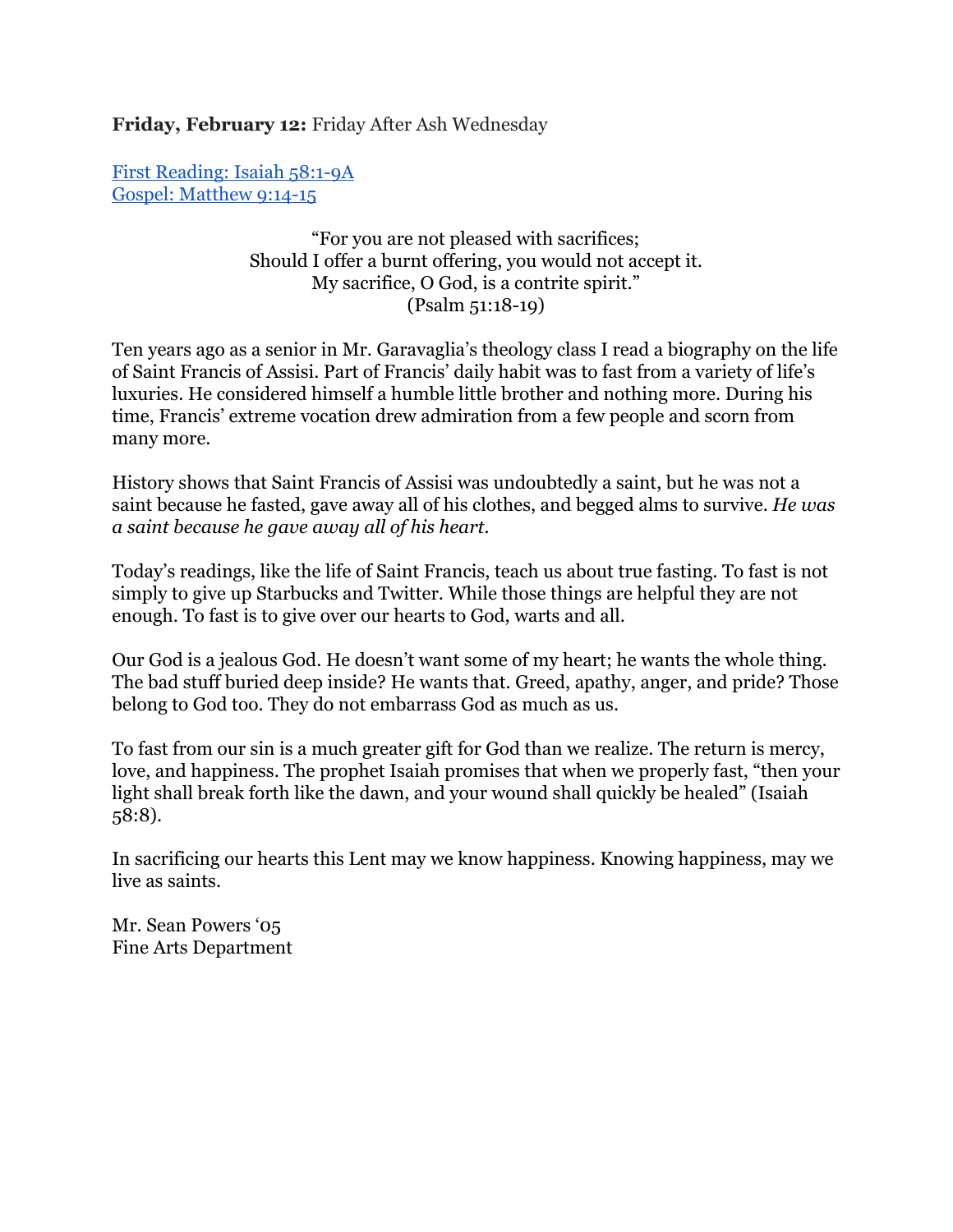# **Saturday, February 13:** Saturday After Ash Wednesday

First Reading: Isaiah 58:9B-14 Gospel: Luke 5:27-32

*"If you remove from your midst oppression, false accusation and malicious speech… then light shall rise for you in the darkness, and the gloom shall become for you like midday." (Isaiah 58: 910)*

I interpret this part of today's first reading as a call to limit the sometimes crippling effects of self-consciousness, to put out of our minds the negative words of others, a fear of what people will think of us when we live out the example of Jesus. As Mrs. Whitaker of the Fine Arts department has put it, we must close the "third eye" that seems to hover over us always. This is an eye that takes on a negative self-view that comes from ourselves as much as it does from others. More importantly, *what kind of person am I when I stand before God?*

The other line from Isaiah that stands out to me is, "Repairer of the breach, they shall call you." Recently, doing Senior Project has made me think about the "breach" that may exist between those who have been born with some advantage in life and those separated by more extreme challenges of physical or mental illness. All of us, no matter who we are, are called to use the gifts we have to reach across to other people, bridging whatever gap may exist between us.

Finally, inspired by today's Gospel, below is a copy of Caravaggio's famous painting *The Calling of Saint Matthew.* May we prayerfully consider the ways Jesus calls us today.

Christopher Weingart '16 Senior Pastoral Team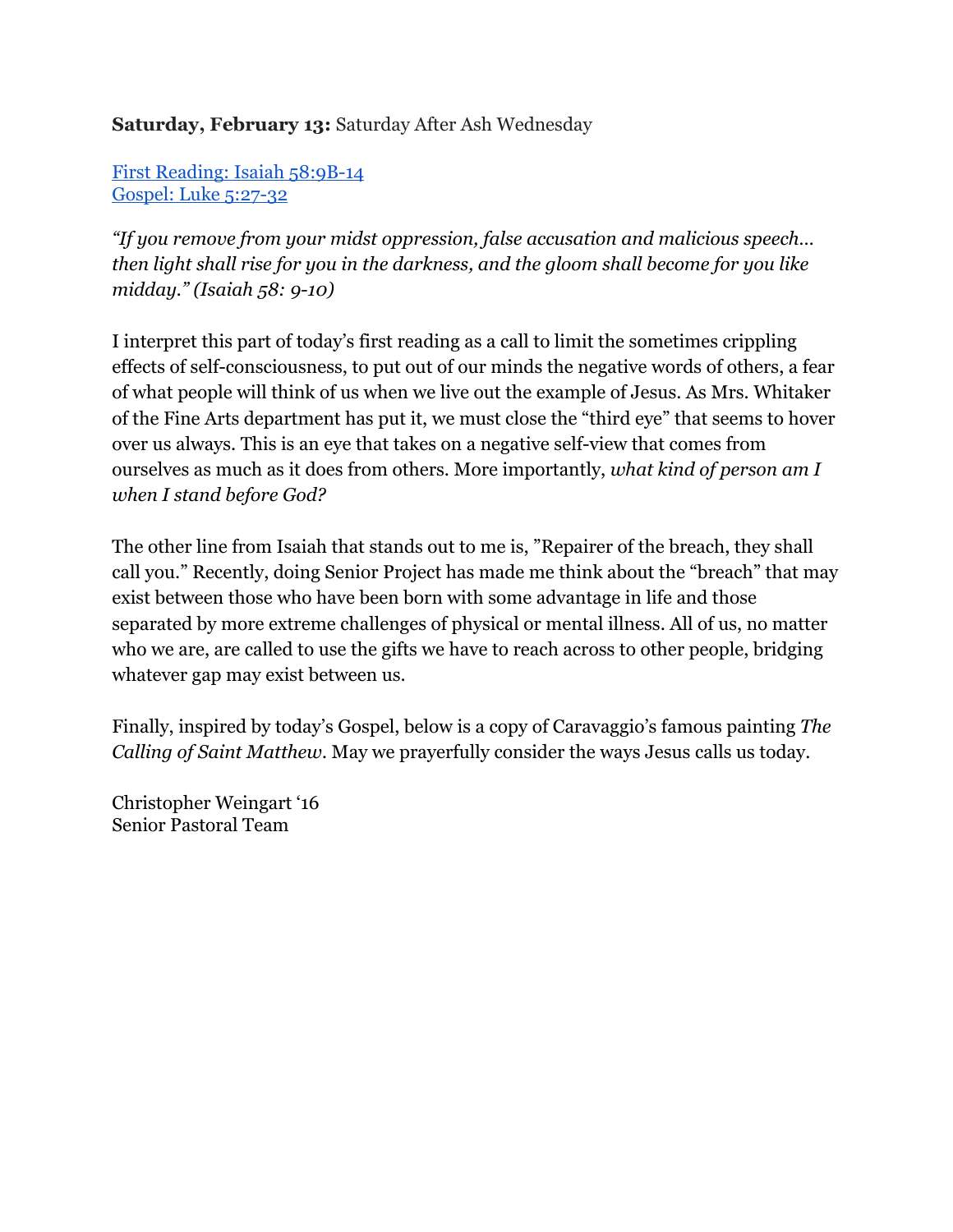### **Sunday, February 14:** First Sunday of Lent

First Reading: [Deuteronomy](http://www.usccb.org/bible/readings/021416.cfm) 26:4-10 Second [Reading:](http://www.usccb.org/bible/readings/021416.cfm) Romans 10:8-13 [Gospel:](http://www.usccb.org/bible/readings/021416.cfm) Luke 4:1-13

In the first reading, Moses speaks about our need for God. Moses refers to the "small household" of Israel that made its way to Egypt. This household eventually became a powerful and prosperous nation. In response, the Egyptians enslaved this nation, rendering them powerless. The Hebrews prayed to God to save them. God recognized that they were struggling, so through his mighty power, he brought the Israelites out of Egypt. God again made the Israelites prosperous, leading them into the Promised Land.

God invites us all to strengthen our households of faith throughout our life. However, we are often challenged along the way. This unavoidable roadblock is sin. Everybody turns their back on God sometimes. Sin alone is not what kills our relationship with God. The refusal to repent and learn from our mistakes and sins is what separates us. Just like in the first reading today, we can cry out to God and pray for forgiveness. And God will forgive us and love us unconditionally. That's why it's important to always seek forgiveness from God. After God makes our land of faith prosperous again, we offer up our sacrifices from the land in an attempt to not make the same mistakes that we have made in the past.

In today's Gospel, Jesus deals with the notorious three temptations. In an effort to destroy our salvation, Satan tries to drive Jesus the Messiah off the path of God's will. He tells Jesus to make himself food while he was starving in the desert, in other words, to use His supernatural powers for His own good. He offers Jesus power over all the Earth during a time when Jesus' homeland was being torn apart by the Romans, if he only worship Satan. And, finally, he dares Jesus to throw himself from the top of the Temple and save himself in order to show the world that He is the Son of God, putting himself above God.

But Jesus resists these temptations and points instead to Scripture, saying that He can only do the will of the Father. Satan may not be tempting us like he tempted Jesus, but that doesn't mean we are safe from the King of Lies.

Whenever we are tempted to use our talents for ourselves instead of others we are being told to make ourselves food in the desert. Whenever we find ourselves tempted to put another thing (i.e. a cell phone) in front of our relationship with God and others, we are being tempted to worship Satan for power. And, whenever we are tempted to undermine authority, disobey our parents or a teacher, we are being tempted to undermine God Himself.

To be Christlike is to obey the will of God, and, as Christians, we are called to be Christlike. So, this Lent, resist the temptations of the desert. Allow God to steer your life.

John Burke '18 and Riley McEnery '18 Sophomore Pastoral Team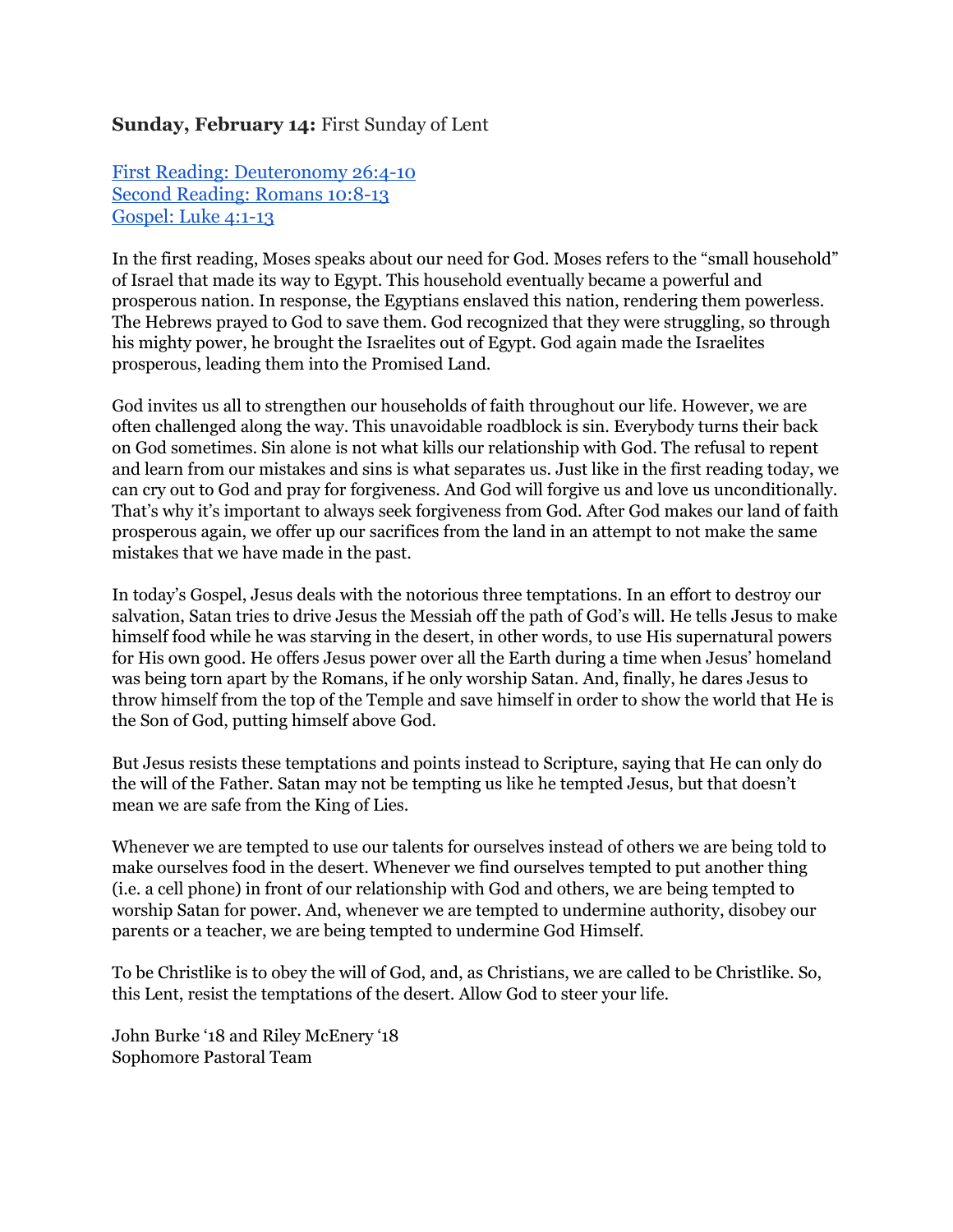# **Monday, February 15:** Monday of the First Week of Lent

First Reading: [Leviticus](http://www.usccb.org/bible/readings/021516.cfm) 19: 1-2, 11-18 Gospel: [Matthew](http://www.usccb.org/bible/readings/021516.cfm) 25:31-46

In today's Gospel, Jesus teaches us a very important lesson about loving our neighbor and taking responsibility for others. In this passage, there is a theme of separation. He divides humanity into two teams: the sheep and the goats.

The sheep are the ones who are given eternal life. Jesus states: "For I was hungry and you gave me food, I was thirsty and you gave me drink, a stranger and you welcomed me, naked and you clothed me, ill and you cared for me, in prison and you visited me."

The goats, on the other hand, were not so lucky. They did not feed the hungry, or give drink to the thirsty, or clothe the naked. They were given eternal punishment.

The beautiful thing about the sheep is that they didn't know their actions were going to gain them eternal reward. It was about the choices they made every day. They asked: "Lord, when did we see you hungry and feed you, or thirsty and give you drink?" He replied: "Amen I say to you, whatever you did for one of these least brothers of mine, you did for me."

Jesus tells us in detail how we can be sheep. Here at SLUH we are called to be men and women for and with others. We have plenty of opportunities to serve others. Take advantage of them. Get involved in community service. Pick up the trash you see left behind. Offer to help carry books or bags for someone who has an armful. Hold the door open for the person behind you. Shovel the snow for your neighbor. Pay for the person's meal in the car behind you in the drive-thru. Do good deeds.

I know what team I want to be on. I want to be a sheep.

Mrs. Mary Michalski Counseling Department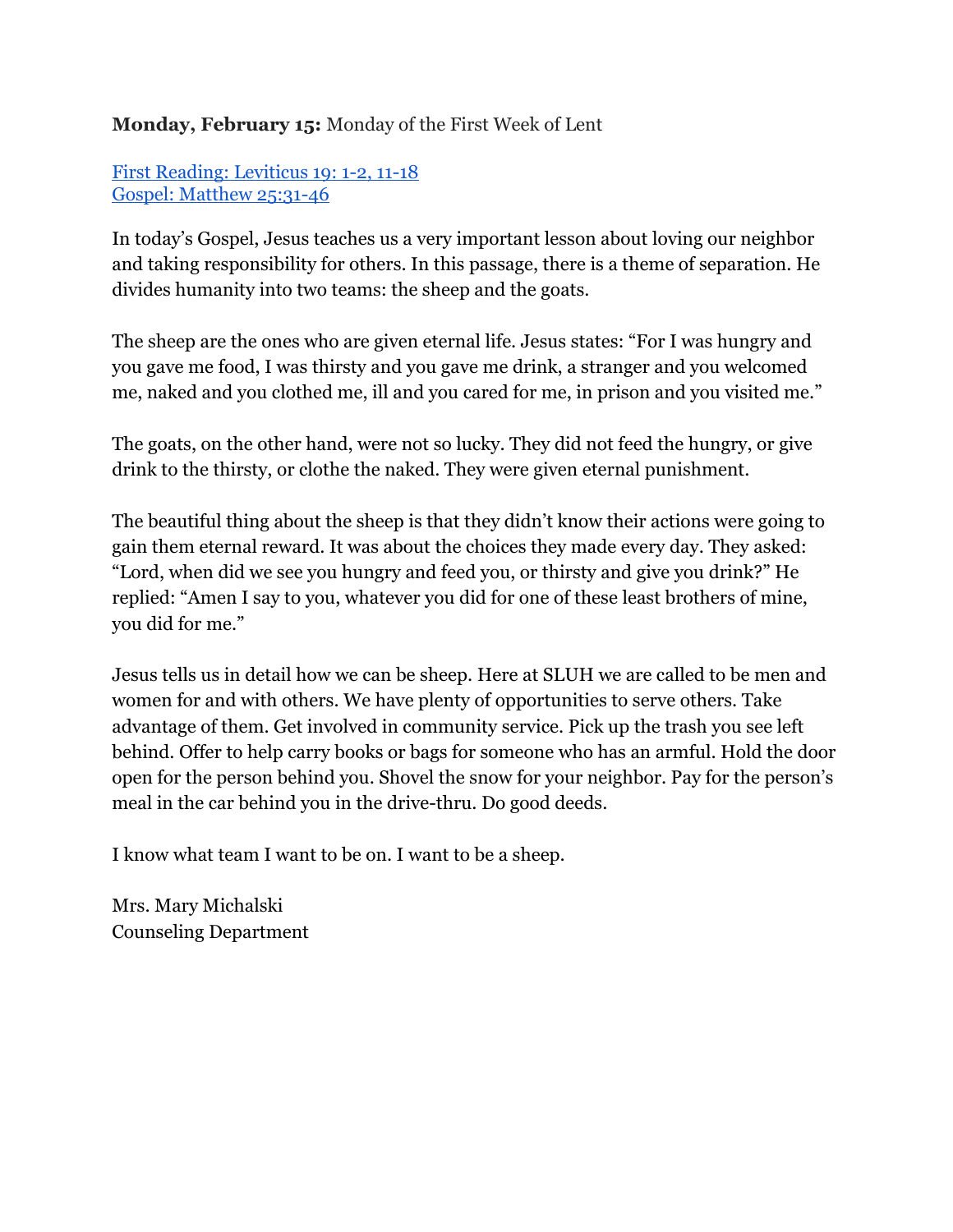**Tuesday, February 16:** Tuesday of the First Week of Lent

First [Reading:](http://www.usccb.org/bible/readings/021616.cfm) Isaiah 55:10-11 Gospel: [Matthew](http://www.usccb.org/bible/readings/021616.cfm) 6:7-15

"Look to Him that you may be radiant with joy." (Psalm 34)

First, as a science teacher, I appreciate Isaiah's shout-out to the water cycle. : The recurring pattern of precipitation, evaporation, and condensation using the same teeny molecules is beautiful and provides evidence of a master plan.

In the Gospel, Jesus teaches us how to pray. The Our Father is my favorite prayer for several reasons: it comes directly from The Man Himself; it is simple and straightforward; and it contains the four words that summarize my worldview, "Thy will be done." God's will is going to be done. It is up to us to trust in its goodness.

But the Lord's Prayer also contains two lines I find very challenging.

"Forgive us our trespasses, as we forgive those who trespass against us." ... If God's forgiveness only reflects my own, I'm in trouble. Even when I am able to forgive, I rarely forget.

"Lead us not into temptation." ... Is this really what I want? I like my temptations video games, fast food, podcasts, ... — and don't mind enough the venial sins of selfishness that sometimes come with them.

Every Mass, just after the Eucharistic Prayer, we say words that remind me of God's divinity, power, and eventual triumph. But I am also reminded of His love for me, His desire to give me what I need and forgive me what I don't. "[Our] Father knows what [we] need before [we] ask Him." But it still doesn't hurt to ask.

Mr. Paul Baudendistel '90 Science Department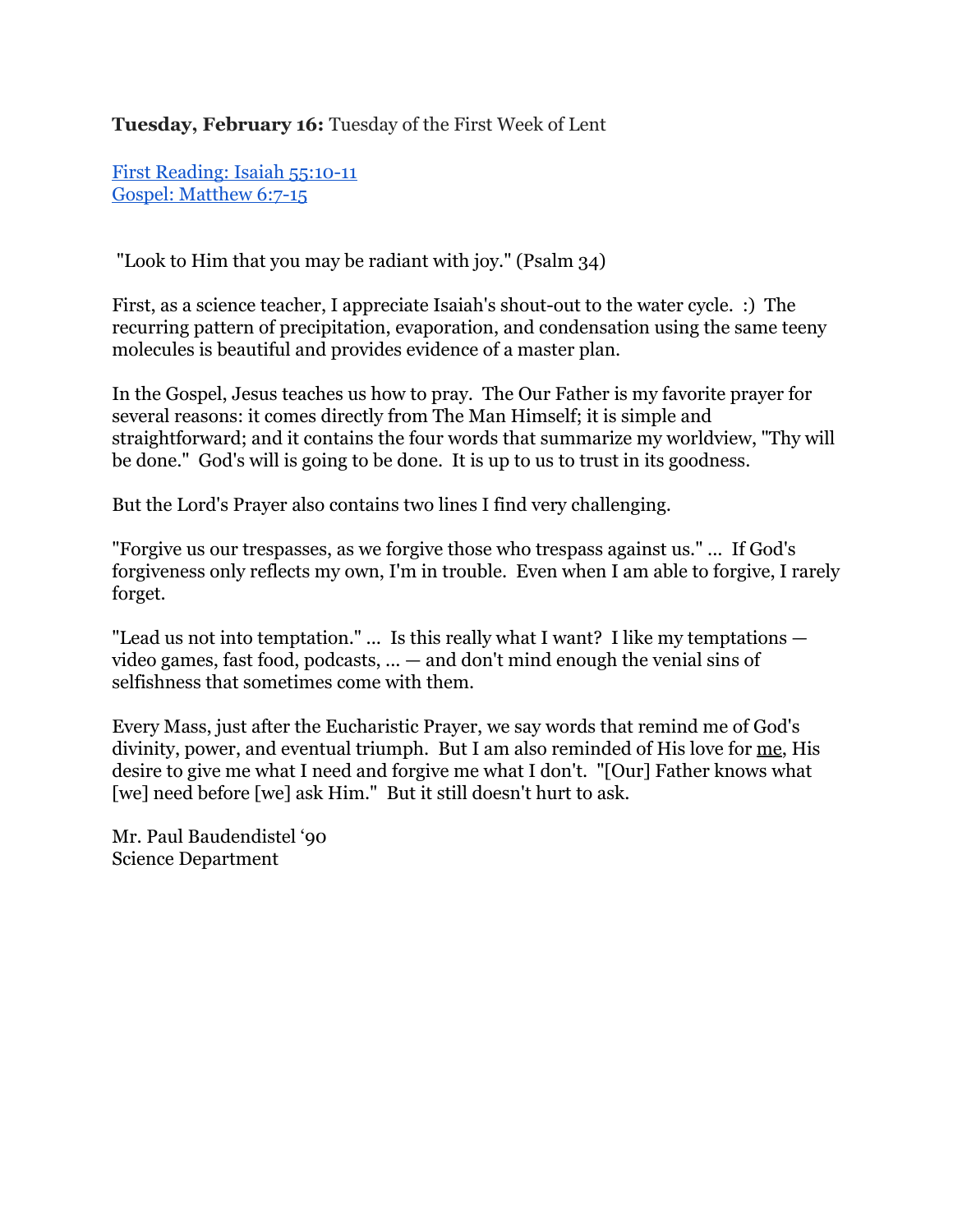# **Wednesday, February 17:** Wednesday of the First Week of Lent

## First [Reading:](http://www.usccb.org/bible/readings/021716.cfm) Jonah 3:1-10 Gospel: Luke 11:29-32

In the first reading today, we hear about the story of Jonah. As the reading begins, we hear God telling Jonah for the second time to go and tell the city of Nineveh to repent. Jonah obeys God and travels to Nineveh. The people of Nineveh receive this message with openness and earnestly repent for their wrongdoings. In the Gospel, we hear Jesus say that just like Jonah "became a sign to the Ninevites, so will the Son of Man be to this generation."

It took a lot of courage for the Ninevites to own up to their mistakes and repent from their ways. This Lenten season is a chance for us to repent from our wrongdoings and fully accept God's offer of love and mercy. We probably haven't done anything bad enough to make God want to smite us from above, like he did with Nineveh. We are not necessarily being called to abstain from all food, wear sack clothes, or sit in ashes just to be protected from God's wrath. But we have made mistakes (we're human, it's what we do) and God is always calling us back to him. Maybe he is calling us to give up that one thing we cannot live without or maybe it is simply taking five minutes in silence each day, away from all the distractions of life, to hear God better. Jesus told the crowd gathered in front of him that he is a sign for our generation. He is a symbol of love and faith that we should strive to imitate.

*Dear God, help us to grow closer to you this season of Lent. Come enter our hearts and help us to be a sign for others, just as Jonah was for the Ninevites and Jesus was for his listeners and for us. Allow us to see and hear you in both the busyness of our days and in the silence of our nights. Amen.*

Reed Milnor '19 and Paul Gillam '19 Freshman Pastoral Team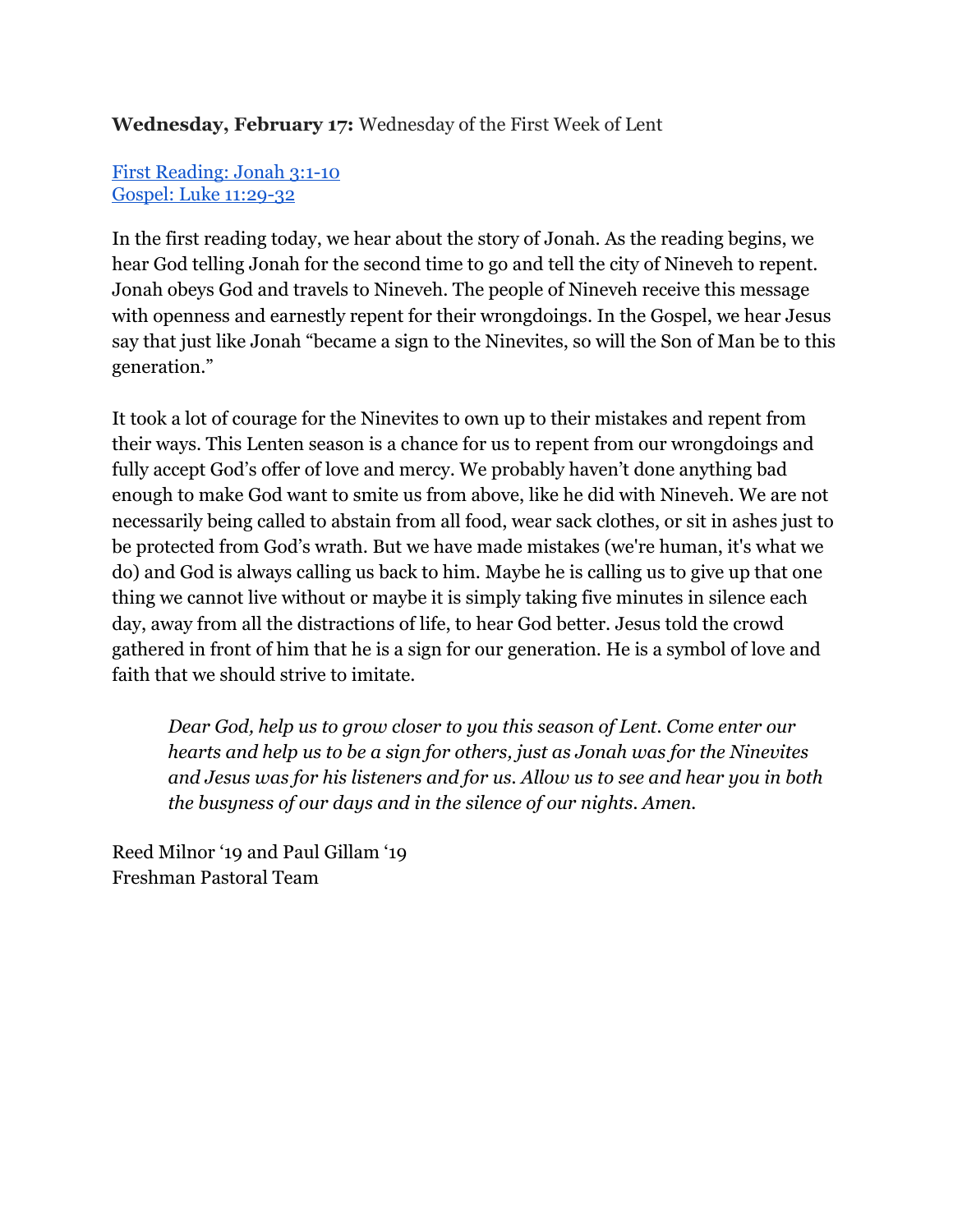### **Thursday, February 18:** Thursday of the First Week of Lent

First Reading: Esther C:12, 14-16, 23-25 Gospel: [Matthew](http://www.usccb.org/bible/readings/021816.cfm) 7:7-12

Ask and I shall receive, huh? If this worked the way I wanted it to, then I'd be asking for tuition money to put towards college and a new car to get there. Hearing this Gospel has always frustrated me. Because we all know that it's not as simple as just asking to get what we want. I never really looked for a bigger meaning in what Jesus was saying. As I've reflected upon it, I realize that the meaning of this passage is actually in the first reading for today, from the book of Esther.

The line that strikes me the most is: "Turn our mourning into gladness and our sorrows into wholeness." Esther says this prayer to God in a time of need. She shows us what Jesus meant when He said ask and you shall receive. When we ask for the graces we need from God, He will give them to us. What I mean is this: we ask to grow in virtue. Like my earlier example, instead of asking for tuition money to go to college, I ask for hope that regardless of money, God will provide. When we ask for what we truly need, God gives us just that.

The hardest thing to do in our experience of being human is entrusting our will to a higher being that we cannot even see. God desires to be intimate with us to the point that when we ask for His graces, His love, and His strength, He gives it to us. Attending a school like SLUH, going through the college application process, and keeping up with activities can really be challenging, and most of the time, it is stressful. That being said, I find comfort in the fact that God has a plan, and that when we ask about it, He'll show us.

My advice to you would be to not only pray and literally ask God, "What do you want from me?" but to also believe that He will tell you. I know that sometimes when I pray, I kind of believe God will hear me and answer my prayer. What we're called to do is pray, and live like that prayer has been answered. So go ahead, ask what God wants, and live your life as if God speaks to you in every moment. Ask and you shall receive.

Will Martel '16 Senior Pastoral Team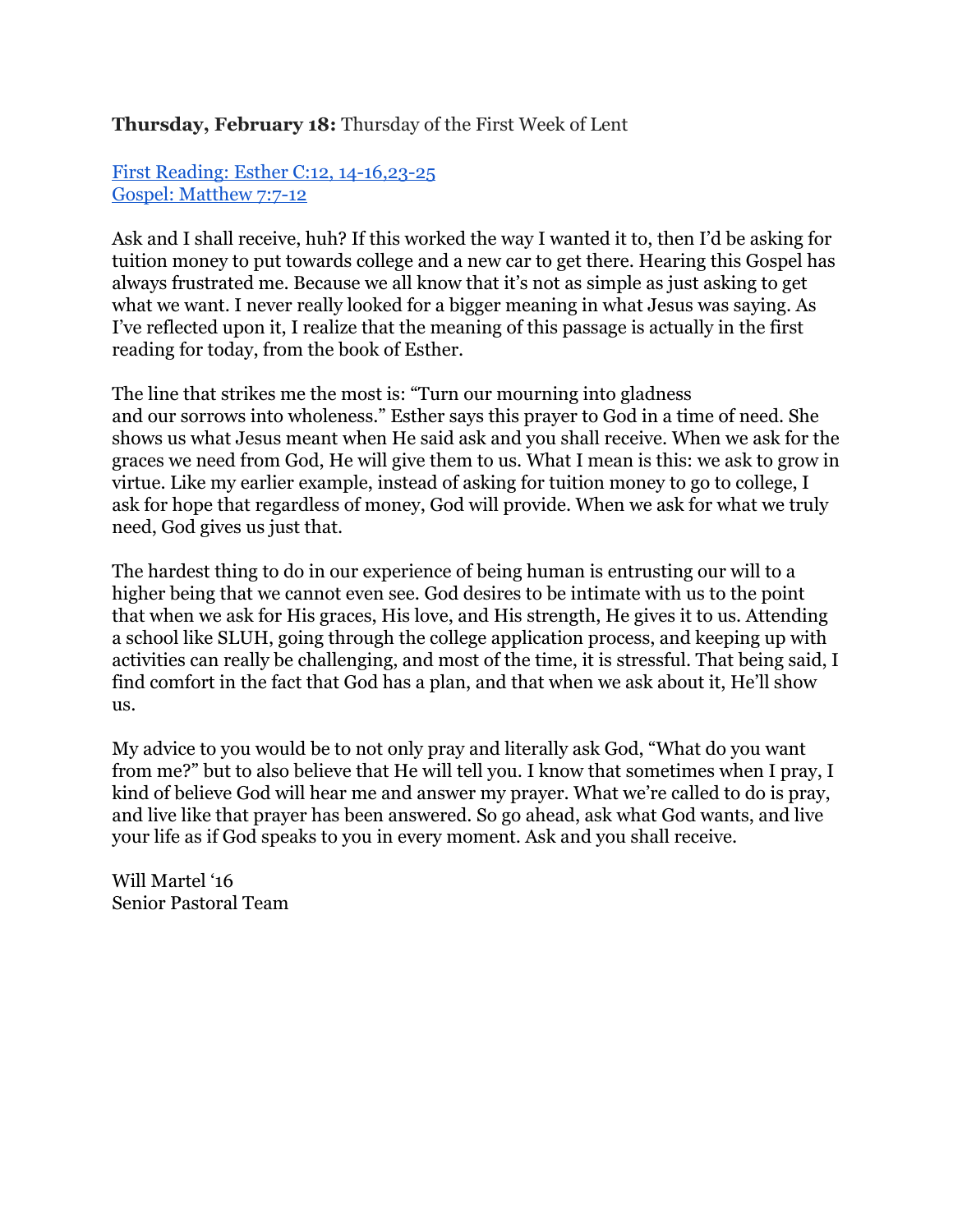## **Friday, February 19:** Friday of the First Week of Lent

First [Reading:](http://www.usccb.org/bible/readings/021916.cfm) Ezekiel 18:21-28 Gospel: [Matthew](http://www.usccb.org/bible/readings/021916.cfm) 5:20-26

"My soul waits for the Lord more than sentinels wait for the dawn."

I'm intrigued these days by the idea of waiting for the Lord. So much of our lives as Christians is about seeking, which the Bible urges us to do in other places, but here in Psalm 103 we are instead called to wait.

Lent is traditionally and appropriately a time of special intention, a time to fold something new into our lives. Sometimes we add a new spiritual practice or some kind of community service to whatever routines have been shaping our days. Sometimes it's more a matter of adding by subtracting. The tradition of giving something up for Lent seems intended not simply to take something away from our daily lives. The space left by the thing removed can become a crack, an opening through which light can shine.

These practices, whether adding or subtracting, are a way of seeking the Lord. On the face of it, however, they do not seem a way of waiting for the Lord. When we choose a Lenten discipline and strive to sustain it, this seems too active to be called waiting.

Like poetry, though, faith often speaks by paradox. If we offering our Lenten practices to God without expectation, if we enact them with pure trust, not checking every day to see if God is giving us some taste of divinity as reward for our devotion, if we infuse our seeking with the spirit of waiting, then perhaps we are going with Jesus out in the desert, withdrawing from the worldly expectations of cause and effect, of investment and return, that can infect even our piety. Then, perhaps, the darkness of Ash Wednesday becomes our dawn's light, the deprivations of Lent become the joyous wedding banquet, and the death that comes at the end of these forty days might become our salvation.

Mr. Chuck Hussung English Department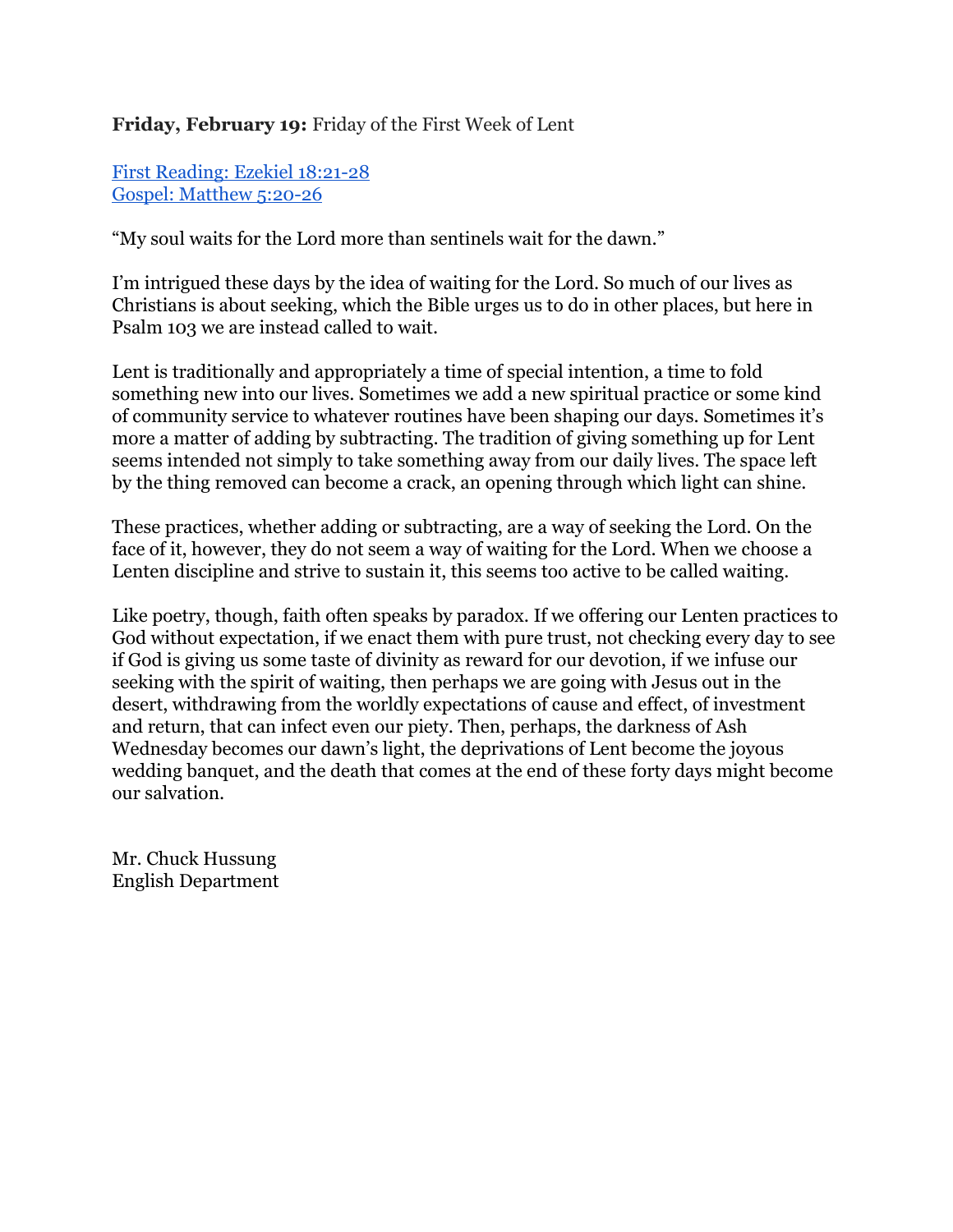### **Saturday, February 20:** Saturday of the First Week of Lent

## First Reading: [Deuteronomy](http://www.usccb.org/bible/readings/022016.cfm) 26:1619 Gospel: [Matthew](http://www.usccb.org/bible/readings/022016.cfm) 5:43-48

In the first reading today, we hear about Moses reminding the people of Israel about a couple things. The first thing is that the Lord is truly their God. Moses reminds them, as he does us, that there is no other God, except for the one true God. The second thing is to observe the statutes and decrees that the Lord gives them. God doesn't tell the people of Israel to merely observe these laws with their minds, but to observe them with their hearts and souls.

Each of us should be looking to do the same thing each day. If I follow God's laws in my mind, but neglect to internalize them in my heart and my soul, I will be unable to build a strong relationship with God. The only way I am able to build a strong relationship with God is by dedicating my heart and soul to Him and his laws.

Furthermore, God promises us that if we keep his commandments, then He will raise us in glory, and we will become a sacred people to the Lord. To follow God's commands, we must review our life and look to improve on any mistakes we might have made before. We must ask ourselves: when have I disobeyed God's commandments? Have I ever gone to confession to ask forgiveness for what I have done? Do I truly wish to follow God with all my heart and soul?

In today's Gospel, Jesus imparts a challenging law to us that we may not want to hear: love your enemies. My definition of an enemy is one who makes me upset or irritated, and there are definitely lots of those people in my life. These people I would much rather ignore and forget, but that is not what Jesus says: he says to *love* thine enemy. How might I ask God's help in my attempt to love my enemies today?

Matthew Stauder '18 and Steven Zak '18 Sophomore Pastoral Team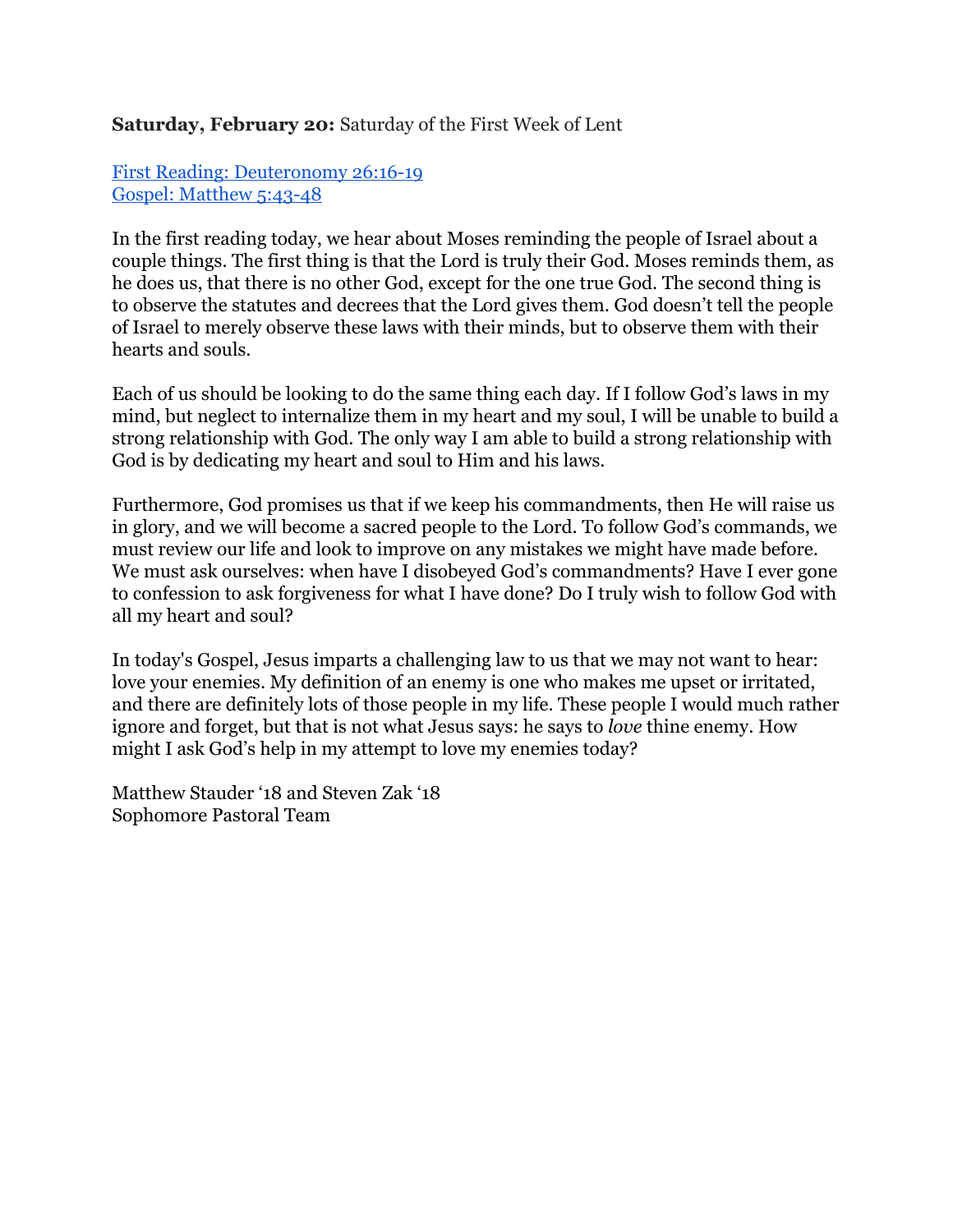### **Sunday, February 21:** Second Sunday of Lent

**First Reading: Genesis 15:5-12,17-18** Second Reading: [Philippians](http://www.usccb.org/bible/readings/022116.cfm) 3:17 - 4:1 Gospel: Luke 9:28b-36

In today's Gospel, Jesus brings Peter, James, and John up a mountain to pray. While there his clothes became dazzlingly white and his face changes in appearance. A cloud descends over the mountain and Elijah and Moses appear. God speaks and affirms Jesus as his son. This is known as the Transfiguration of Jesus. Jesus wants to show his most trusted disciples his true glory, and they do not want to leave. Jesus knows that he cannot stay on the mountain with his disciples. There is much work still to be done. He still has a duty to save all humankind, and his disciples have a duty to spread the good news to all people.

Coming into the second Sunday of Lent, some of our resolve in our resolutions and prayers for Lent may be beginning to deteriorate. But the second Sunday, the third Sunday, and the whole of Lent are just as important. This Gospel reading encourages us to stick with it. Jesus does not just bring Peter up the mountain; he also shows his true self to James and John. And not only to them, but he also showed each of his followers his true power as his risen self. Each of us is invited into the scene for rest and to gain strength to continue on. He knows that each of us has a duty on earth, and with the promise of eternal life with him, he gives us the the promise of viewing his true beauty.

Thomas Leeker '17 Junior Pastoral Team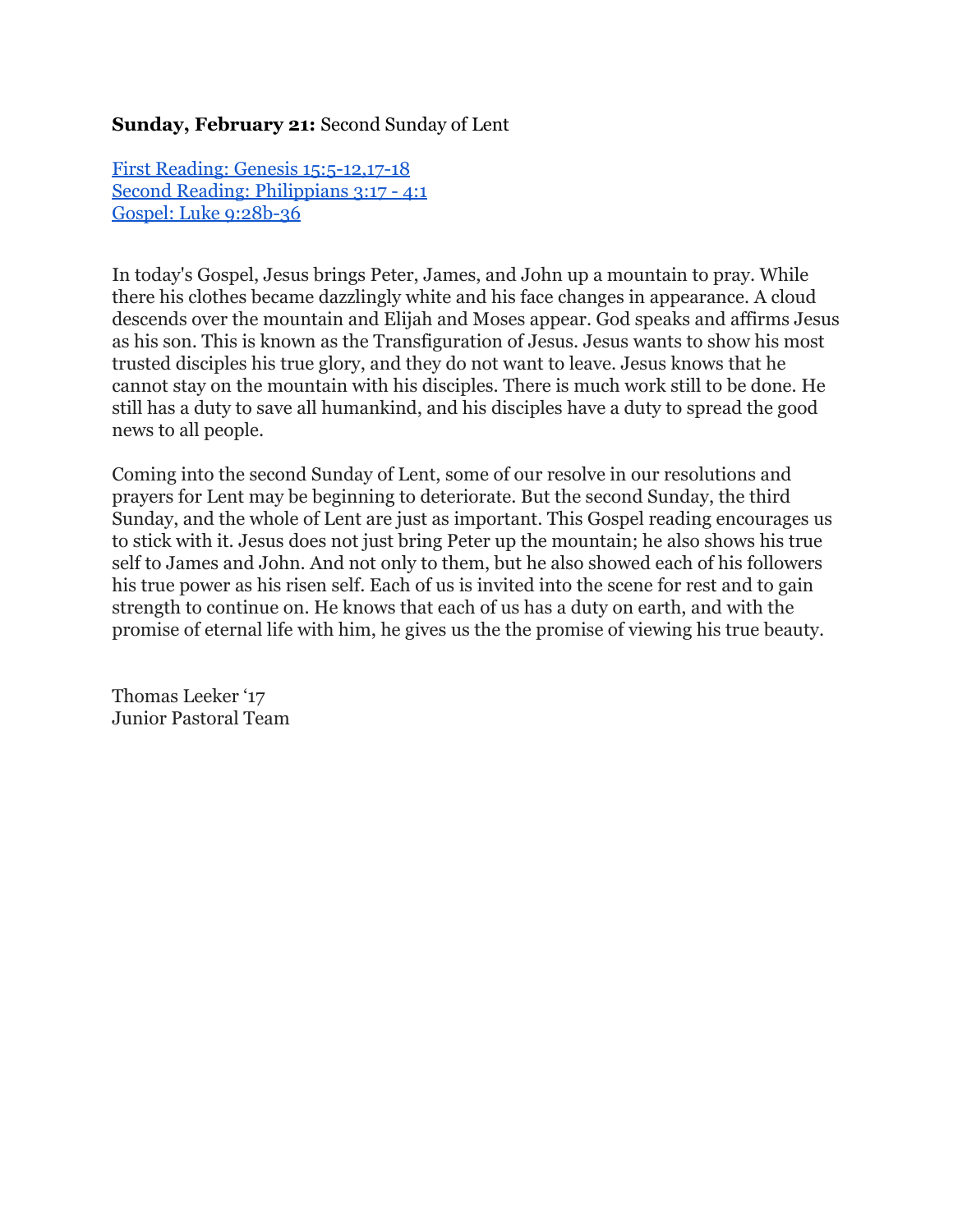#### **Monday, February 22:** Feast of the Chair of St. Peter, Apostle

### First [Reading:](http://www.usccb.org/bible/readings/022216.cfm) 1 Peter 5:1-4 Gospel: [Matthew](http://www.usccb.org/bible/readings/022216.cfm) 16:13-19

Today is the Feast of the Chair of the Apostle, Peter. It is the day the Church commemorates Jesus choosing Peter to sit in His place and serve the whole Church as its leader. This feast—something I never knew of before I started writing this reflection—is right up my alley. Peter is my Confirmation Saint. Not only do I know about him, but I see him as a figure I can emulate—both in his failures and successes—by reading the Gospels.

Peter is a figure that was an example to his peers. He led the Church after Jesus's death and spread the good news of his Resurrection. Despite his failures - his denials of Jesus being paramount Peter remains dedicated to the mission of Jesus through his words and deeds and spurs us to do the same.

Yet trying to seek and speak the truth sometimes requires sacrificing our own views, hopes, goals, and dreams for God. Having integrity and being honest every moment of our lives isn't possible—humans, as naturally imperfect beings, can't do that. But there is hope, so there is no need to give up.

Being "examples to the flock," as the reading says, means that we must seek the truth before we speak it— we have to willingly go out and find the truth, and in that process, find God. And it will be a struggle, where we will feel broken—either physically, mentally, emotionally, or spiritually—until we find God's love and eventually learn to lead the flock. Many times, this means that we will fail along the way; yet even our failures, like Peter's, can lead to a deeper understanding of who God is.

Not only have I gone through this process at SLUH, but I have discovered a passion to deal with every single obstacle set before me. Not only do I have a desire to lead, but I recognize that I also have the mix of failures and successes that Peter did. That mix sends me forth to try and learn from failures and build on the successes.

Each of us has to lead with confidence and a sense of exploration, by dipping our toes in the chilling water to discover something amazing and new. This is what Peter does in the Gospel. He speaks the truth despite what others are saying or doing. This is the essence of seeking the truth: to willingly leave our comfort zones and discover that God will guide us.

Sam Chechik '17 Junior Pastoral Team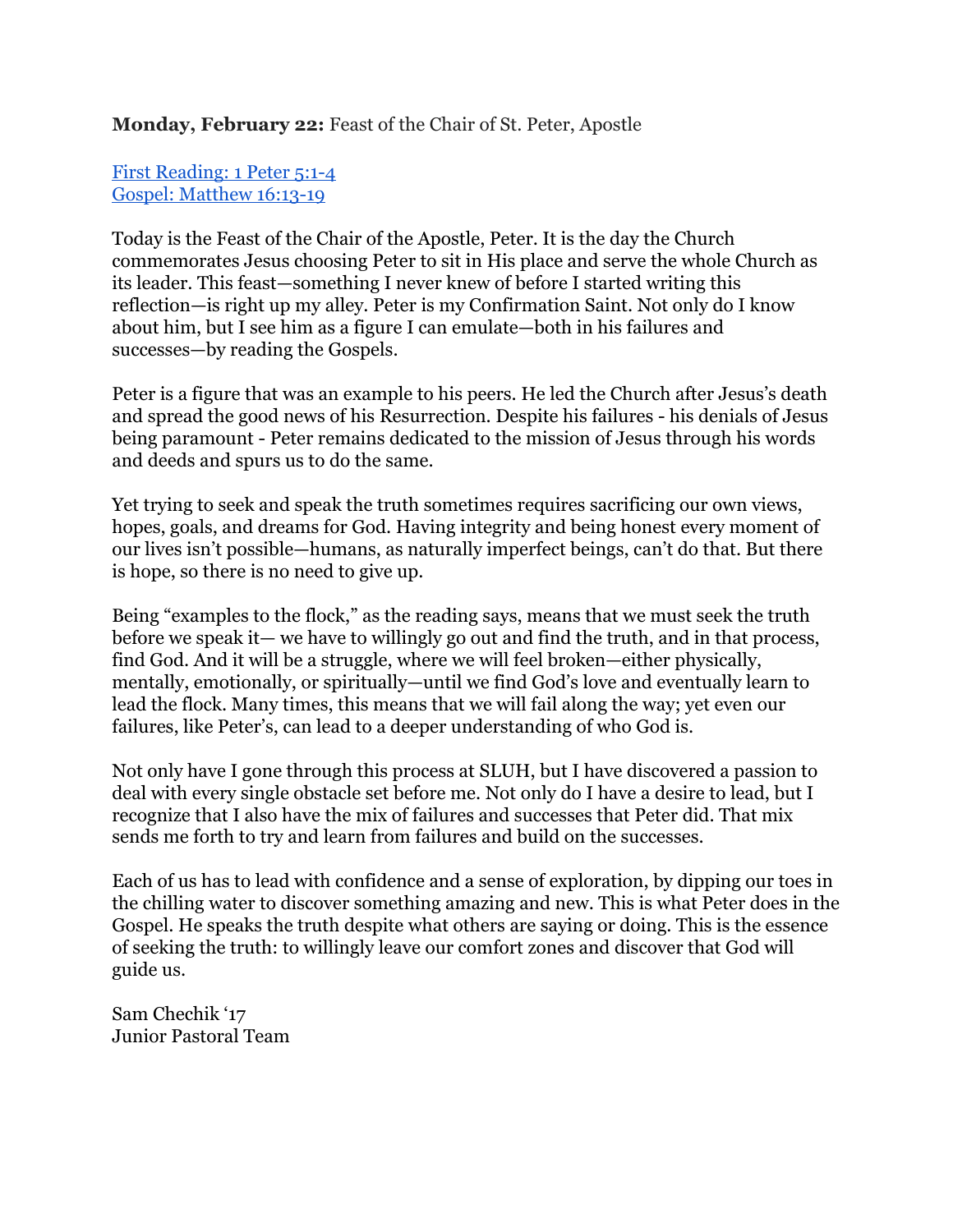**Tuesday, February 23:** Tuesday of the Second Week of Lent

First Reading: Isaiah [1:10,1620](http://www.usccb.org/bible/readings/022316.cfm) Gospel: [Matthew](http://www.usccb.org/bible/readings/022316.cfm) 23:1-12

In today's first reading, God tells the people of Sodom and Gomorrah to wash themselves clean, cease to do evil, and make justice their aim. In a somewhat similar fashion, Jesus addresses the Pharisees about their hypocritical ways, telling them that they should not simply say things for the sake of making themselves look good while forcing other people to do the work, but should instead work to give glory to God.

Likewise, today we often try to achieve goals for the sole purpose of being able to say we did it, not to make a reasonable impact on the world around us. Because this is often presented as a norm in society today, we can often be unaware that we are even doing it. However, through this reading, it can be seen that we are being called to do everything for the greater glory of God, to spread his word, and make an effort to make that positive impact on the world.

Zach Szatkowski '19 and Justin King '19 Freshman Pastoral Team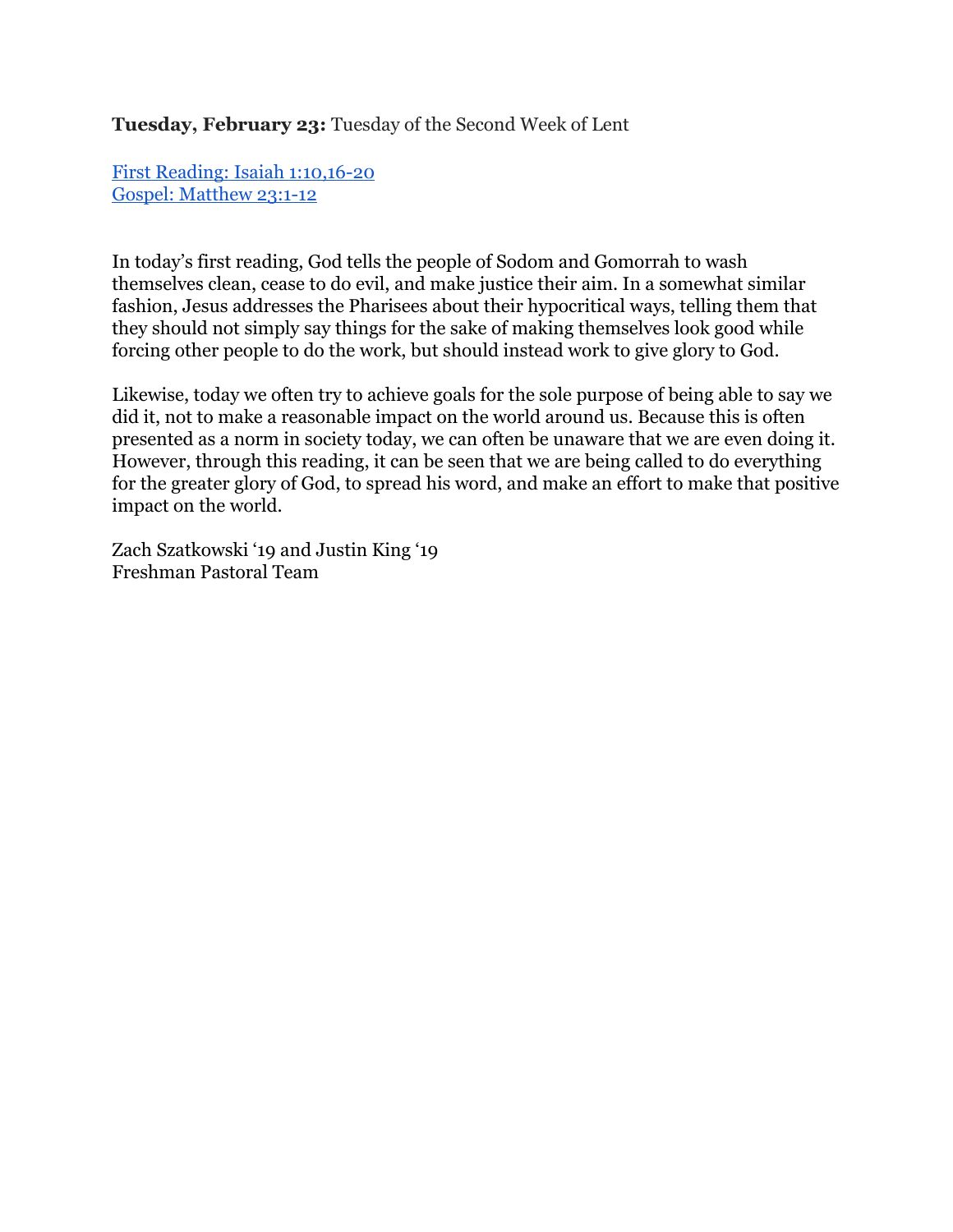# **Wednesday, February 24:** Wednesday of the Second Week of Lent

## First Reading: [Jeremiah](http://www.usccb.org/bible/readings/022416.cfm) 18:18-20 Gospel: Matthew 20:17-28

In the rather short First Reading, the people of Jerusalem have decided to plot against Jeremiah. Jeremiah laments this and is scared. He asks in his plea to God, "Must good be repaid with evil that they should dig a pit to take my own life?" Later, we see in today's Gospel Jesus telling James and John's (the "sons of Zebedee") mother, Salome, that he has no decision as to whether they are the ones who should sit next to Jesus at his right and left. In other words, Jesus explains to Salome that status on earth does not determine status with Jesus in both this and the next life. Jesus goes on to say that "whoever wishes to be great among you shall be your servant; whoever wishes to be first among you shall be your slave."

I think that the two quotes I cited from these readings connect to one message: we, as a people, are putting our own status over what really matters. We see it happening every day. Students cheat on tests to get a good grade. Sometimes the only thing heard in the hallways in the morning are the stressed out calls of students asking whether a certain teacher checks the homework. Activity periods are not filled with doing something truly productive but with students frantically struggling in the Commons to cram for a test. On the worst of days, SLUH can become a scene of people struggling to push each other down to get an extra foot up rather than lending our fellow students a hand. Obviously, the problems of Jesus' time have transferred to here and now.

If you're reading this in the morning before school starts, please aim today to give someone that hand. All too often we take advantage of others' weaknesses or simply avoid dealing with things we might find uncomfortable. However, as Jesus says, "the first among you shall be your slave." Put love above yourself, and not only will you make someone else's day more fulfilled; you might just find that you're having a really good day.

Trevor Scott '17 Junior Pastoral Team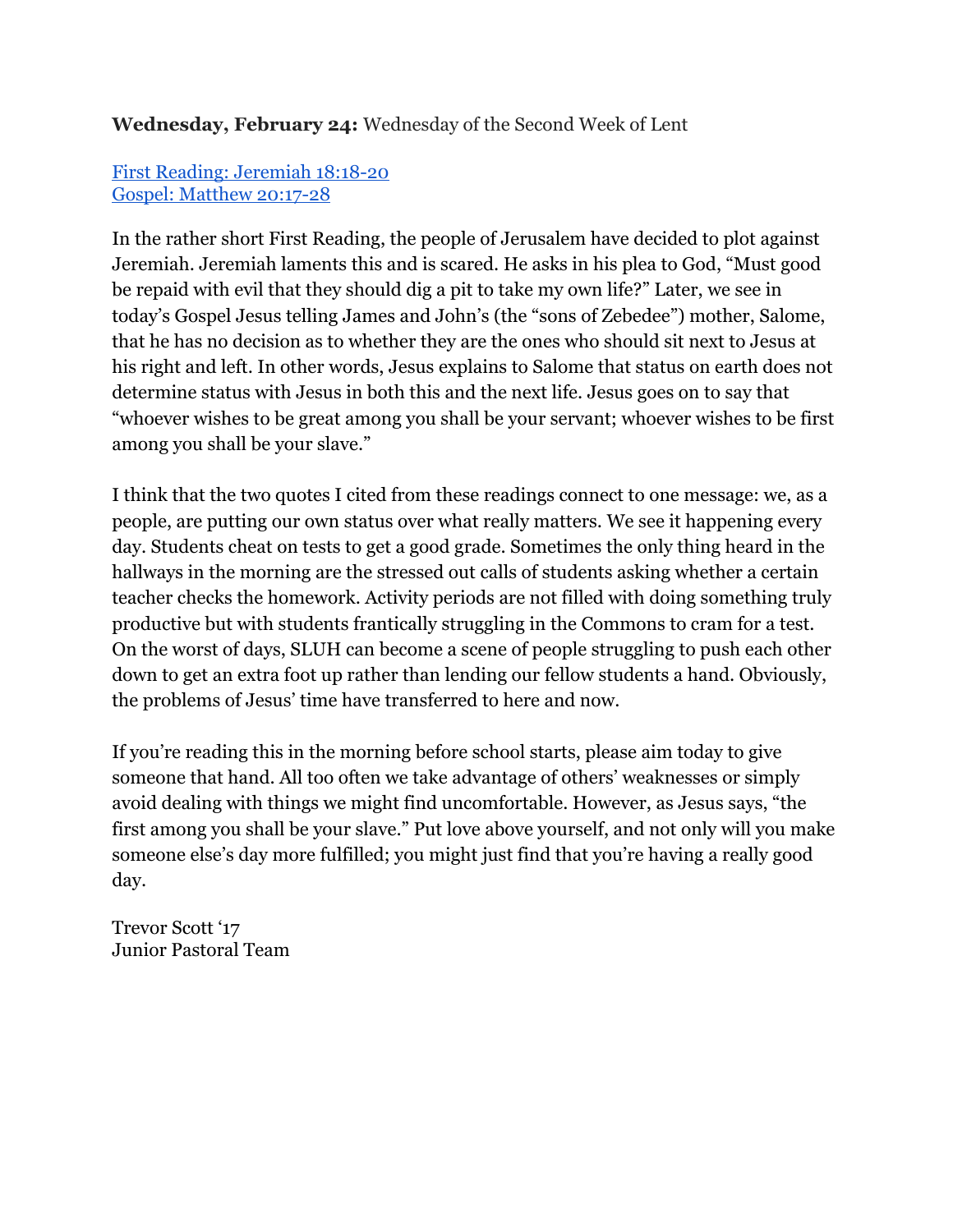# **Thursday, February 25:** Thursday of the Second Week of Lent

First Reading: [Jeremiah](http://www.usccb.org/bible/readings/022516.cfm) 17:510 Gospel: Luke 16:19-31

In today's first reading from Jeremiah, the Lord issues a stiff challenge. If you trust in other human beings, you will be cursed, but if you put your faith in God, you will be blessed.

During this Lenten season, we should remember to keep our trust and hope in God through the hard times of stress, temptation, and sadness, as the Lord will help us stay strong and choose the right path. But we should do this through the good times, too! Today, maybe we can reflect on how we have kept our hope in God, through the good and the bad times, and how we can strengthen this relationship to be closer to him throughout these next few weeks. Take some time today to say a couple prayers to God, thanking him for the beautiful creations around you and asking him to help us keep him close in our daily lives.

In the Gospel, a rich man goes to Hell, and Lazarus, a poor man, goes to Heaven. The rich man begs God to change course and send him to Heaven, but God denies him entrance. The rich man never showed any compassion towards Lazarus, who used to lay outside the rich man's gates, longing for any scraps the rich man might be able to spare.

It is important to remember our duty to always treat others with the care and dignity they are afforded as human beings, and to truly strive to be men for others. It's not simply because of the rich man's wealth that he went to Hell, but it is instead because of his selfishness and unwillingness to share his wealth with others.

We are called to put others before ourselves, and as difficult as it might be, to not always make decisions that merely help us get what we want. We do not know the hour when the Lord is coming, so we must do our best to make sure we are indeed ready for when our Judgement Day arrives.

Joseph Weber '18 and Andrew Voras '18 Sophomore Pastoral Team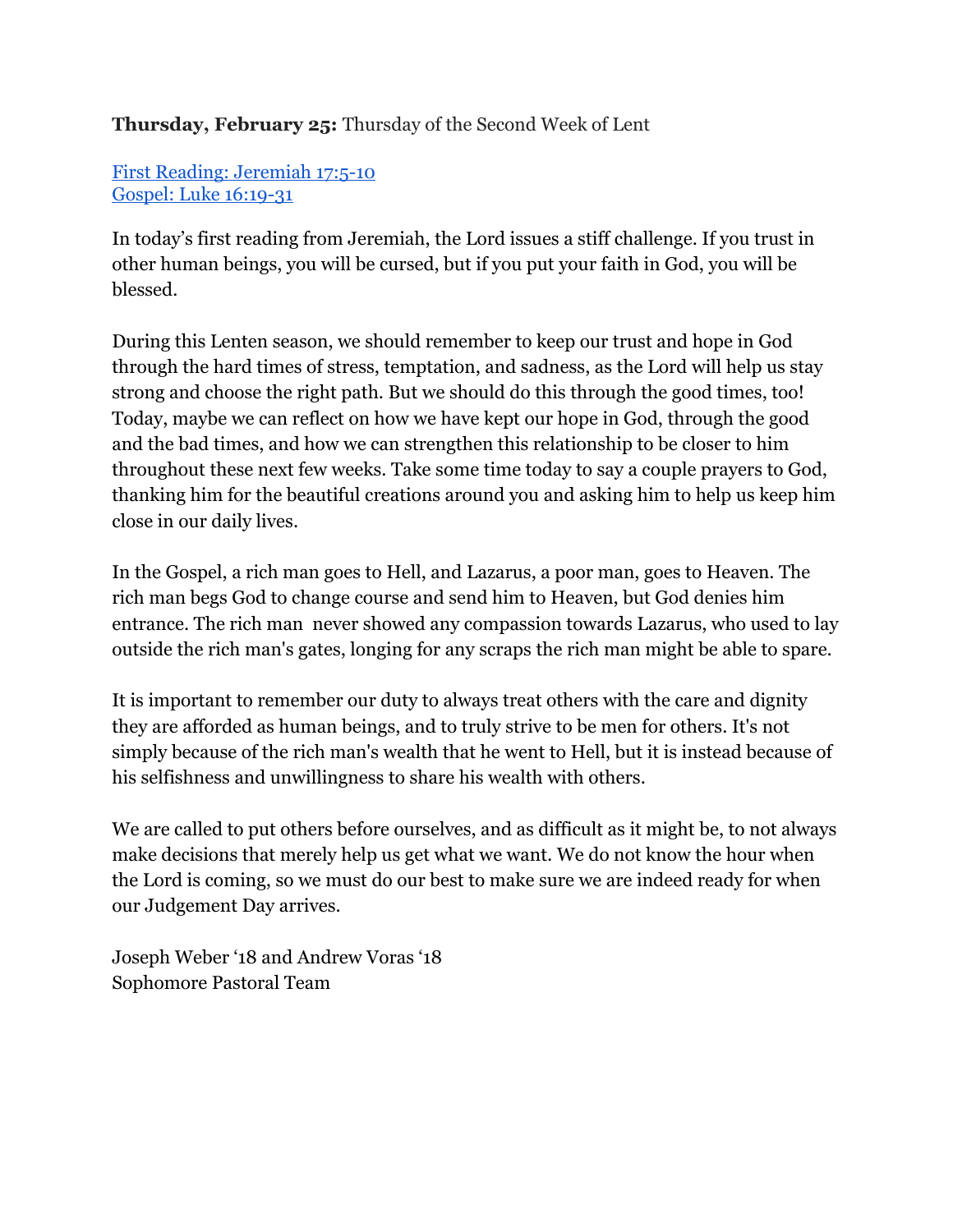## **Friday, February 26:** Friday of the Second Week of Lent

### First Reading: Genesis 37:3-4,12-13a,17b-28a Gospel: Matthew 21:33-43,45-46

It's easy to read today's Gospel with an image of an Old Testament God: a vengeful, wrathful God, a God to be feared. The early workers represent the prophets of Israel, who are not heeded by the Israelites. Then the Father sends his Son, who is killed by the tenants. The parable ends with the ominous warning, "He will put those wretched men to a wretched death." What are we to make of this? Where is the God of forgiveness, redemption, charity? Where is the salvation? Or are we just to add this to another sackcloth-and-ashes story of our Lenten suffering and misery? "Better give up something for Lent! Better not eat meat on Fridays or you'll burn in Hell!" What, indeed, should we take positively and joyfully from this story?

God has given us this world as our vineyard, to grow and cultivate, to nourish and enrich ourselves. What have we done with this earth? Have we taken care of it as we would a fine item which has been lent to it, or have we squandered and abused it and dreaded the day we'll be called to account for the way we have utilized our Father's land? As the proverb goes, "The Earth is not a gift from our parents, it is a loan from our children." So when the Son of Man calls us to account for how we have used the land, have we only concerned ourselves with monetary gain? Have we wasted the loan we have been given, irresponsibly taken advantage of the Landowner's generosity with us? Ask yourself: if called to account by the Father for how you have used the earth, would you avoid the conversation with his workers and heir, or could you honestly repay the debt you owe?

God so loved the world that he gave his only begotten son, that he who believe in him shall not perish but have eternal life. Even after all we've done, God sends His Son to us. We may abuse his world, kill his representatives, ignore his entreaties, but God does not quit reaching out to us. He sends Jesus to deliver his message, Jesus to call us to be the children of God who we should be. And too often, we reject Christ as God's presence among us. If we do not literally kill Jesus, we ignore Jesus, reject Jesus, betray Jesus, deny Jesus, even as he is trying to get us to do what we know we should. Yet that Son whom we reject, shall on Easter become the cornerstone.

All through Lent, we reflect on the times we have rejected Jesus, but God holds out the promise that on Easter, Jesus will be held up as the cornerstone on which the entryway to Heaven will be built. All of salvation passes through that archway, and at the peak of that archway is the cornerstone, the Son the builders have rejected, the stone which is rolled away from the tomb. And today, we reflect on our sins, the times we have shunned the Son, but we also must be aware of the promise of salvation to come.

Mr. Frank Corley Math Department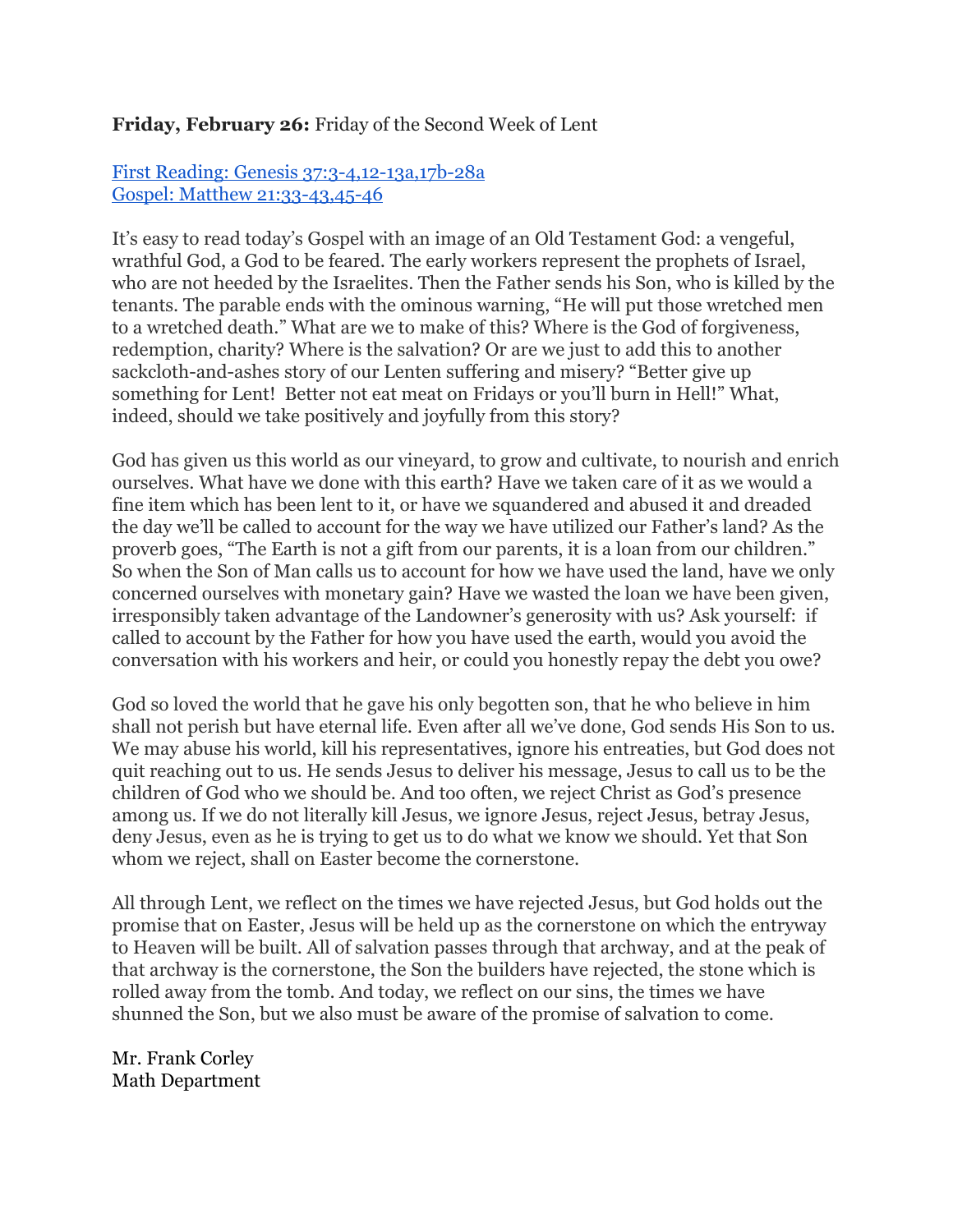### **Saturday, February 27:** Saturday of the Second Week of Lent

### First Reading: Micah  $7:14-15,18-20$ Gospel: Luke 15:1-3,11-32

In the Gospel, Jesus uses the Parable of the Prodigal Son to retell a message of mercy and forgiveness. At the beginning of the story, the younger son asks his father, a wealthy farmer, for his portion of the family estate. He then sets off to distant lands and loses all of the money. The younger son realizes that he has made a mistake, and he returns home, asking his father for mercy and forgiveness. But the loving father has been waiting for him, so he takes his son back with open arms. When the older son hears that the younger son is receiving a giant feast, he grows jealous. He asks his father why he doesn't get a party when he has been loyal to him all along.

We all have our fair share of prodigal sons in our lives. Whether it's through a friend who lied to you, or a coworker who said something rude to you, Jesus tells us that we should always keep an open heart and be willing to forgive those who have wronged us. In this story, the father of the two sons represents God, who waits patiently with loving compassion to give to us when we return to him with humble hearts.

Who are you in this story? Are you the rebellious son, lost and far from God but attempting to change your ways? Are you the older son, who becomes jealous that he doesn't get a feast? Or are you the father, with someone asking you for your mercy?

Pope Francis declared this year as a year of mercy, but of course this concept of mercy traces back through Jesus. Jesus also tells us through this parable that even if we sin, it's never too late to turn back to God and ask for forgiveness.

God, please help me to be merciful to those who ask for my forgiveness, and please help me to be humble enough to ask for your mercy.

Jacob Reznikov '19 and Joe Mantych '19 Freshman Pastoral Team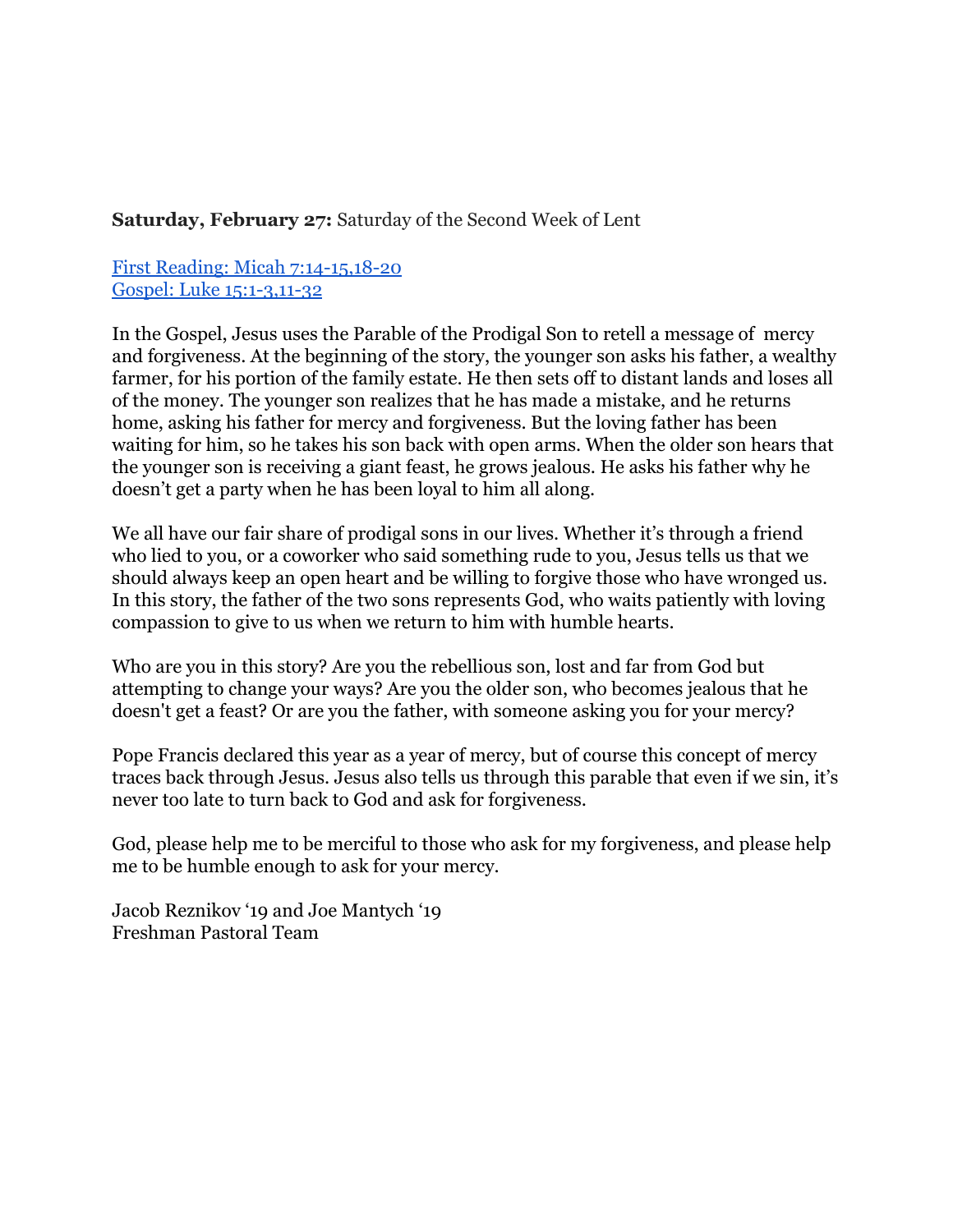## **Sunday, February 28:** Third Sunday of Lent

First Reading: Exodus  $3:1-8a,13-15$ Second Reading: 1 Corinthians 10:1-6,10-12 [Gospel:](http://www.usccb.org/bible/readings/022816.cfm) Luke 13:1-9

# *"It's a leap of faith."*

Near the end of *Indiana Jones and the Last Crusade*, the final trial before reaching the Holy Grail finds Indy standing on the edge of a giant chasm, with no path across.

He is shattered, having come so close to finishing his journey only to face an insurmountable task. After confusion, nervousness, and belief, with his hand over his heart, he closes his eyes and takes a step out into the great unknown, trusting it will all be okay.

Today's First Reading today offers us a glimpse at the Leap of Faith required by Moses to become the servant of the Lord and to ultimately become the leader of the Israelites as they fled Egypt.

Moses spoke to a burning bush. A burning bush! Consider that for a moment. He didn't even get an angel or a Biblical run-of-the-mill vision. He got a bush. On fire. It couldn't have been easy for Moses to convince himself to follow instructions from a bush. And it surely wasn't easy for the Israelites to hear the message (in fact, in Exodus 4 we learn that God gave Moses three signs to perform as proof of the conversation!).

While it may be creative imagery used by the author than historical fact to use a bush, it does serve as a reminder that our conversations and prayers with God are not easy. We cannot fire off a text or go visit God for a quick face-to-face chat. Rather, we're asked to have faith that our prayers – quiet and spoken – are heard by Him, and that our needs will be met by our all-loving God.

We are a people of faith. Like Moses, we are called to leap. On this Third Sunday in Lent, I hope that God may give us all the strength to put our hands over our hearts, close our eyes, and take that step to a more loving, God-centered life.

Mr. John Penilla '99 Associate Director of Annual Giving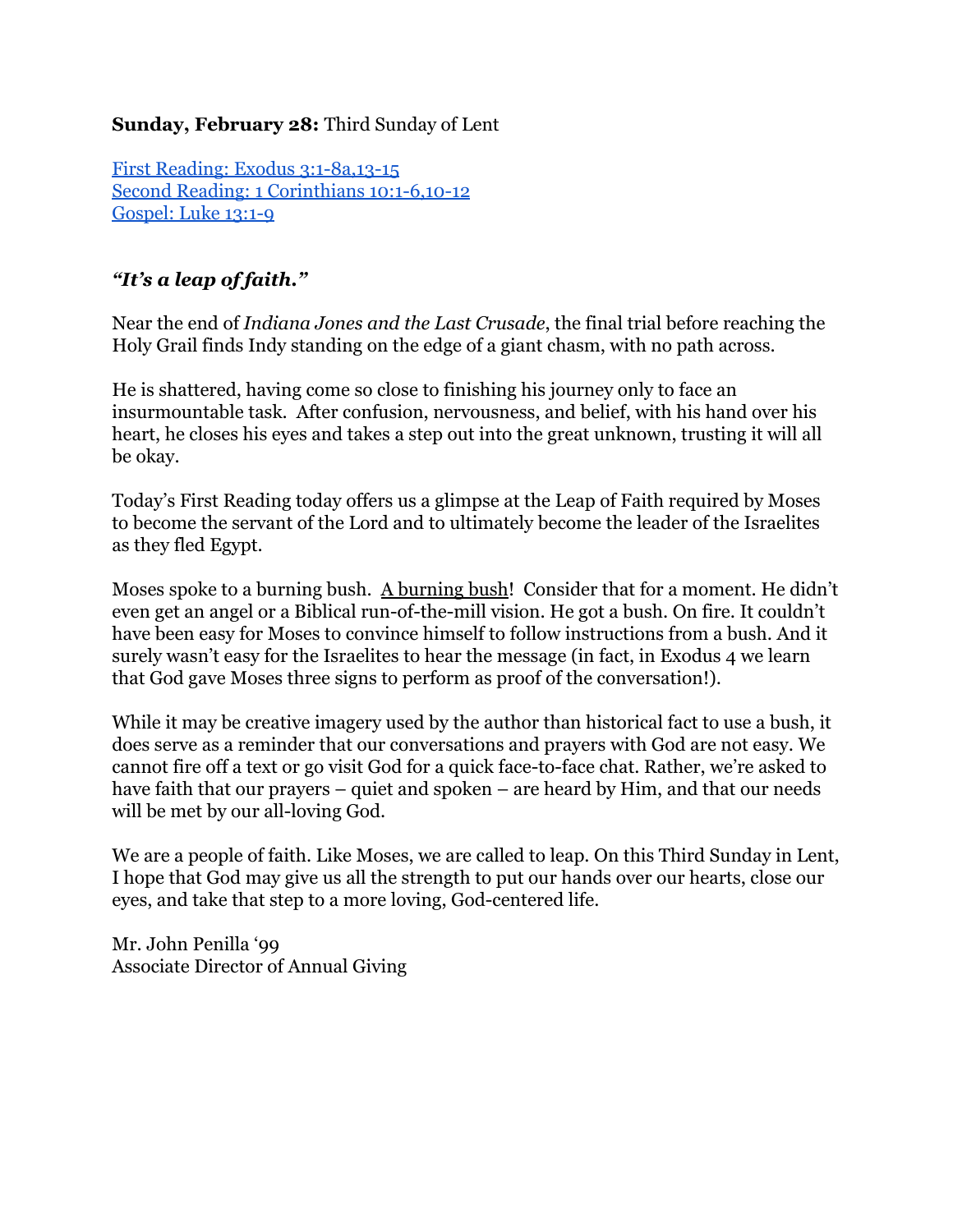### **Monday, February 29:** Monday of the Third Week of Lent

First [Reading:](http://www.usccb.org/bible/readings/022916.cfm)  $2$  Kings  $5:1-15ab$ Gospel: Luke 4:24-30

"They rose up, drove him out of the town, and led him to the brow of the hill on which *their town had been built, to hurl him down headlong. But he passed through the midst of them and went away.*" (Luke 4:29-30)

Dripping with the human condition, today's readings unsettle me. I cannot voluntarily enter them because I am already in them. I am the skeptic in these readings, the doubter, the complainer.

Scripture continually employs blindness and disease as allegories for spiritual darkness and isolation. I am no stranger to these afflictions. I keep seeking a special cure for them, something out of the ordinary that will take me away from the tension and mendacity that is so much a part of life. I am Naaman, disappointed that Elisha has no hand-wave cure for my problems. I am the crowd, focusing on finding something wrong, suspicious of the goodness and genuineness of those with whom I have any history. Like Naaman, I do not open myself to be cured. Like the crowd, I miss what is right here in front of me.

When speaking of Elisha, Jesus suggest that belief is so much easier at the onset of a relationship, the time before bias and predisposition settle in and blind me. I must stop being that way. I must heed the prophets of Christ and wash in the river. Those waters are muddy, very ordinary, save for the one who commands Naaman to wash there. They are like the words of Christ to the crowd and to me, words I have heard before, save that it is Jesus who is inviting me to listen and therein to find healing.

Naaman sees only a muddy river. Ah, but indeed Christ and His graces reside not only where life's waters are clear. He stands amongst and within us. And yet, too often those chilling last lines of the gospel apply. I reject His way, ridding myself of His call to surrender, in favor of my own instinct for self-preservation. Christ "passed through the midst of them," and He did so easily because He was invisible to a mob too busy wanting to destroy a man. Too frequently Jesus passes through me in the midst of my anger and despair and rejection, those many times when I succumb to crowd-like instincts instead of surrendering to His way.

He departs from those in the crowd, but only for a time. Boundlessly loving, He will return again...and again. That is the Good News, for He does the same for you and for me.

Stephen Hutchison '68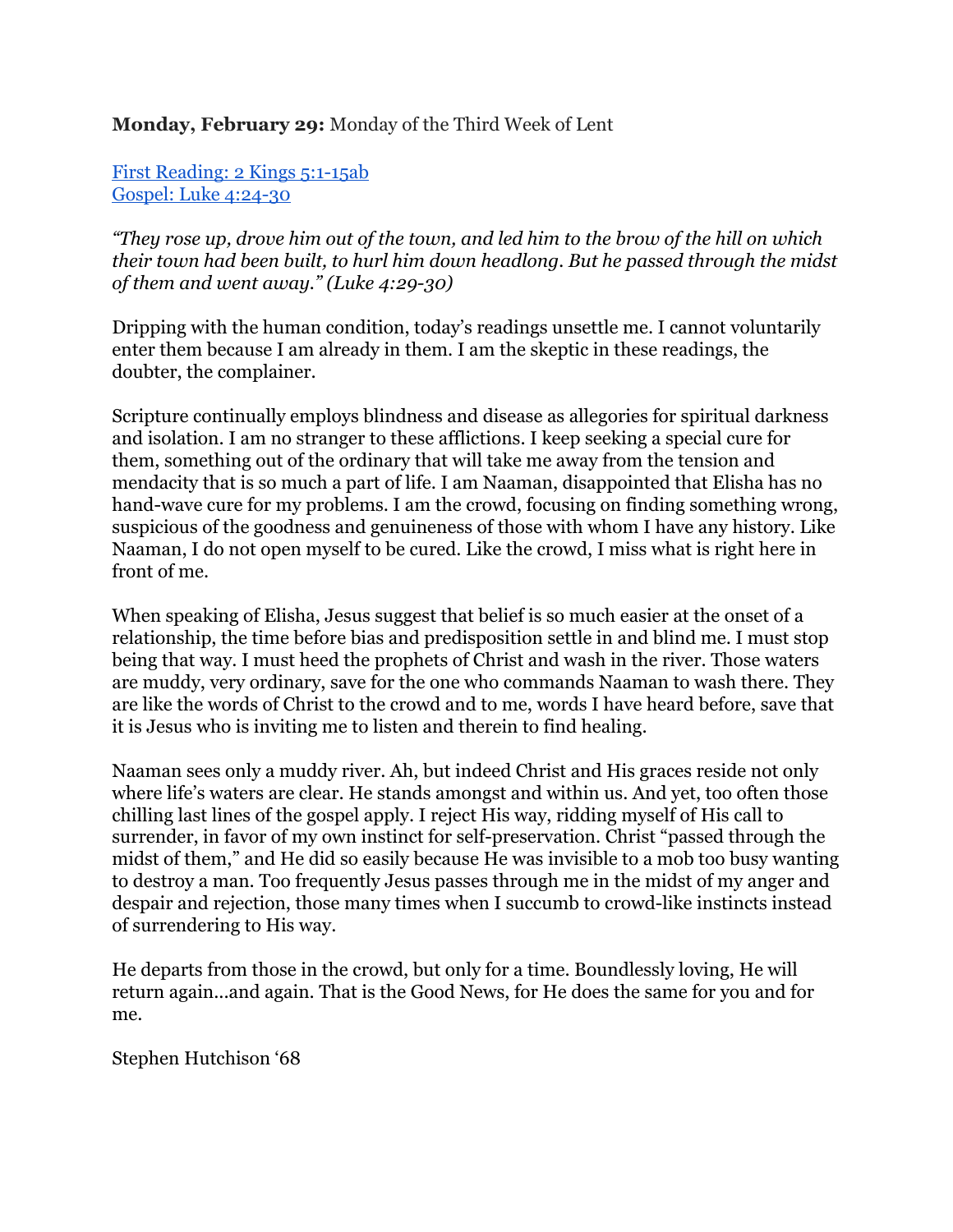### **Tuesday, March 1:** Tuesday of the Third Week of Lent

First Reading: Daniel 3:25,34-43 Gospel: [Matthew](http://www.usccb.org/bible/readings/030116.cfm) 18:21-35

When I see today's readings, I see a theme of mercy. This makes me wonder if these are the readings Pope Francis had in mind when he declared this to be a year of mercy! I like these readings because they address mercy from two sides. On the one hand, we see how God is merciful to us; on the other hand, we are invited to show that mercy and forgiveness to others.

In the Gospel, Jesus gives us an example of the kind of mercy and forgiveness that God offers to us. We are all sinners who can be forgiven, as long as we earnestly desire it. Through Jesus' sacrifice, God forgives all of our sins, not just the small ones. There are often times when we desire mercy and forgiveness for unexpected things that happen or for things that are out of our control. We might be late for something because of car trouble, or weather, and the authorities in our life may show us mercy. It's a small example, but I think we all understand that there are moments, big and small, where we desire mercy and forgiveness.

I think that is also what God is asking us to do for others, to ease the burden for them. Each of us is are created in God's own image, and thus, we should forgive others like God does for us. For us, though, extending mercy is often a process. In our daily lives, we often have opportunities to show mercy to others, but we don't always do so. This might be because we don't "approve" or "condone" what they did to us. However, the truth of the matter is that we do not know what may be going on in someone else's heart and life. God knows these things, though, and he challenges us to extend forgiveness anyway. Forgiving someone is not easy, but God assures us that forgiveness is worth it in the end.

Sergio Goodwin '16 STUCO Pastoral Representative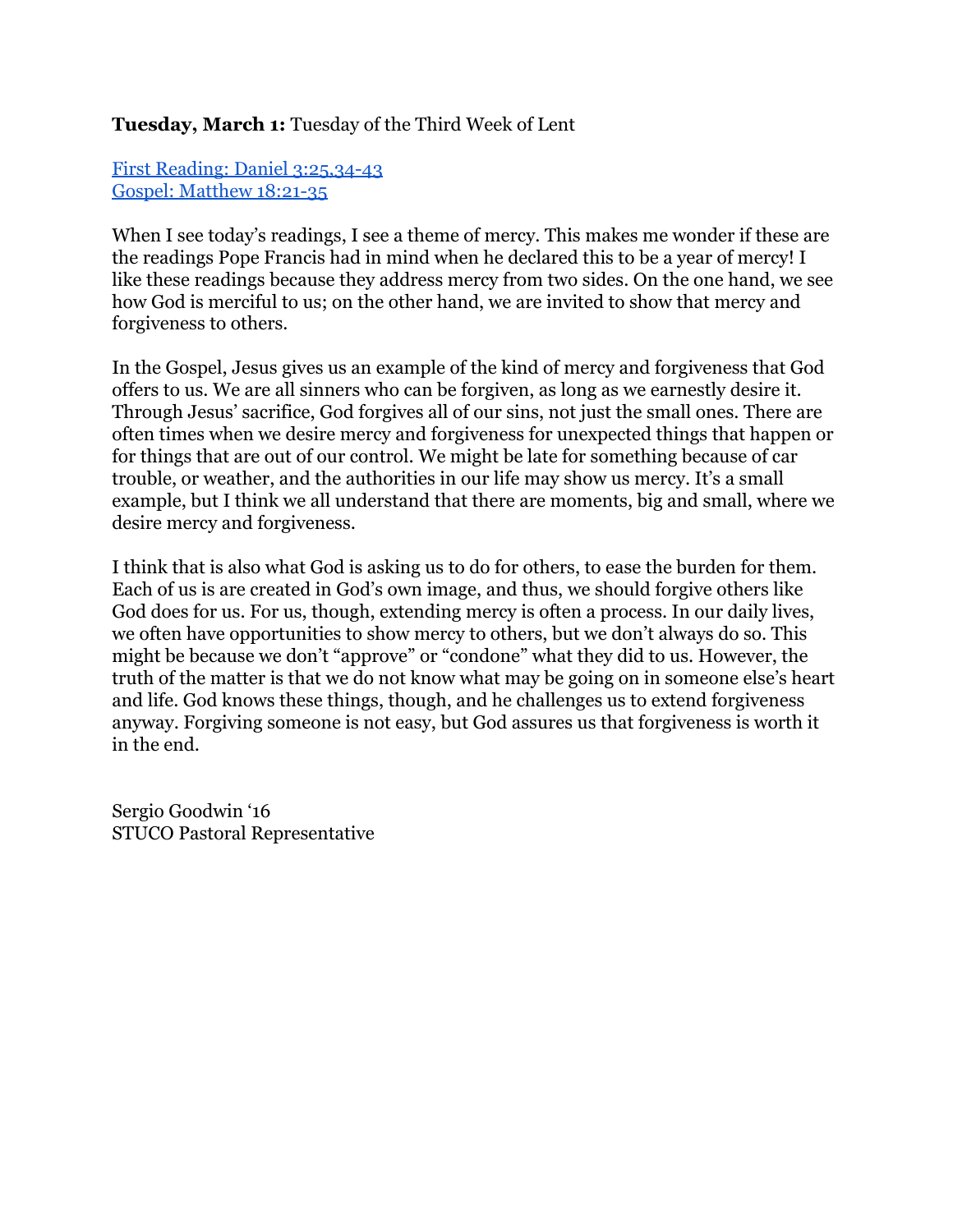## **Wednesday, March 2**: Wednesday of the Third Week of Lent

First Reading: [Deuteronomy](http://www.usccb.org/bible/readings/030216.cfm) 4:1, 5-9 Gospel: [Matthew](http://www.usccb.org/bible/readings/030216.cfm) 5:17-19

Exaggeration and manipulation of our words has seemingly become infused in our daily interactions. In a very real sense, some of us have become extremely good actors.

When reading today's Gospel, I could not help but think of the commandments that I twist so that I can convince myself that I am being an upright man of Christ. I fear that what has become second nature for me has become second nature for many people. Only by exaggerating facts in my stories, or by telling little lies to make a story more interesting, will I think my stories will be better received.

The stories of Jesus are so fascinating and enticing to read about because they speak of the truth, not of a skewed story of reality. A question we have to ask ourselves this Lent is whether our lives could be more Christ-like if we simply concern ourselves with being our true selves rather than manipulating our stories and segments of our lives in order that people see us as we would wish.

Let us pray that we give others the truth that God speaks about in the Gospel, the truth of ourselves so that others may know Him better.

Mr. Bradley Mueller Alumni Service Corps, Science Department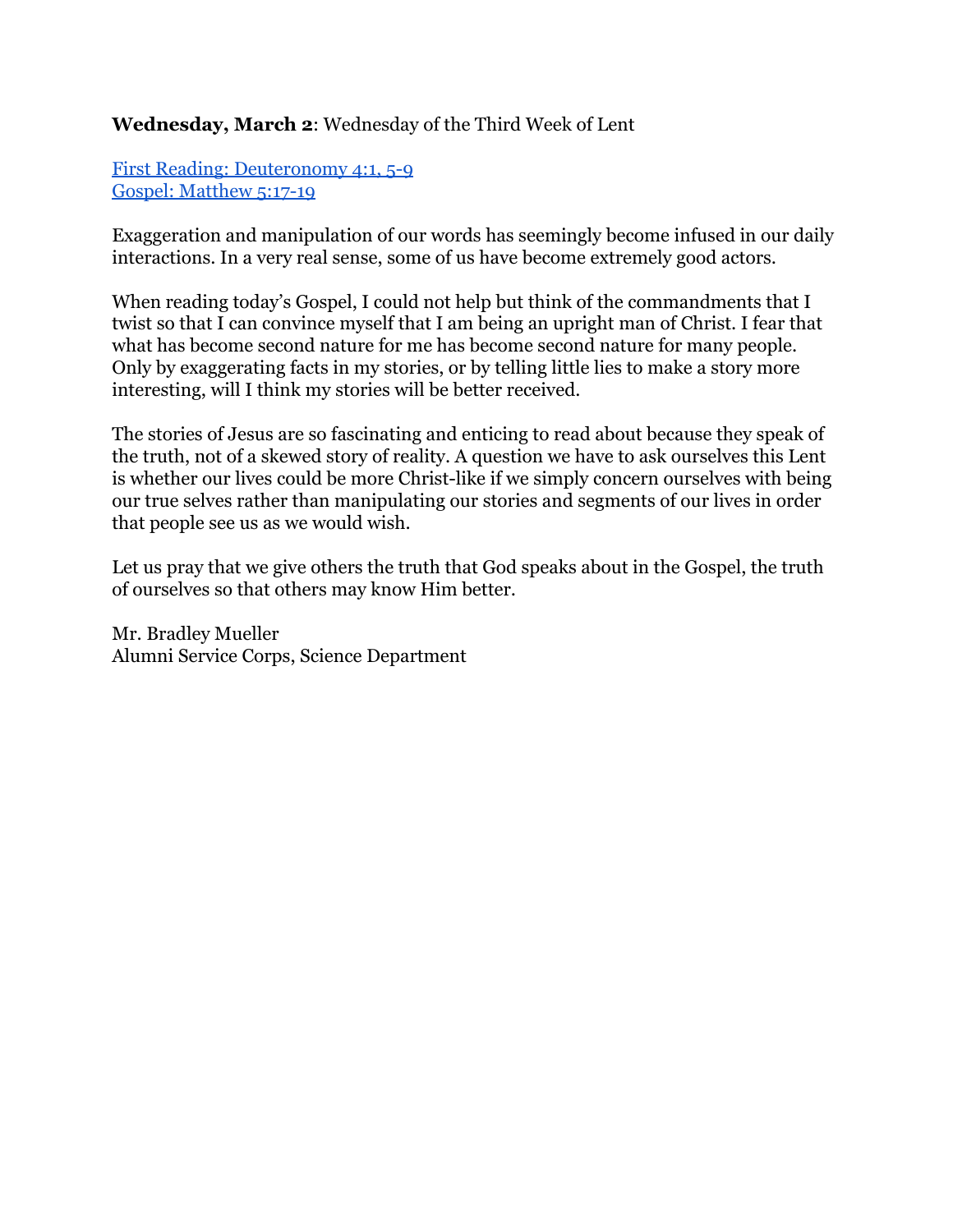# **Thursday, March 3:** Thursday of the Third Week of Lent

First Reading: [Jeremiah](http://www.usccb.org/bible/readings/030316.cfm) 7:23-28 Gospel: Luke 11:14-23

In today's first reading, Jeremiah describes the Israelites' failure in faith from the Israelites once they escaped Pharaoh in Egypt. Rather than paying attention to the words and teachings of God, they turned their backs on God and did what they wanted to do instead. In order to deal with this problem, God sent prophets to cleanse the people of their sins and bring them back to God. However, the prophets, despite their best efforts, failed to convert the Israelites.

In our lives as Christians, we must be careful to not act selfishly as the Israelites did. We have to avoid temptations that could push us away from God like selfishness and pride did to the Israelites. We must live by the example of the apostles in days of the early church, spreading God's Word to all no matter what the consequences might be.

Andrew Modder '17 Junior Pastoral Team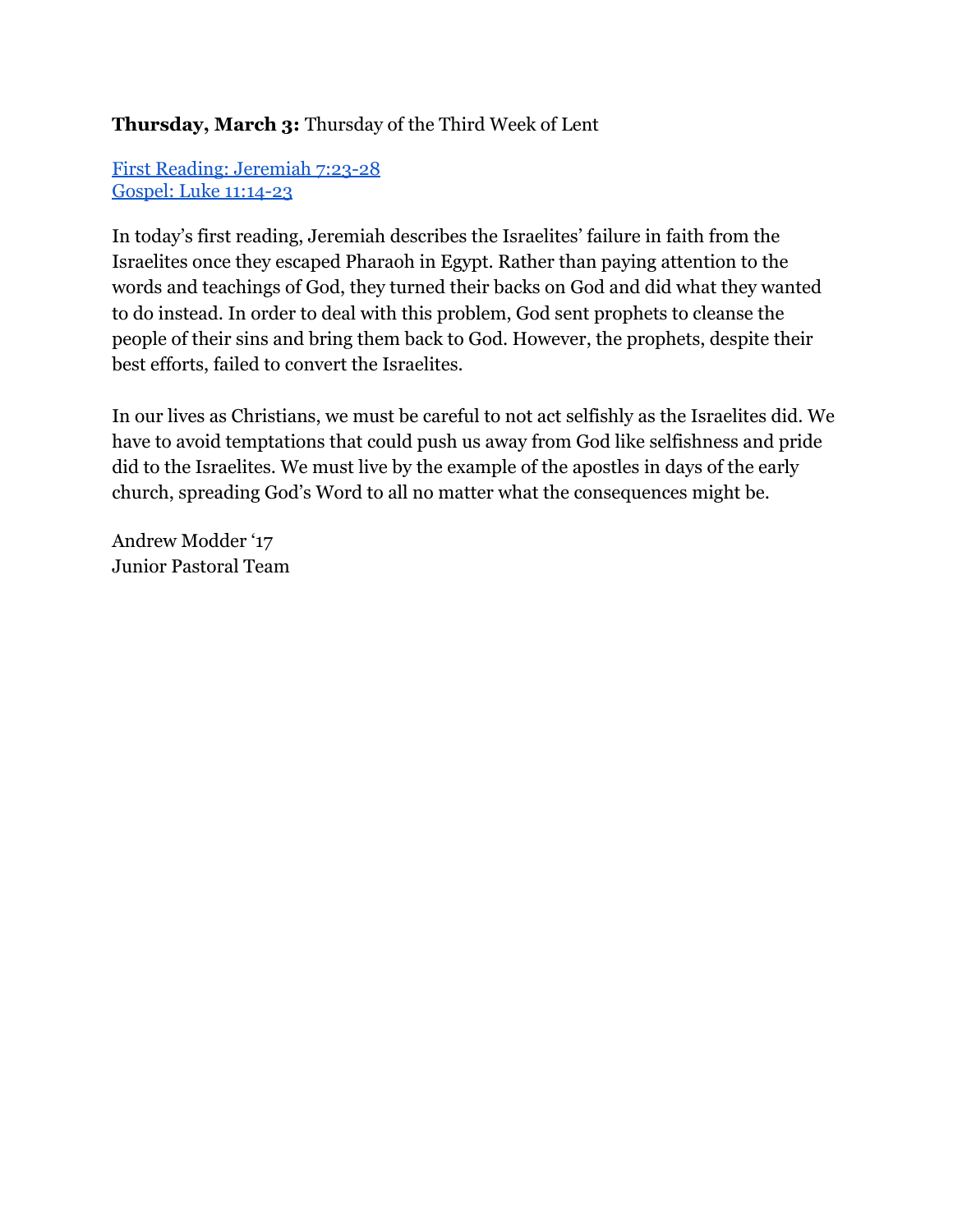**Friday, March 4:** Friday of the Third Week of Lent

First [Reading:](http://www.usccb.org/bible/readings/030416.cfm) Hosea 14:2-10 Gospel: Mark 12:28-34

> *"To love him with all your heart, with all your understanding, with all your strength, and to love your neighbor as yourself is worth more than all burnt of erings and sacrifices.*"

I think many of us could name most or all of the corporal works of mercy: *feed the hungry, give drink to the thirsty, clothe the naked, etc.* Sometimes, the corporal works of mercy are fun. Let's be honest-going to do service at McCormack House or donating to the food drive can be fun and make us feel good about ourselves. Although the corporal works are wonderful and admirable, I think it is important to remember that mercy is not always a feel-good experience.

How many of us could name the spiritual works of mercy? I know I couldn't. *Admonish the sinner, instruct the ignorant, counsel the doubtful, comfort the sorrowful, bear wrongs patiently, forgive all injuries, and pray for the living and the dead*. Admonishing the sinner? That's not fun. Forgiving all injuries and bearing wrongs patiently? That takes a strong-willed effort. Not everything in the spiritual life is going to feel quite right. Things get hard. Mercy is messy.

I see two main ideas in today's gospel: to love our God and to love our neighbors. The spiritual works of mercy are a way to love others and to love God by bringing others closer to him and his joy. When we are at our strongest in relationship with God, we can become enchanted by the Holy Spirit and we can fall *in* love with God. I think the spiritual works of mercy are a way to guide others back to that high point, to allow them to experience God's love once again in their lives. Additionally, if we are open to being admonished, prayed for, comforted, and instructed by others, then we can allow others to guide us to God's mercy.

Do I comfort my friends when they experience pain or sadness? Or do I ignore it and hope they will deal *with it on their own?*

Do I try to help others when I think they are making mistakes? Do I judge them instead of trying to *help? Do I assume that they know what is best for them?*

Am I open to being counseled? Am I open to being admonished or instructed? Or is pride, fear, or an "I *know what's best for me" mentality preventing me from experiencing God's mercy?*

Do I pray for my friends? Do I ask them to pray for me? Do I pray with my friends? Do I invite them *into my spiritual life, or am I too embarrassed, afraid of what they will think of me?*

> *Dear Jesus, Bring me back to your heart, Pour out Your mercy into my life, Teach me to be merciful like You. Amen*

Joe Laughlin '17 Junior Pastoral Team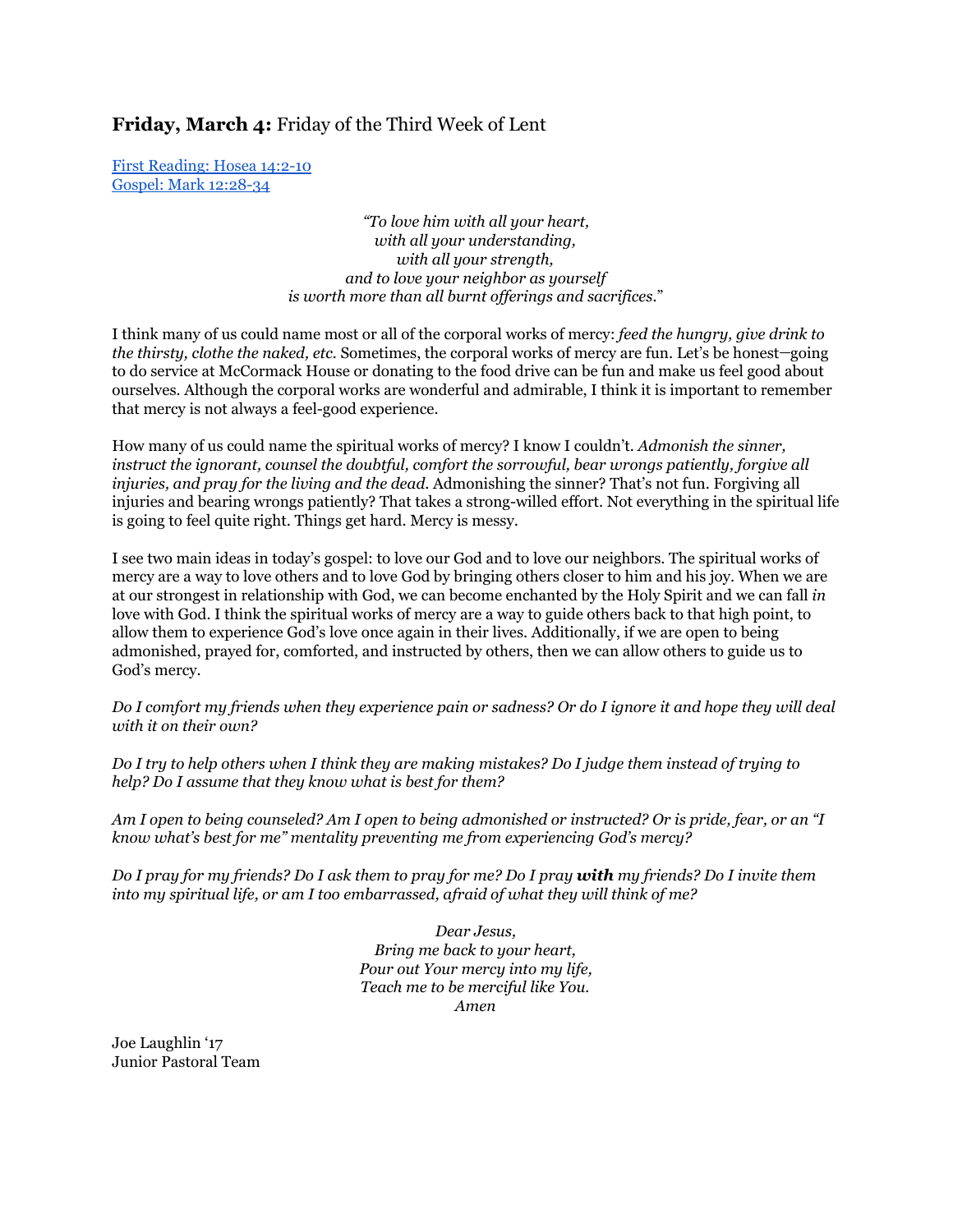## **Saturday, March 5:** Saturday of the Third Week of Lent

### First [Reading:](http://www.usccb.org/bible/readings/030516.cfm) Hosea 6:1-6 [Gospel:](http://www.usccb.org/bible/readings/030516.cfm) Luke 18:9-14

Reading 1 is taken from the book of Hosea, which illustrates the spiritual adultery of Israel and God's boundless love for His sinful people. It shows Israel contemplating a return to the Lord, and God wanting to restore them, to make His people whole. He expresses His frustration over their piety, piety which is temporary "like the dew that early passes away," and God tells them it is mercy He desires, not sacrifice. Mercy equates love, which is better than sacrifice; particularly sacrifice for its sake and not out of a repentant heart filled with love for the Lord and others. Unlike Israel's (and at times our own) empty offerings, Jesus was the ultimate sacrifice, giving his life as an act of mercy for us.

Today's reading also reminds me of two of my favorite Scripture verses, "Mercy triumphs over judgment," James 2:13, and "Seek justice, love mercy, walk humbly with your God," Micah 6:8 (paraphrased). Mercy is the story of my life. Really. I see His hand in every situation where I was wronged, and especially (gratefully) where I wronged someone else. Mercy rewrites the past. It heals the wounds of ugliness, indifference, isolation, and abuse. Mercy is a glorious gift, one of which I can feel so undeserving. I feel His mercy wash over me like sunrays of warmth and grace. Mercy imparts strength. Mercy heals.

Mercy is beautiful and gritty. Courageous. Triumphant. Loving mercy is loving one another boldly. On December 8, 2015, Pope Francis formally launched the Jubilee of Mercy, which lasts through November 20, 2016. The reason he gave for decreeing an Extraordinary Jubilee: "…this is the time for mercy. It is the favorable time to heal wounds, a time not to be weary of meeting all those who are waiting to see and to touch with their hands the signs of the closeness of God, a time to offer everyone, *everyone*, the way of forgiveness and reconciliation." Love mercy.

Mrs. Melissa Jones Director of Advancement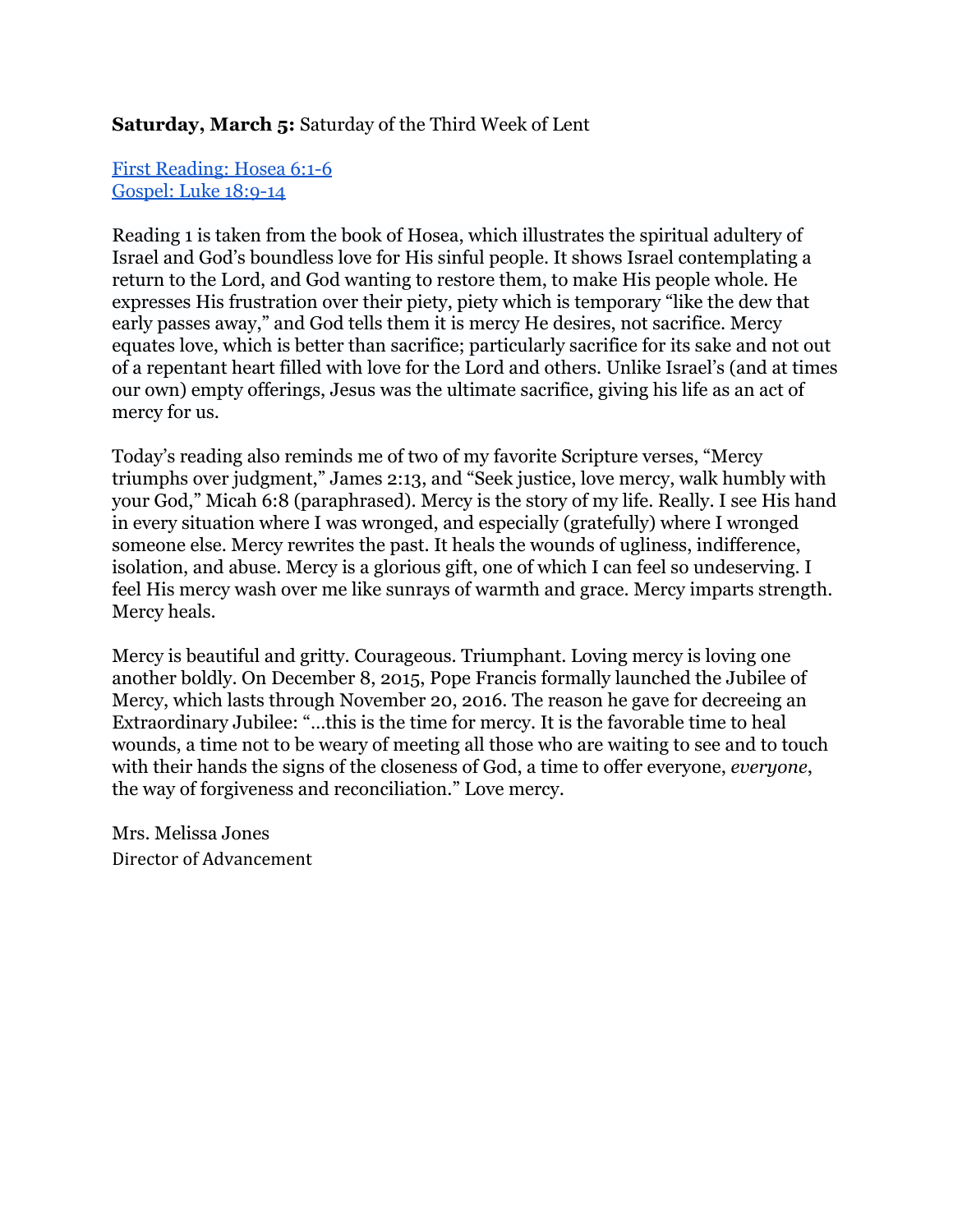### **Sunday, March 6:** Fourth Sunday of Lent

First Reading: Joshua 5:9A,10-12 Second Reading: 2 [Corinthians](http://www.usccb.org/bible/readings/030616.cfm) 5:17-21 Gospel: Luke 15:1-3,11-32

The Gospel today is the well-known story of the prodigal son. Though this parable is packed full with amazing opportunities for reflection, I would like to focus on a more subtle detail—that the prodigal son was hungry when he was away from the father. Jesus tells us the son was "dying from hunger" because no one would even give him pigs' food. The son was longing for nourishment from anywhere he could get it. Finally, he realized the best place to receive that nourishment was directly from the father himself.

In Jesus' time, the Jewish people would have recognized this story. However, the version they knew ended with the father making the son work for him the rest of his life. Jesus completely twists the plot of the original story in having the father show mercy towards the son. When the son begs for forgiveness, one of the first things the father does is "celebrate with a feast." He recognized the need the son had to be nourished after being away for so long and he provided for him.

Of course, there have been times when we have also betrayed our Father in Heaven. Yet, when we turn back to Him, He provides for us. Just as in the first reading when He provided manna for the Israelites, He provides for us in giving us His only Son as true food. During this Lenten season, I would encourage you to go back to the Sacraments of Confession and Holy Communion, perhaps not only on Sunday, but also during the week. Let us return to our Father through the reception of the graces He wishes to give to us.

Jacob Price '17 Junior Pastoral Team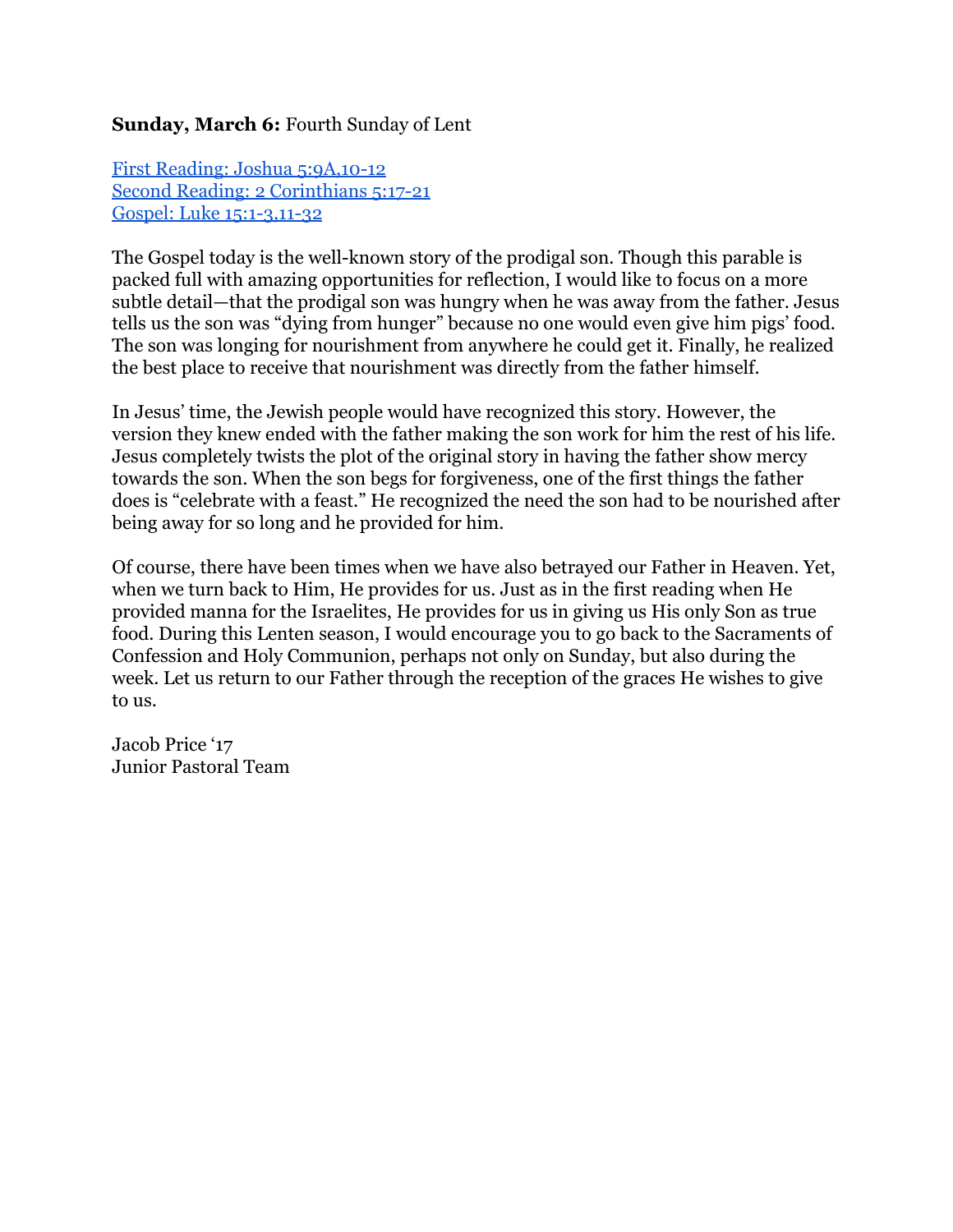## **Monday, March 7:** Monday of the Fourth Week of Lent

First [Reading:](http://www.usccb.org/bible/readings/030716.cfm) Isaiah 65:17-21 Gospel: John 4:43-54

The reading from Isaiah promises us that "no longer shall the sound of weeping be heard, nor the sound of crying." The reading from the Psalms tells us that the Divine has "changed my mourning into dancing." The Gospel antiphon asks us to seek good "that you may live, and the Divine will be with you." And in the Gospel reading, we hear of an official whose son was brought from near death back to life after he sought out Jesus and believed.

Today, after reflecting on these Scripture readings, I want to urge us to continue seeking Christ, to continue following and believing, even in the midst of weeping and mourning, even when we feel our soul is tired and weak.

When you lose a match, your spirit falls. When you disappoint a loved one, your heart fills with regret. When you feel yourself filled with anger, and the desire to lash out only ends up poisoning you even more, your soul becomes sickened. And why is that? Because you have stopped seeking Christ. How can we tell that we have stopped seeking Christ? We can tell that the official was seeking Christ because of the compassion he had for his son. Are you living out Christ's compassion and caring for others?

So seek Christ out, find Him in the faces of those you have wronged, and find His forgiveness in the faces of those who have wronged you. Do you want revenge? Have you forgotten that when Christ was crucified He said, "Father, forgive them, for they know not what they do!" Christ desired neither revenge or anger. Christ wanted healing and peace in our homes, in our actions, and in our souls. Seek out Christ, "that you may live, and the Divine will be with you."

Mr. James Page SJ Theology Department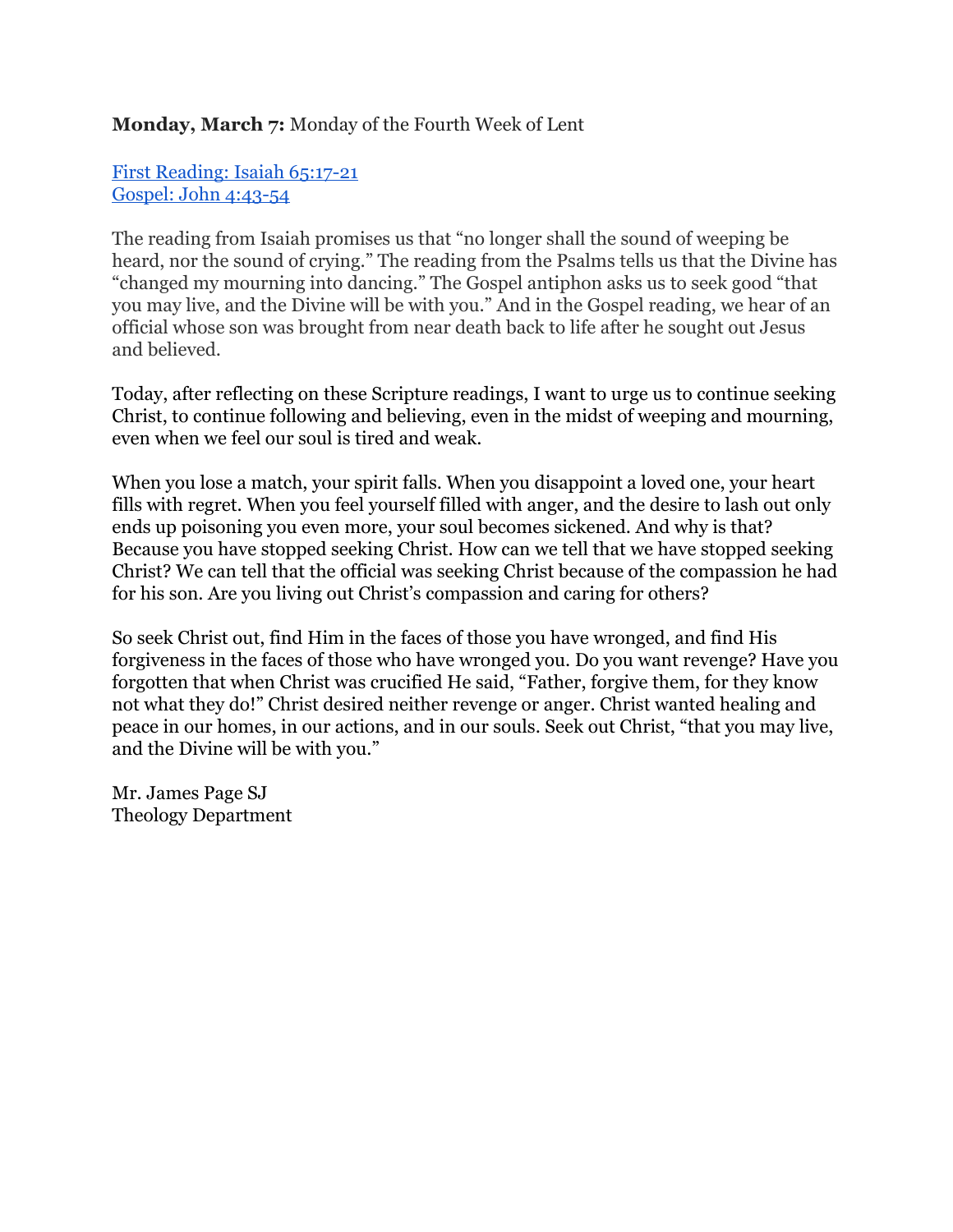### **Tuesday, March 8:** Tuesday of the Fourth Week of Lent

First Reading: Ezekiel 47:1-9,12 [Gospel:](http://www.usccb.org/bible/readings/030816.cfm) John  $5:1-16$ 

Water is a strong image that is found throughout Scripture. Today's first reading reminds us how God guides us, like a current of love running through our lives. In Ezekiel, the water flows higher and higher, rising and becoming as strong as a powerful river. The water symbolizes God's strength and how we are in His current of love. Let's try to swim with His current of love this Lent, trusting that it will take us some place beautiful.

The Gospel also contains the motif of water. There, water was present in the form of a pool. There are many ways to approach the symbol of water, with a range in meaning from life to death, but I want to think of the water as a form of rebirth. Let's imagine the ill man who has been lying on his mat for 38 years, just yearning for one dip in the water in the hopes that it would make him a new person. This sounds like a baptism to me. Just one dip and we're saved. Lent is a chance for our own rebirth, a chance to take a dip into God's water of new life, enacted through the sacrifices and promises that we all set out to make.

Alfie Arun '19 and Marty Jaskiewicz '19 Freshman Pastoral Team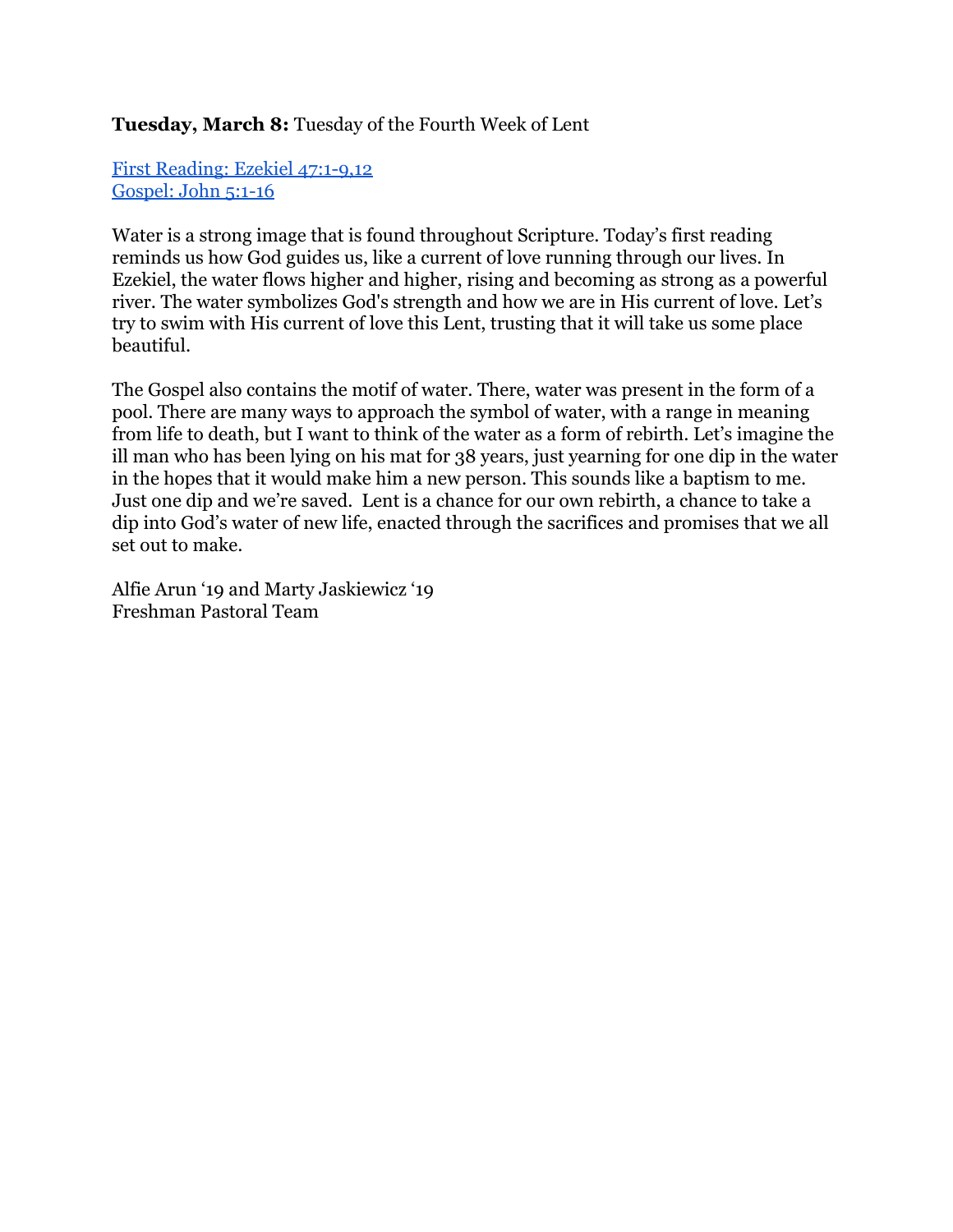### **Wednesday, March 9**: Wednesday of the Fourth Week of Lent

First [Reading:](http://www.usccb.org/bible/readings/030916.cfm) Isaiah 49:8-15 [Gospel:](http://www.usccb.org/bible/readings/030916.cfm) John 5:17-30

As I'm writing this (in early February) Marla Maurer's time at SLUH is quickly coming to an end. In the next few days, there will be tears and hugs and more than once someone will utter the phrase "I'll never forget you!" These are powerful words among friends. In today's readings God, too, has promised that He will never forget us. No matter how far we wander from Him or how difficult our path may be He has promised "I will never forget you." His love and His mercy are with us always.

Back in my yearbook signing days – long ago and in a galaxy far, far away – we often signed off with TGTBF. That is God's message for us as well: "Too Good To Be Forgotten," especially by the One who made us.

Have you seen *The Force Awakens*? The movie has generated much speculation about the parentage of some of the new characters. Why the curiosity? Because family ties reveal a multitude of secrets. Admittedly, we come into today's Gospel with "privileged information." John has already keyed us in on who Jesus' dad is.

I remember many summers ago reading *The Empire Strikes Back*. When Darth Vader revealed, "I am your father," I dropped the book! That can't begin to compare with how shocked Jesus' crowd was when he called God his father! What?!!

Yet, to those who are willing to hear, Jesus is quite clear. He and his father are one. And the work they do – curing us mortals – continues not only on the Sabbath but unto this very day in 2016. And Jesus' heritage reveals something else.It reveals who we can be if we believe in him.

Heavenly Father, please help us to know You in and through Your Son Jesus Christ. May the true Force be with us. Always.

Ms. Mary Fischer Business Office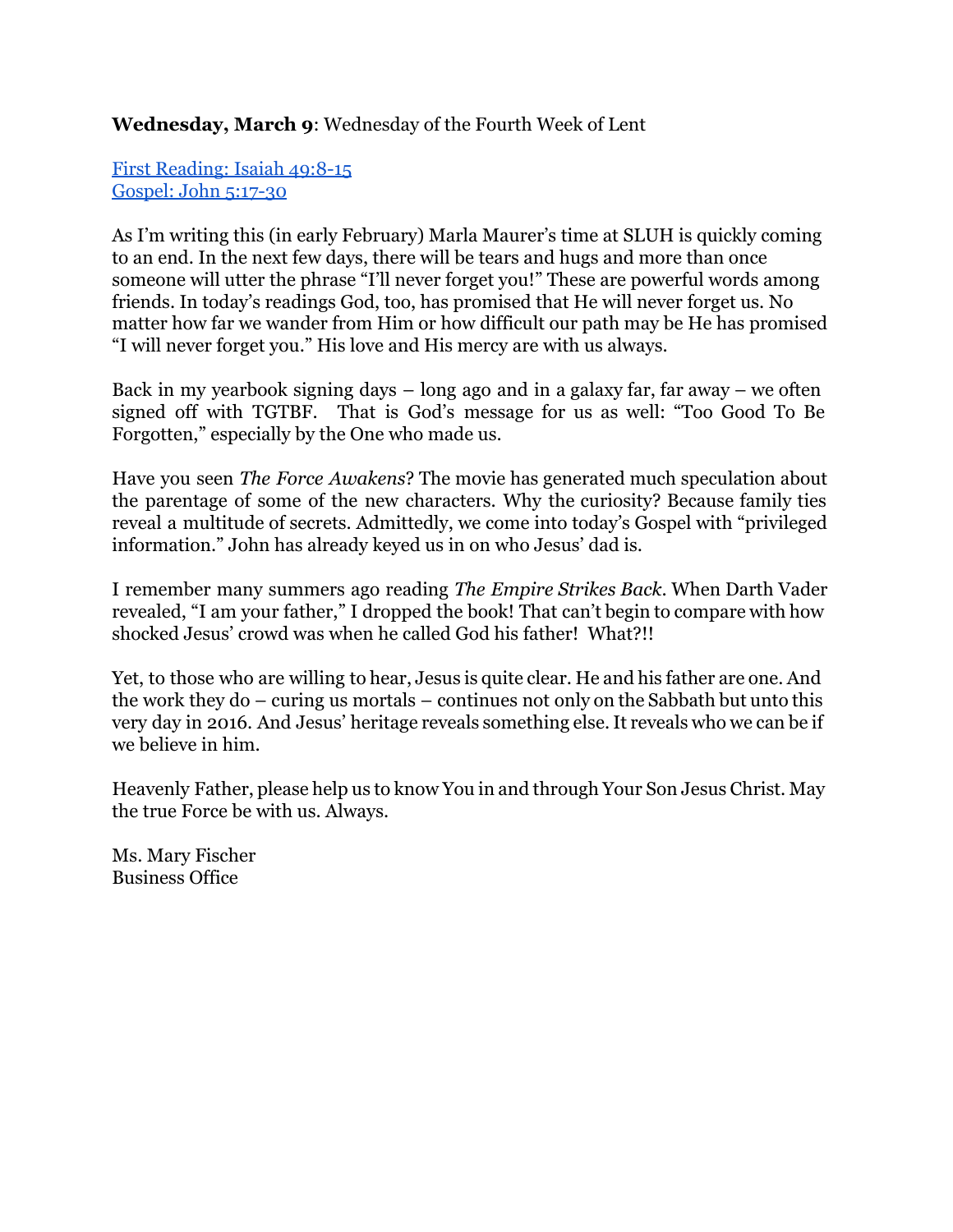## **Thursday, March 10:** Thursday of the Fourth Week of Lent

First [Reading:](http://www.usccb.org/bible/readings/031016.cfm) Exodus 32:7-14 [Gospel:](http://www.usccb.org/bible/readings/031016.cfm) John 5:31-47

Here is one of my worst nightmares, one that many of you may share. You are traveling through an unknown land (for me, the Appalachian foothills - that is, the middle of nowhere), depending entirely on your mobile device to get you from point A to point B, and then, boom, it hits. "SEARCHING FOR SIGNAL," your phone tells you. All of a sudden, the map doesn't load, and you know you are to turn somewhere in the near future, but you really have no idea. This actually happened on a recent business trip of mine, and I quickly got lost. In the morning, I figured that I had a pretty good idea of where to go, and when the folks at the hotel offered to give me directions, I turned them down pointing to my cell, saying, "I got this."

I imagine the Israelites having the same reaction I had at the hotel. "Hey, Moses, we got this!" But how quickly their "signal was lost," and there they were, making a molten calf and worshiping it, forgetting the God who had saved them. (PS 106:21)

It makes me think about all of the times in my life when I have had folks serve as a Moses figure to me, setting me straight onto the correct path. There have also been times when I attempt to be like Moses and work to help others turn back to God and his everlasting love. Doing so requires significant courage and a love of God and others, so that they, too, can embrace the saving grace and love of God.

May we all strive to be like Moses and believe the word of God, embracing his love, for "God so loved the world that he gave his only begotten Son, so that everyone who believes in him might have eternal life." *(John 3:16)*

Will Hartzler '08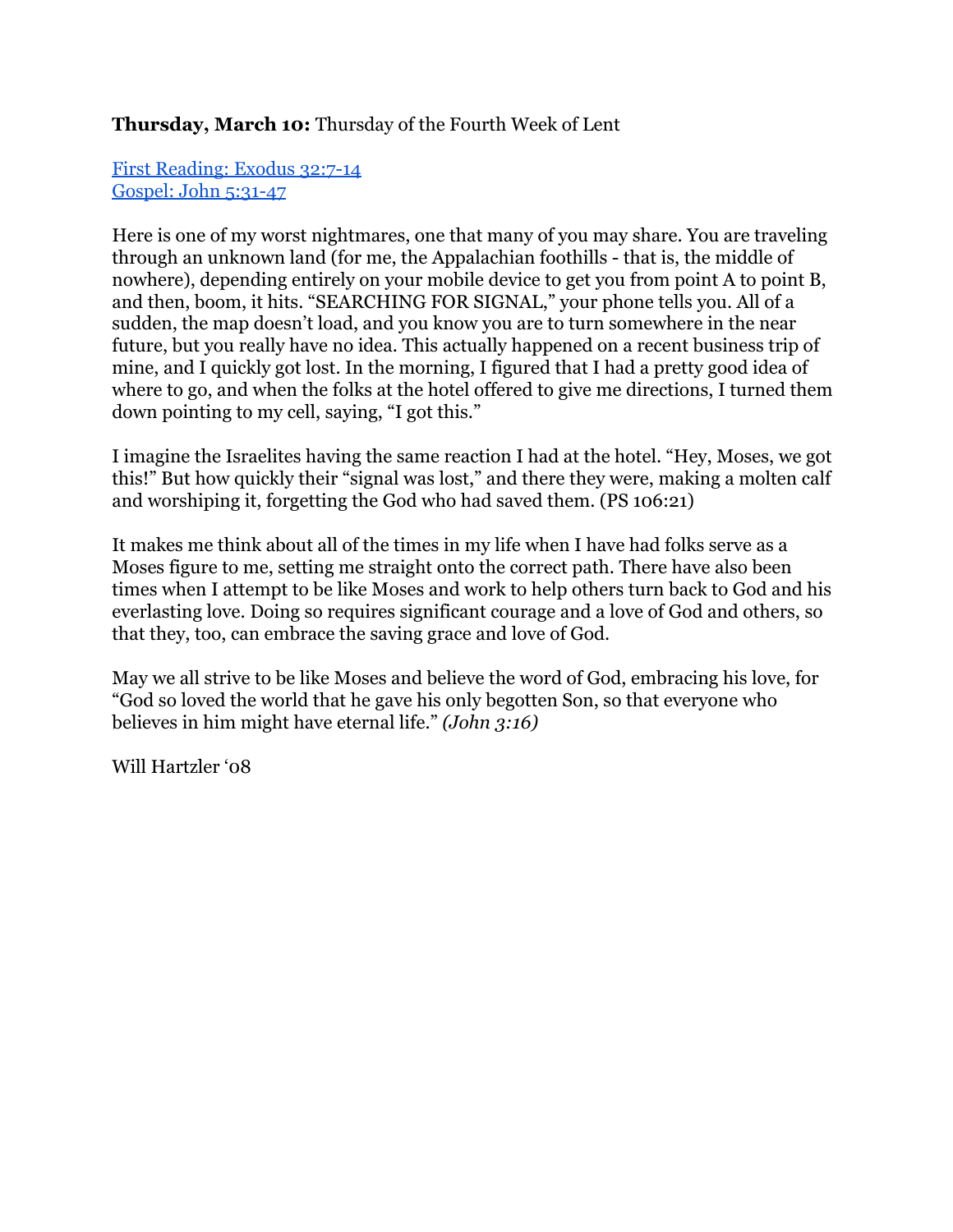# **Friday, March 11:** Friday of the Fourth Week of Lent

First Reading: Wisdom 2:1a, 12-22 Gospel: John 7:1-2,10,25-30

Today, Wisdom offers us the following prophecy of Christ's time on Earth:

*"Merely to see him is a hardship for us, because his life is not like that of others, and dif erent are his ways." (Wisdom 2:1415)*

Clearly, the way Jesus lives his life scandalized certain people in his time; perhaps it scandalizes us sometimes too. How difficult do you and I make it to see God? I am often too selfish, concerned with my own wants and needs, that I wonder if I would recognize Jesus next to me. Would you?

Not only does our own self-centeredness keep us from seeing Jesus, but as the reading from Wisdom reminds us, so does the fact that He is not concerned with the same things we often are. His life is not like ours; His ways are different than ours. Do we miss seeing Jesus because His ways do not make sense to us? Are we too concerned with the frivolous things of Earth – money, popularity, appearance, achievements…I could go on and on – and not on things that are truly important?

That question reminds me of the part in Matthew's Gospel where Jesus tells us what is truly important. The two most important things are that we love the Lord with all our being and to love our neighbor as we love ourselves. THAT'S IT.

That is my prayer for us today – that we can lose focus on these earthly desires that keep us from recognizing God in our lives and instead focus solely on loving God and our neighbor.

Ms. Tracy Lyons Math Department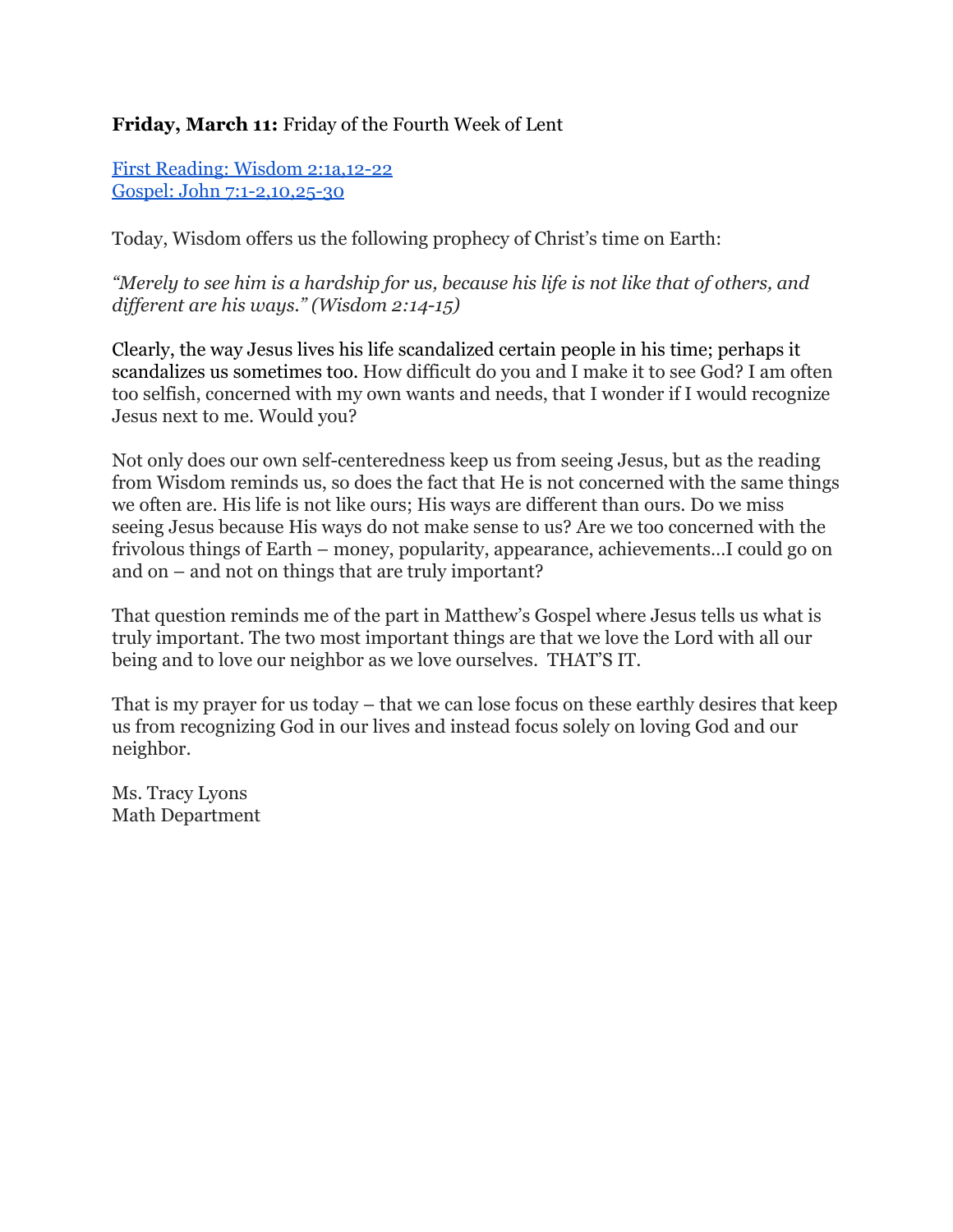## **Saturday, March 12:** Saturday of the Fourth Week of Lent

First Reading: [Jeremiah](http://www.usccb.org/bible/readings/031216.cfm) 11:18-20 Gospel: John 7:40-53

One of the main themes throughout the first reading for today is that of vulnerability. In the first reading, Jeremiah explains that he did not know his enemies were planning to kill him, but his trust and dedication to God protected him. Jeremiah trusted completely in God's care. In a way, maybe you see Jeremiah's trust in God as a dangerous kind of vulnerability. Jeremiah trusts in what he has never physically seen. When the Lord told Jeremiah that others were plotting to kill him, he cries out in distress. He pleas to God for strength through his vulnerability. So why is this all important?

Jeremiah's faith is something we can often overlook in our own lives. We might purposely turn away from God, feeling that our own strength can carry us through our problems and pain. We have never seen God physically protecting us from harm, so why should we trust in that what we've never seen?

Jeremiah's enemies say, "Let's destroy the tree in its vigor," implying that Jeremiah is still in the prime of his life. No matter how old you or I might be, the vigor of life stands before us. May we have faith to be open and vulnerable before God. People may come and pick on us for what we believe, but like Jeremiah, may we see a greater purpose in taking such a stand.

Sean Anderson '18 and Allen Shorey '18 Sophomore Pastoral Team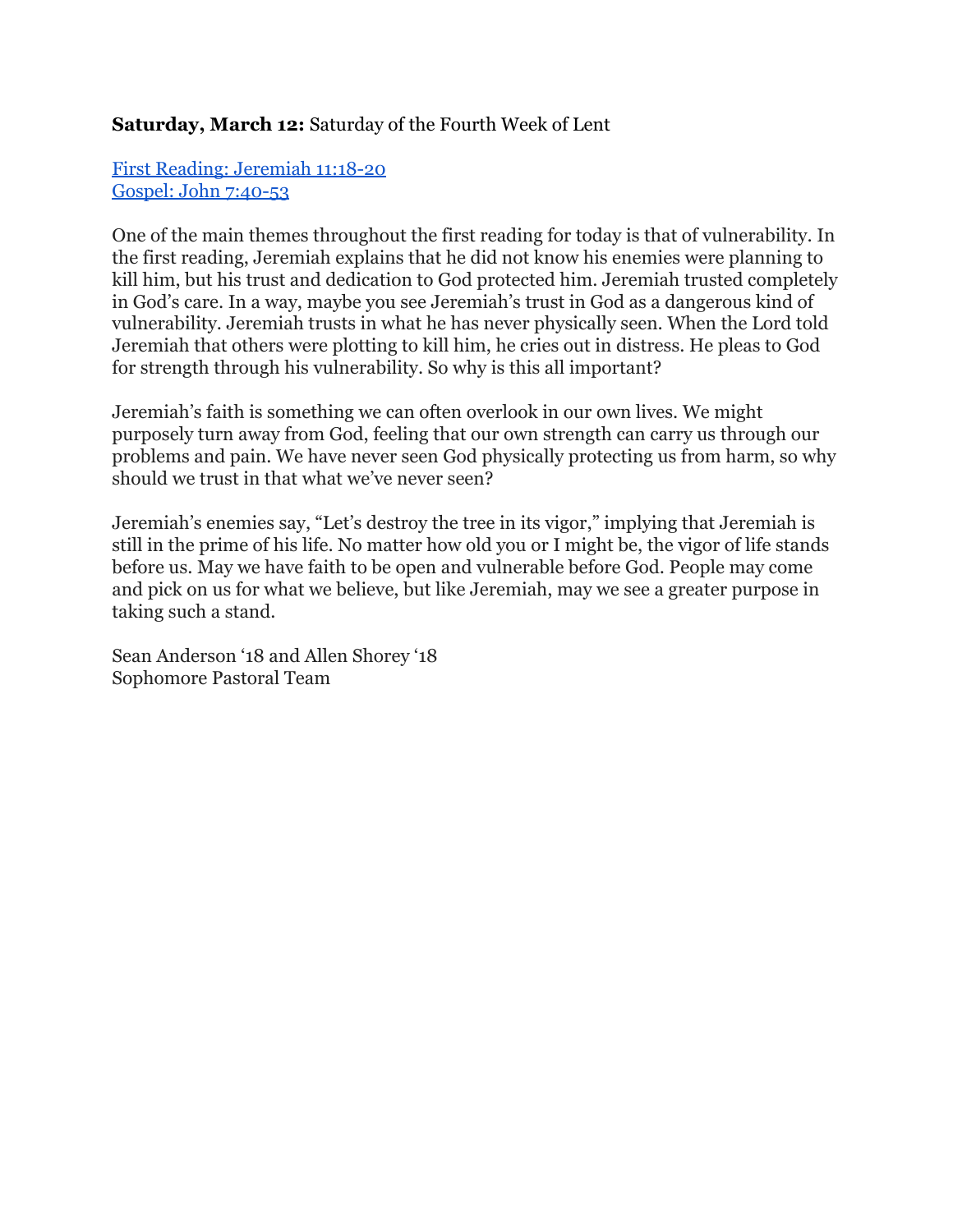## **Sunday, March 13:** Fifth Sunday of Lent

First [Reading:](http://www.usccb.org/bible/readings/031316.cfm) Isaiah 43:16-21 Second Reading: [Philippians](http://www.usccb.org/bible/readings/031316.cfm) 3:8-14 [Gospel:](http://www.usccb.org/bible/readings/031316.cfm) John 8:1-11

I think that the main message of the Isaiah reading is to focus on the enjoyment and marvel of the wonder that is the world around us. These days, it is hard to not be part of the "something new" that happens every few minutes. It is very hard to slow down and appreciate the gifts and marvels in the world around us. So today, pick out one thing that you usually take for granted, like your coffee, your awesome parents, or even just a friendly face in the hallway, and remember realize that is a gift given by God to you in this moment, and go on with your day trying to be that gift for someone else.

The reading from Philippians was a hard one for me to apply. As I was reading it, I just tried to imagine all the great aspects of my life - my friends, my family, my triumphs and then proceeded to try to compare them all to "rubbish." Not only was this really hard for me to imagine, but I felt that it was almost completely against what I had been taught all throughout my life: to love and cherish everything, even the bad times, no matter what the circumstances. But as I reflected on this reading further, I realized that the main message might not be the need to forget and leave all that I love in the past, but rather to not allow myself to fall or stray from God due to the events of my life. I should strive to fight past failure and downfalls, knowing that God is with me on my journey and will be there waiting at the end, no matter how many times I have fallen, with open arms and a whole lot of forgiveness.

Finally, the Gospel. So often it seems that we can consume ourselves with an obsession of what others are doing. When we worry ourselves with the sins of others, we are not focused on our sins or our relationship with God. In the Gospel, Jesus reminds us that we all are sinners, calling us to hold back our stones of judgement.

*'I am a sinner whom the Lord has looked upon' Pope Francis*

James Pollard '18 and Sam Pottinger '18 Sophomore Pastoral Team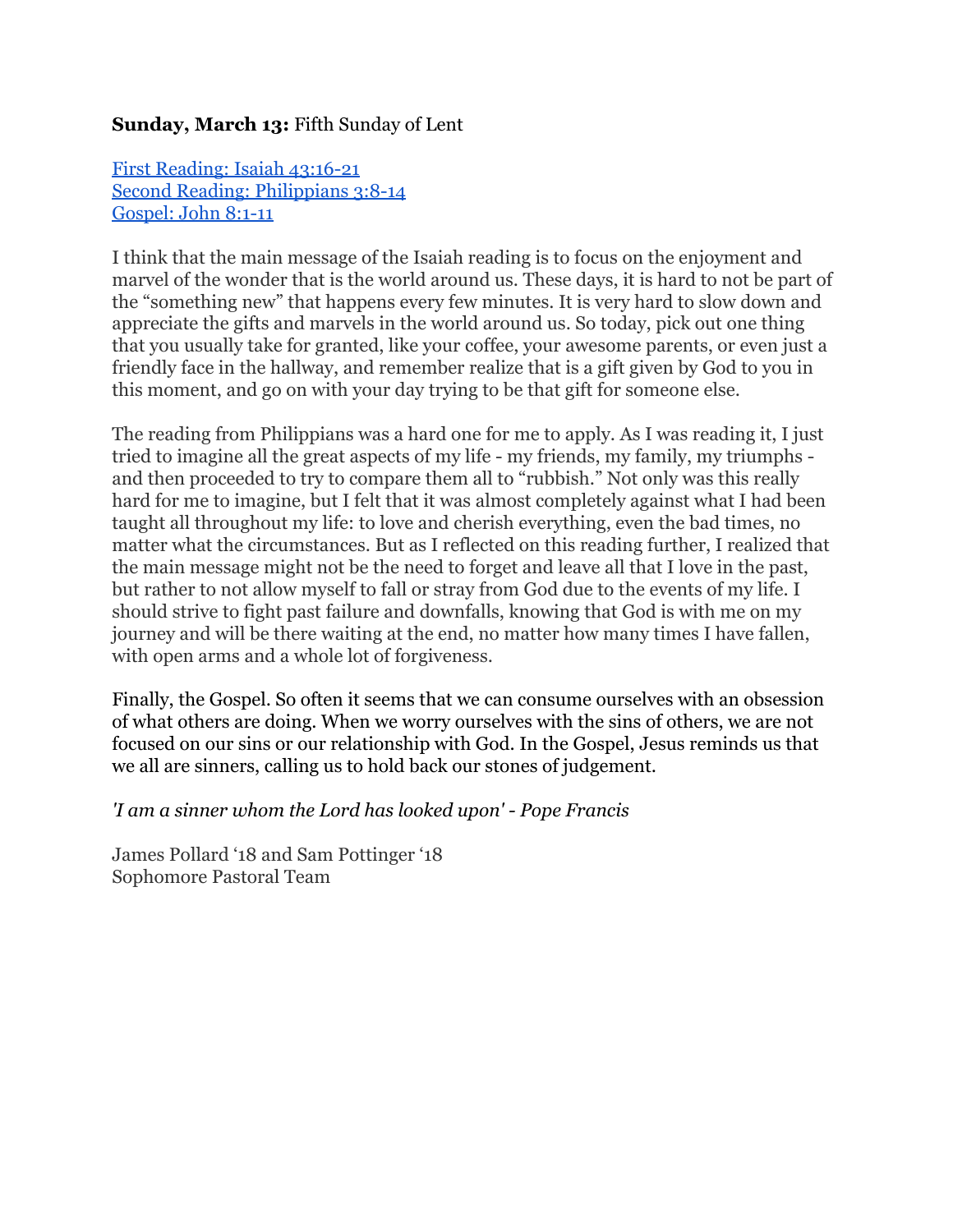## **Monday, March 14:** Monday of the Fifth Week of Lent

First Reading: Daniel 13:41c-62 [Gospel:](http://www.usccb.org/bible/readings/031416.cfm) John 8:1-11

Today's reading is a bit dark. Two Jewish elders confront Susanna while she relaxes in her husband's garden. They approach Susanna and deliver an ultimatum: "lie with us, or we will testify against you."

Susanna immediately starts to think of what will happen to her. If she yields, she'll be killed for adultery. If she refuses, the two men may overpower her and rape her anyway.

Susanna begins to scream, causing the men's plan to fall apart. The men then testify that she committed adultery with a young man whom she invited into the garden. The crowds believe them, as they are the elders of the village.

Susanna, facing certain death, places her faith in God, asking him to save her from execution. God sent the Holy Spirit down to Daniel, a boy in the crowd, to defend Susanna. Daniel speaks out against the elders. After a brief trial, the crowds convict the two judges of perjury and breaking several other laws, and the two are executed.

Susanna's story reminds us that we cannot judge others as there is often a second side to the story. However, it also tells us to fight for the proper justice of those wrongly accused or without a voice.

Jesus echoes this message in the Gospel. After proclaiming to his followers that he is the light in the darkness, the Pharisees comment that his testimony cannot be valid, as he spoke of himself. Jesus defends his testimony by saying that since he knows where he came from and where he's going, he can testify for himself.

It's a message we could all take with us. We can only comment on ourselves, because we know who we are. We cannot comment of others, as we don't fully know who they are. It's a hard thing to do. It's unnaturally easy to judge someone as soon as we lay eyes on them. It means we don't have to get to know them, because we've already made our opinion. We can confine ourselves to a falsified sense of knowledge about people when we really have no idea what the truth is. We fear speaking out for the oppressed because we could very easily become one.

It's hard and scary to do the right thing. But we have to do it, because it's the right thing. We need to be like Susanna, and call for God's help when in times of trouble. We need to be like Daniel, and defend those without a voice. And we need to be like Jesus, and judge ourselves and our lives before we judge others.

Gabe Lepak '19 and Ethan Schmidt '19 Freshman Pastoral Team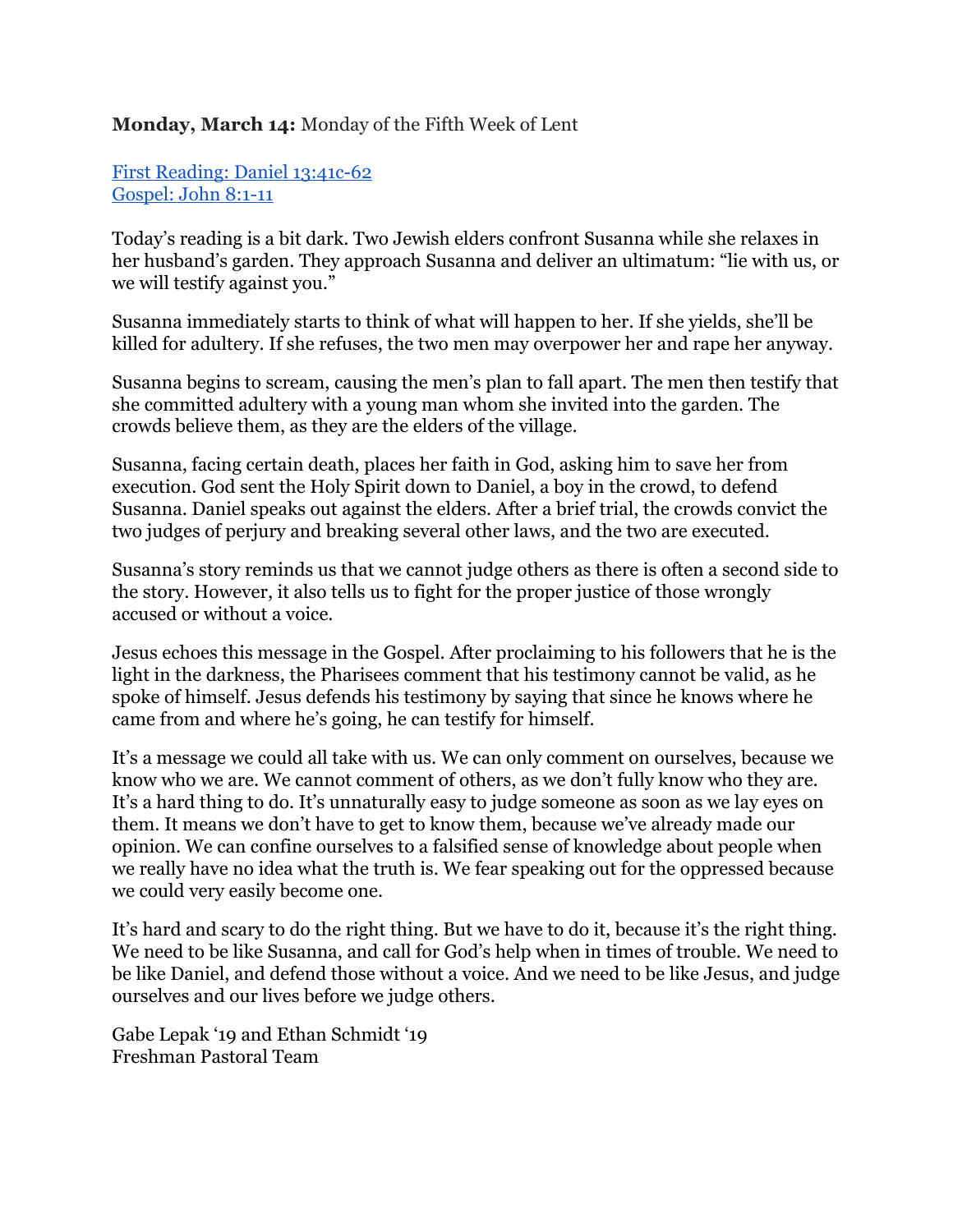## **Tuesday, March 15:** Tuesday of the Fifth Week of Lent

First Reading: [Nehemiah](http://www.usccb.org/bible/readings/031516.cfm) 21:4-9 Gospel: John 8:21-30

In the first reading, the Jews complain to Moses about the poor supply of food and water coupled with the strain of the long journey. God punishes them by sending serpents to kill them. The people repent, and God gives the people through Moses a chance to live again. Moses put a serpent on a staff and all the bitten who looked at it lived.

When do we complain in our lives? For me it when I am stressed out because of a busy schedule, homework, and clubs. When we are stressed, we often lash out at others, but Jesus gave us a different route. Jesus showed us how to love others instead of lashing out, even if we are stressed. God also knows that we are human. If we try to be kind to others and are sorry for the mistakes we make, God will forgive us. That is what the season of Lent is all about. The season is a time to repent and celebrate God's forgiveness.

But Lent is also a time to understand who God is, or at least try to. In the gospel, Jesus speaks of going away where his followers can't find him. His followers panic and think he's considering death, but Jesus speaks to them with many contradictory statements saying they are something, but also not. In the end Jesus states "I AM." The Jews are confused, as they should be. What does he mean? "I AM?" I am what? The son of God? The Messiah? The people question him, and all Jesus says is the one who sent him, God the Father, is with him, and always has been. The crowds don't realize what he means, but their faith in Jesus grows nevertheless. We don't know exactly what Jesus is, but this Lent help us come to the understanding that maybe Jesus just is, and will always be. What is he? I like to think everything, from a forgiving God to the Messiah.

Max Kriegshauser '18 and Charlie McGroarty '18 Sophomore Pastoral Team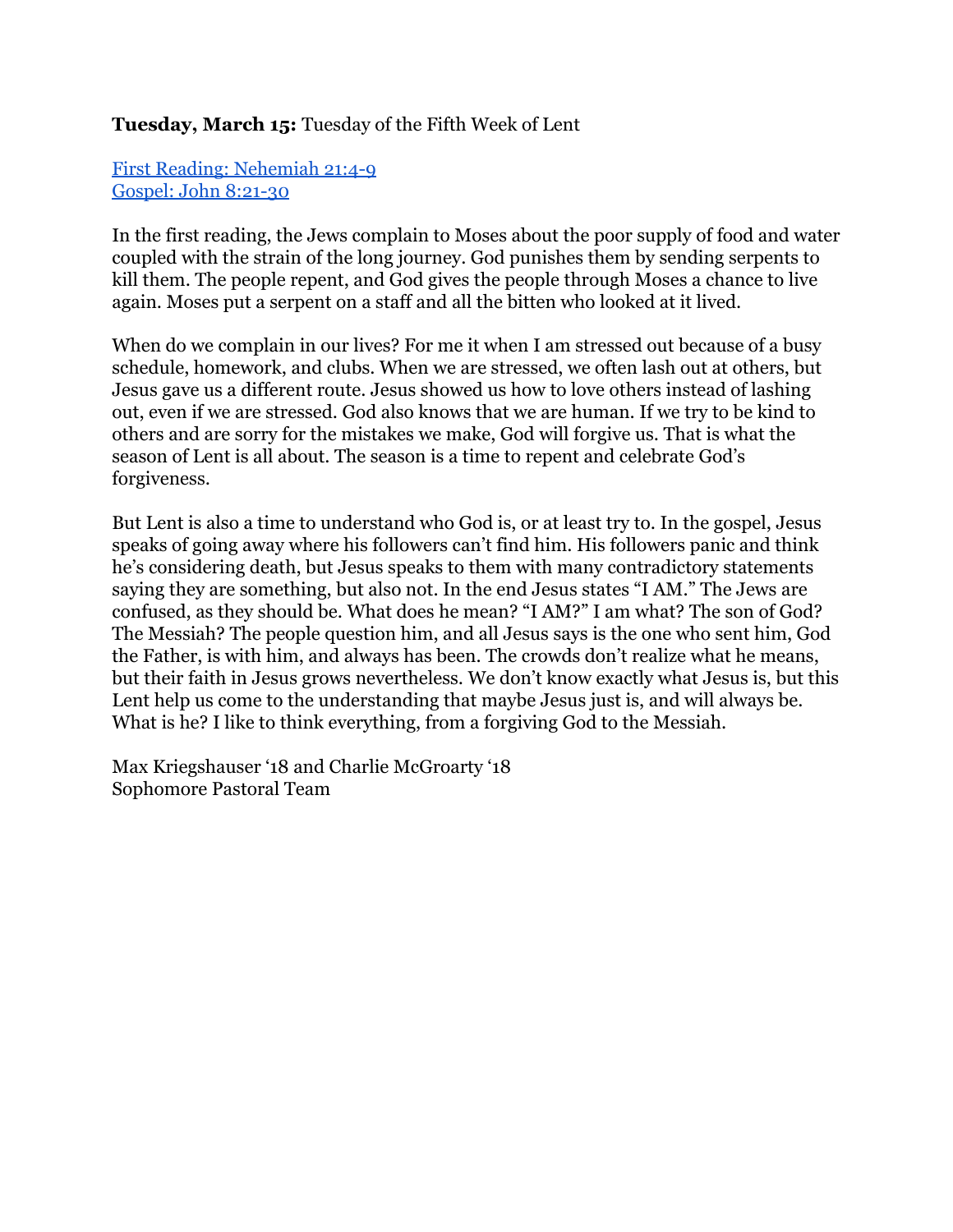### **Wednesday, March 16**: Wednesday of the Fifth Week of Lent

First Reading: Daniel 3:14-20,91-92,95 Gospel: John 8:31-42

Okay, I'll admit it. When I hear the names "Shadrach, Meshach and Abednego" – the subjects of today's first reading from the Book of Daniel – I first think of the Beastie Boys' song "Shadrach" from their album "Paul's Boutique." Other than comparing the three Jewish rappers from Brooklyn with their Old Testament ancestors, the song has little to do spiritually or thematically with today's reading, but I grew up listening to the Beastie Boys and it's a catchy tune, so now it's stuck in my head as I type this.

Both of today's readings deal with allegiance. King Nebuchadnezzar wants Shadrach, Meshach and Abednego to worship the golden statue he has made, and the Jews speaking with Jesus in the Gospel of John allow their allegiance to Abraham to color their thinking which means that Jesus' message "has no room among" them. In the first reading the allegiance of the three to their true God saves them from the white hot furnace, whereas with the Jews in the Gospel – who believe the fact that they are descendants of Abraham is enough to set them free – are "slaves to sin." So in one case allegiance to God saves, and in another allegiance to someone other than God condemns.

What do we pledge our allegiance to? Our flag? Our school? The Redbirds? As with the Jews and their allegiance to Abraham, there is nothing wrong wanting to be loyal to a source of inspiration, but when these allegiances get in the way of where our primary allegiance belongs – with our Lord and Father – then it can be destructive. Conversely, when we choose to remain true to our God even when tempted by the "golden statues" in our lives, then we can find the strength to stand up to the greatest of trials.

*Dear Lord, we long for the strength and loyalty exhibited by Shadrach, Meshach and Abednego, and ask you to help us recognize our secondary allegiances – be they noble or "golden statues" – that keep us distant from You. Amen.*

Dr. John Moran Principal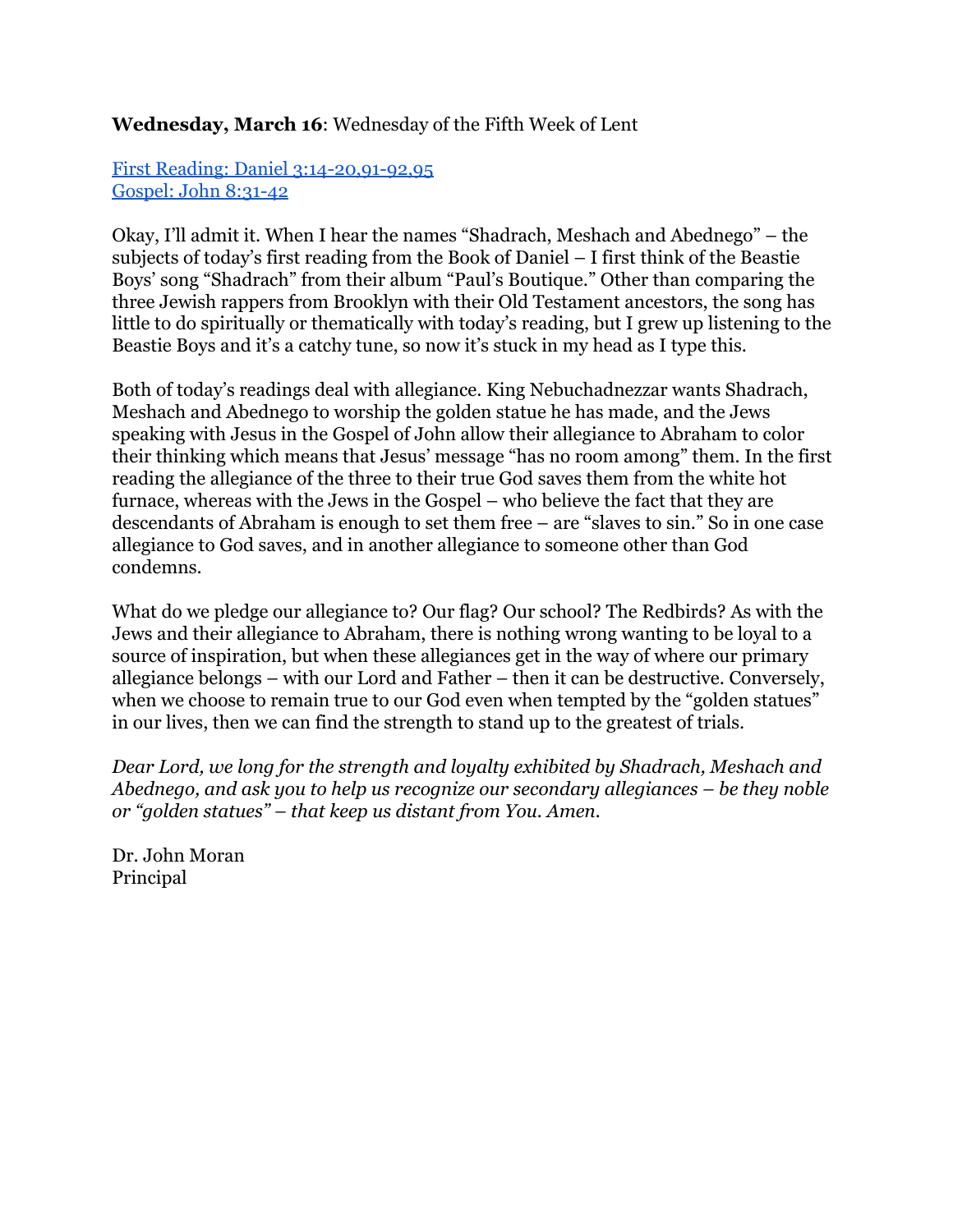### **Thursday, March 17:** Thursday of the Fifth Week of Lent

First [Reading:](http://www.usccb.org/bible/readings/031716.cfm) Genesis 17:3-9 [Gospel:](http://www.usccb.org/bible/readings/031716.cfm) John 8:51-59

In pondering these readings, I find myself asking, "What in the world was God thinking about when He entered into covenant with us? Has anything really changed since the days that Jesus walked this earth, or from the days of Abraham or even Adam?" To that end, words of an email I received recently from Robin and Steve, two ministers at a small church in The Ville neighborhood of north St. Louis, keep resurfacing inside me:

*"We are in need of prayer. Our spirits are thriving but our bodies and our emotions are stretched quite thin. Last night, Bridge of Hope was robbed. Six laptop computers were stolen. Earlier in the week two were stolen. Our hearts are sick as it is most likely someone we know fairly well. We found out on Monday that a couple of dear breakfast friends were murdered on Saturday. We are heavy and seeking the Lord."*

Those words both restate the questions and offer an answer. What has changed is Christ the Light abiding in people like Robin and Steve, nourishing and inspiring them as they voluntarily displace themselves and surrender their lives to the battle between the sacred and profane. They are joyful people. Joy is not happiness. It is happiness and suffering enfolding into one. Robin and Steve are suffering, but they know the joy of Christ revealing Himself in the faces of the poor in and around their ministry.

*"Before Abraham came to be, I AM."* What has changed since Adam is that the great "I AM", continues His creation, both of man and through man. Creation is a *very* slow process. Science estimates that the Big Bang occurred 13.8 billion years ago. Modern man evolved a quarter million years ago. We started writing 5,000 years ago. We are just emerging.

In his seminal book "Orality and Literacy", the renowned scholar and priest, Fr. Walter Ong, S.J., pioneered the study of how language shapes cultural thought processes. He describes the profound difference in the thinking of literate vs. illiterate cultures. The Incarnation occurred when it did not by chance. Christ took human form at the earliest possible moment, when man was bridging from illiteracy to literacy and potentially able to comprehend and spread the Good News that we are co-creators and not destroyers of His creation. "No one has ever seen God," writes St. John; but through the Incarnate Jesus we see glimpses. Our still-forming brains try to process what we see, but we still wrestle so with our evolutionary past. The boundless, unconditional love of Christ brought Him to earth so that we know that He knows this, that we know that He is aware of just how difficult it is to be human at this point in evolution. A compassionate and loving Christ made this evolving world. He embraces us when we fall, asking only that we get back up and try again, being not afraid in this world that still teeters between the sacred and profane.

Stephen Hutchison '68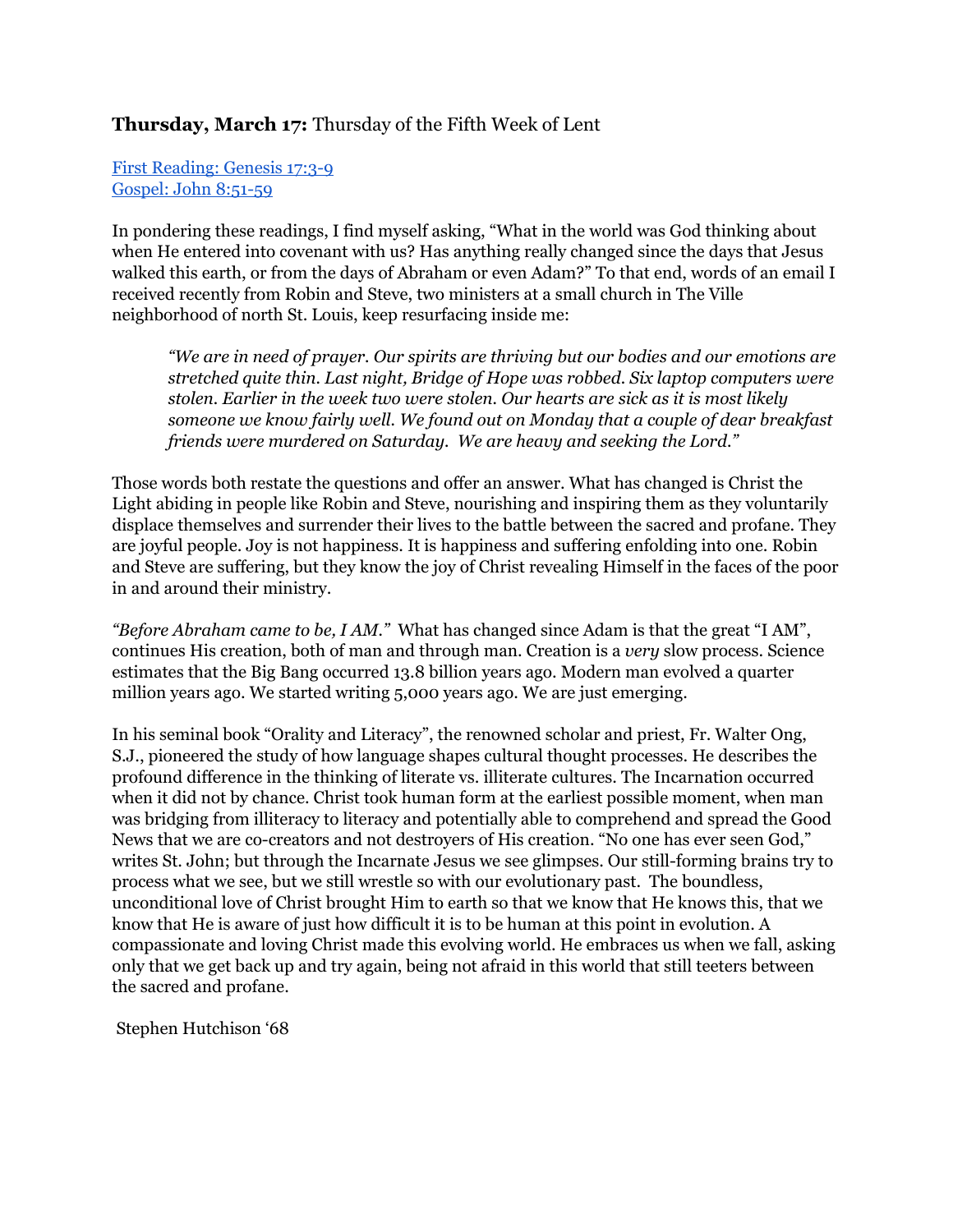# **Friday, March 18:** Friday of the Fifth Week of Lent

First Reading: [Jeremiah](http://www.usccb.org/bible/readings/031816.cfm) 20:10-13 Gospel: John 10:31-42

They picked up stones, but they did not throw them.

They wanted to protect God—this crowd more full of menace every day. They wanted, that is, to protect their ideas about God—to protect those ideas from this man, Jesus, who was saying he had come from God, that God was in him, working through him—this man who might even have been trying to say that he himself was God. They wanted to protect their God from Jesus and his God, to protect their God from God. They wanted to kill him.

But they did not kill him. They put down their stones as on that day (two chapters earlier in this same Gospel) when they brought their stones to kill a woman they looked down upon. The adulteress herself—and her too easily despisable sexual sin—are almost incidental to the story. It is him they were testing: would he join in the intoxication of self-righteous anger? Perhaps that is always the choice the mob brings to us: to stone or be struck with stones. Somehow, Jesus was always sidestepping that choice.

They picked up stones, but they did not throw them. There was something about Jesus that made people want to kill him. And there was something about him that disarmed them. Was everyone who met him conflicted in this same way—wanting to follow him, and wanting to drive him away? Are we any different? When we meet him—in the ordinary and extraordinary incarnations of each day—don't we feel both the alluring invitation to go the way he goes and, at the same time, a kind of revulsion that draws us back into the crowd, waiting for someone to cast the stone that makes it safe to cast our own?

There is no safe Jesus. We are never safe when we encounter him. Nor is he ever entirely safe from us. You know this already if you've been following the Gospel narratives that toward his passion and death. The inevitable conclusion looms. The menace of the crowd grows daily. The rocks and stones that they put down today, in two days time will sing hosannas with a crowd that raises palm fronds and spreads cloaks upon the road. Within the week, this Jesus himself will be raised up and then brought down. They'll roll a stone to seal his grave.

Mr. Terry Quinn English Department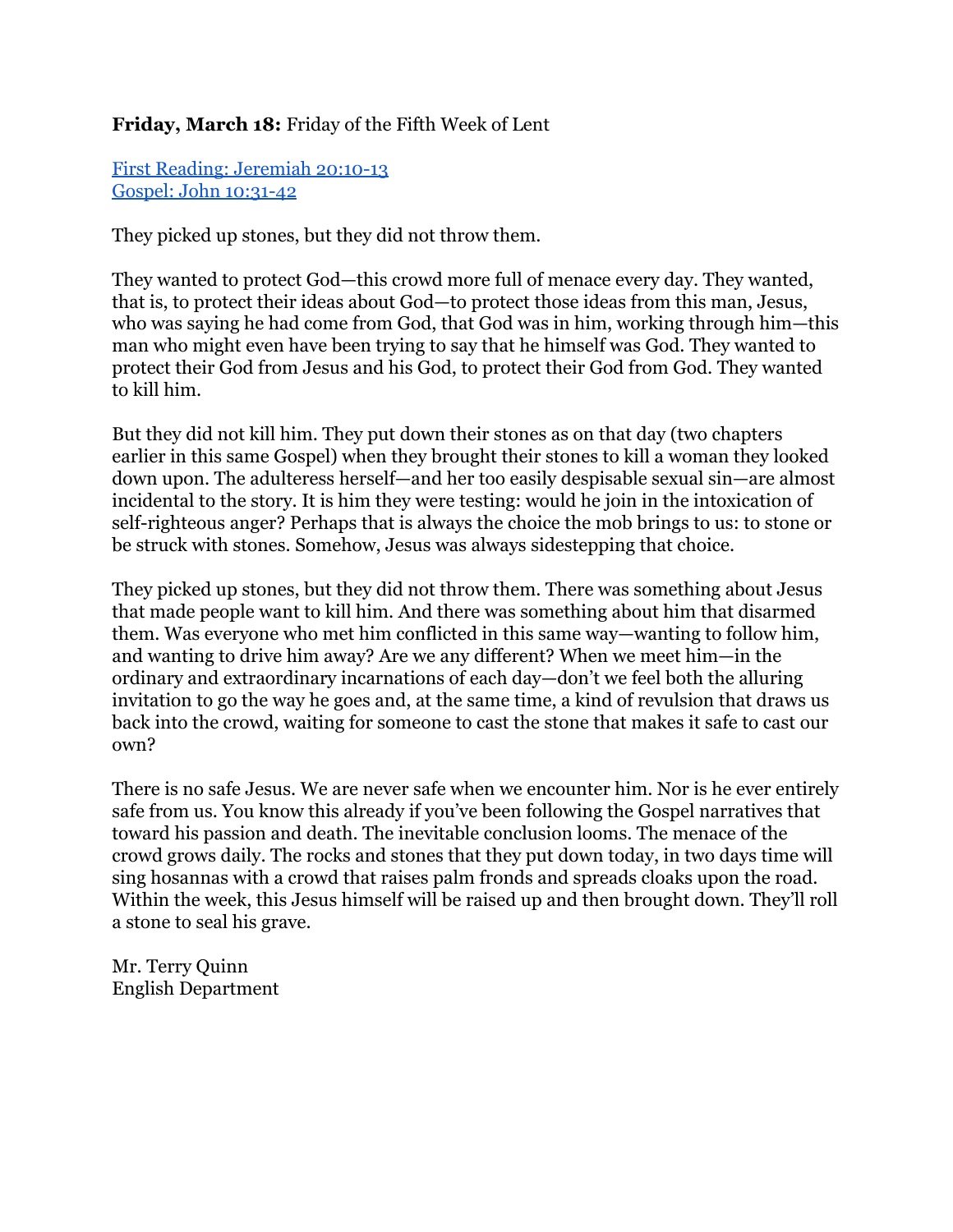**Saturday, March 19:** Solemnity of St. Joseph, husband of the Blessed Virgin Mary

First Reading: 2 Samuel 7:4-5a,12-14a,16 Second Reading: Romans 4:13,16-18,22 Gospel: Matthew 1:16,18-21,24a OR Luke 2:41-51a

In today's gospel, Joseph finds out that Mary is with child before they have lived together. While Joseph could have very easily made a scene out of it, and Mary would have been stoned for having relations with a man outside of marriage, he instead attempts to do the righteous thing by divorcing her quietly. However, God has different plans. After an angel comes to Joseph in a dream telling him that the child is the son of God, Joseph changes his mind and takes Mary for his wife. Even though he knows that he is going to face many hardships, Joseph accepts Mary into his house and raises the son of God.

On this solemnity of St. Joseph, the father of Jesus, let us take a moment to remember our fathers. When was the last time you sat down and prayed for your dad? What does your father do for you that you might not always notice? How can you exemplify the honorable characteristics of St. Joseph and of your father in your own person?

Though we most likely won't be asked to raise the son of God during our lifetime, God still presents us with challenges everyday. We pray that we can face these hardships like St. Joseph did and like our fathers do: with love, kindness, and righteousness.

Joseph Reznikov '17 Junior Pastoral Team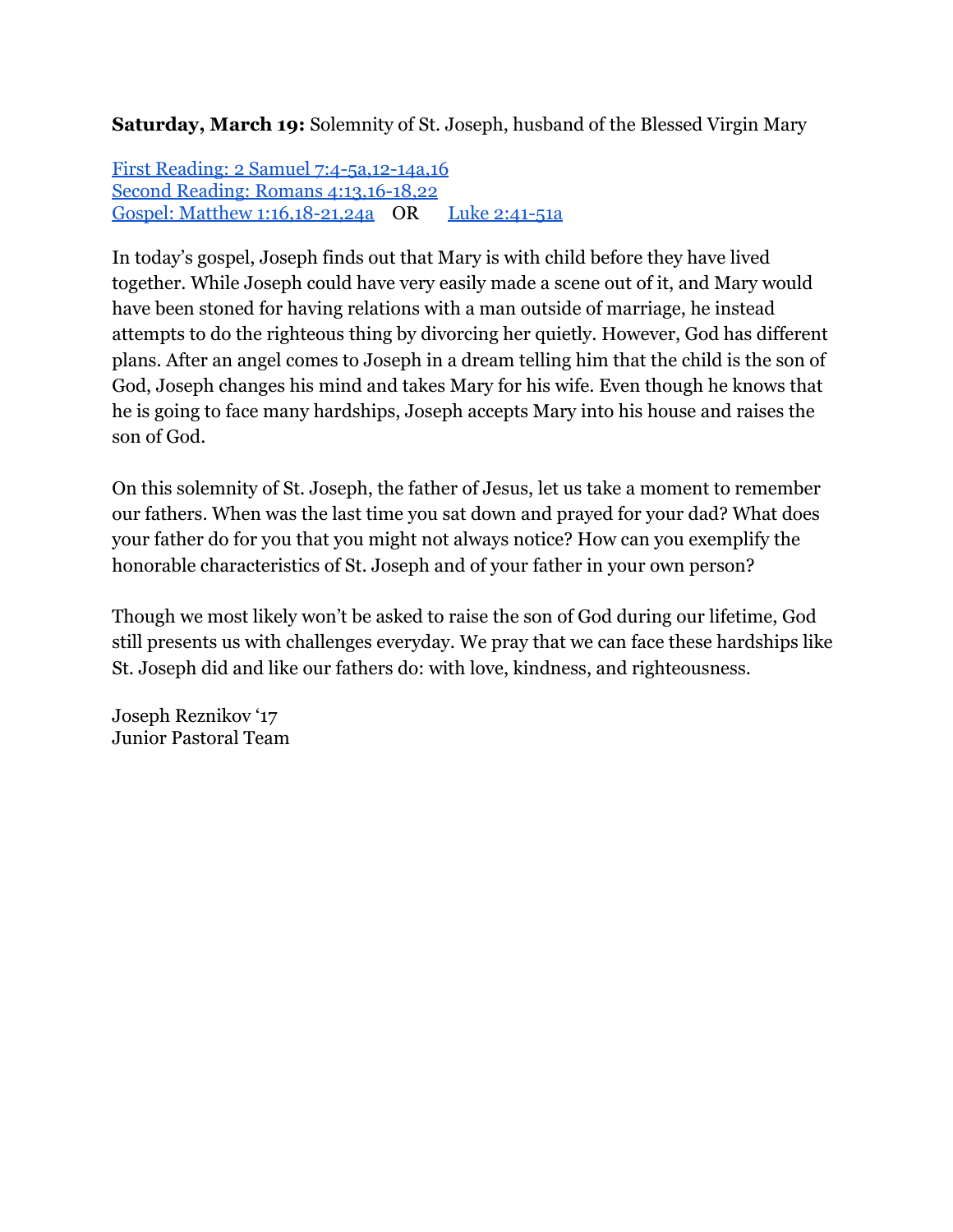# **Sunday, March 20:**Palm Sunday of the Lord's Passion

Palm [Procession:](http://www.usccb.org/bible/readings/032016.cfm) Luke 19:28-40 First [Reading:](http://www.usccb.org/bible/readings/032016.cfm) Isaiah 50:4-7 Second Reading: [Philippians](http://www.usccb.org/bible/readings/032016.cfm) 2:6-11 [Gospel:](http://www.usccb.org/bible/readings/032016.cfm) Luke 22:14 - 23:56

Today marks the beginning of an intense, and sometimes harrowing, spiritual journey. The Church will experience the Paschal Mystery, the very foundation of Christian faith, in an ancient and powerful tradition. In one week we will have witnessed the institution of the Eucharist, Christ's passion and death, and the Resurrection. Today's readings offer a preview of all that awaits in the coming days, but the virtue of kenosis is most prevalent.

In the first reading we find "...[the Lord] opens my ear that I may hear; and I have not rebelled, have not turned back." Like much of Isaiah's writings, this passage foretells the Messiah; Christ hears the cry of the poor and does not turn from their anguish but rather gives his back to those who beat him, his cheeks to those who plucked his beard. Similarly, in the second reading St. Paul articulates very clearly how to live a good and holy life: "he emptied himself, taking the form of a slave."

It may seem that Christ lies when he claims his yoke to be easy and his burden light. Certainly laying down one's life for another is difficult, and Christ directs us several times to be servants. Yet careful attention to today's passages reveals the result of leading such a life. We hear in Psalm 22 that even when it seems that God has abandoned us we have reason to exalt his name. St. Paul tells us that for his ultimate sacrifice, Christ is glorified above all others.

Go forth and proclaim this message with your lives, for "if [you] keep silent, the stones will cry out!"

Salvatore Vitellaro '17 Junior Pastoral Team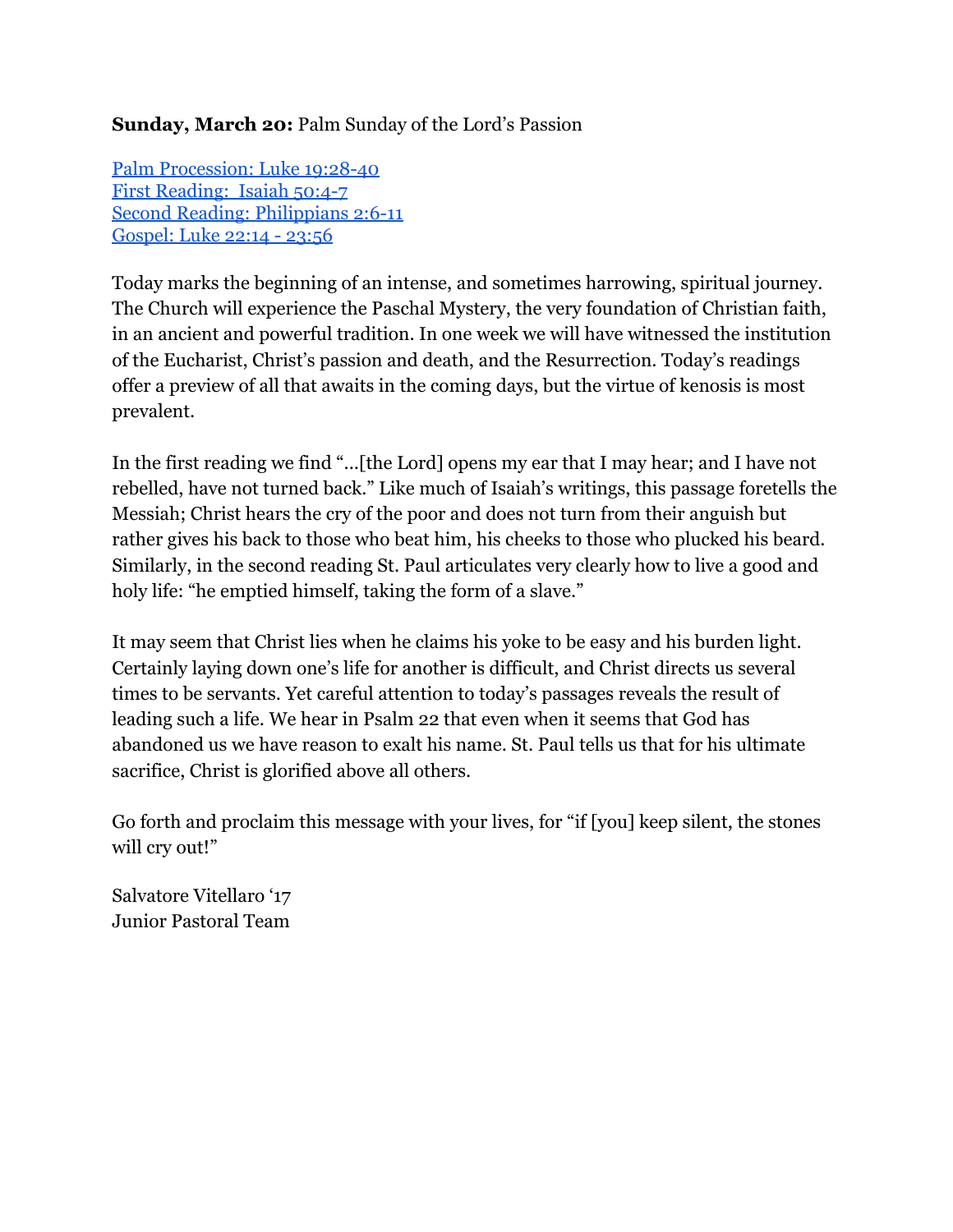## **Monday, March 21:** Monday of Holy Week

First [Reading:](http://www.usccb.org/bible/readings/032116.cfm) Isaiah 42:1-7 [Gospel:](http://www.usccb.org/bible/readings/032116.cfm) John 12:1-11

Imagine for a moment that you were there. Dinner is served, good friends are gathered and there is laughter and good conversation. Everyone is enjoying the meal Martha has prepared. There is even reminiscing and a palpable sense of gratitude among those gathered; after all, everyone knows that were it not for Jesus months earlier, Lazarus would not be with them.

Then Mary, Lazarus' sister, reaches for the rich, perfumed oil, and anoints the feet of Jesus, those feet which have trod long roads, carrying the joy and the challenge of the good news. The house is indeed filled with the fragrance of the oil – each person enveloped in its richness.

But then imagine this idyllic scene as it begins to unravel. Judas questions the gratuitousness of Mary's gesture and claims a terrible injustice has occurred. Jesus quietly rebukes Judas and suggests that this anointing is a foreshadowing of his imminent death and burial. The chief priests observe the crowds gathering to see Jesus and his resuscitated friend Lazarus, and they continue to craft plans for Jesus' death that have now expanded to include Lazarus as well.

Greed, tragedy and jealousy threaten to not only spoil the evening, but to plunge everything into deep darkness. It is here where we might turn our gaze to our world and begin to wonder aloud and in our hearts if hatred, indifference, arrogance and violence will have the last word….

Yet….

If we can find a quiet moment in the midst of the tumult, we will discern a faint sound, as the psalmist whispers to us: *the Lord is indeed our Light, and our salvation*, *whom should we fear?*

If we leave our spot at table and kneel down beside Mary, we will gaze upon Jesus, the anointed one, and we will begin to understand the deep meaning behind Isaiah's beautiful and familiar words in the first reading: "*Here is my servant whom I uphold, my chosen one with whom I am pleased upon whom I have put my Spirit; he shall bring forth justice to the nations."*

And we will look ahead to an uncertain future, clinging to the hope of the coming Sunday's sunrise.

Mr. Dan Finucane, '06 Campus Ministry and Theology Department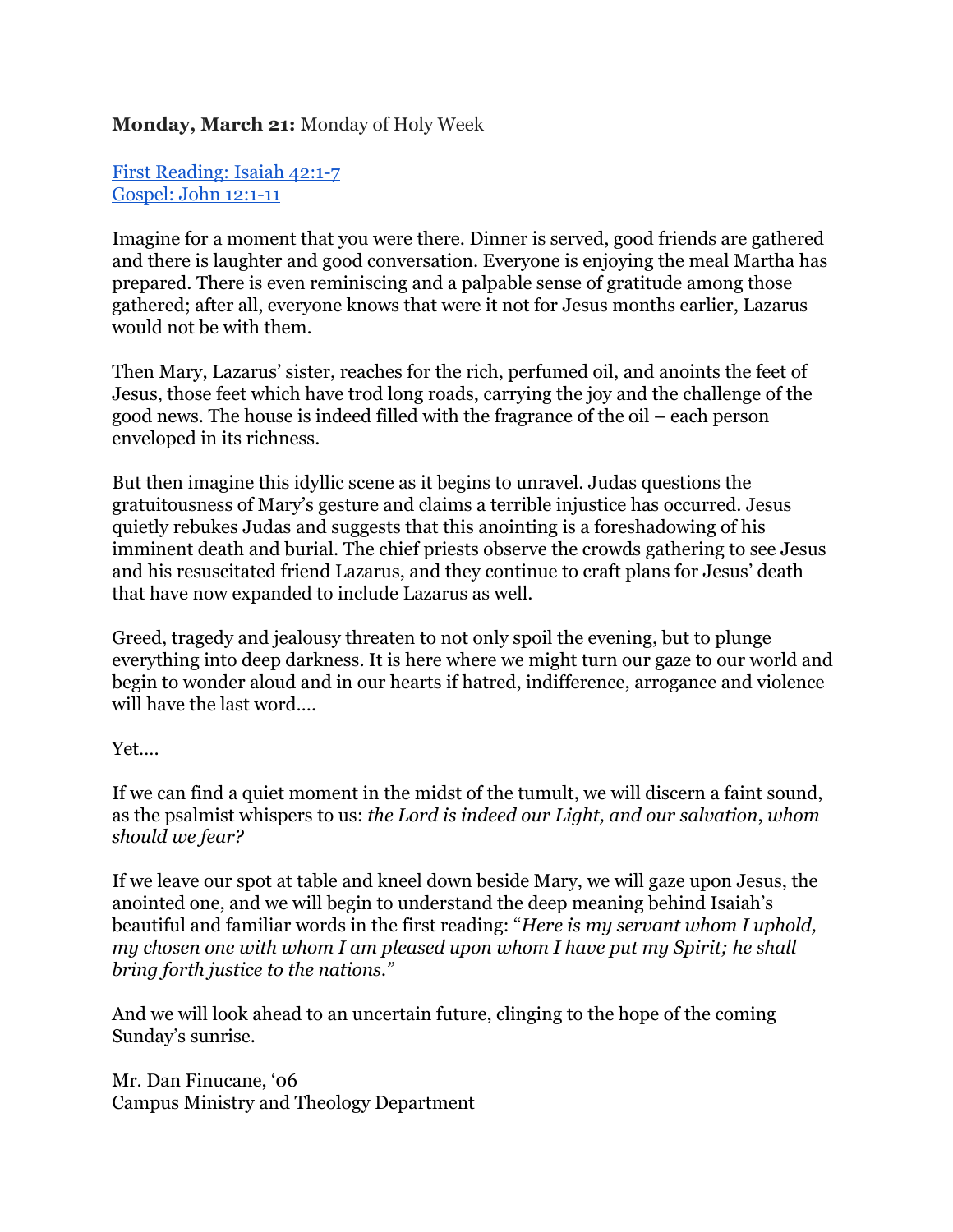### **Tuesday, March 22:** Tuesday of Holy Week

First [Reading:](http://www.usccb.org/bible/readings/032216.cfm) Isaiah 49:16 Gospel: John 13:21-33,36-38

We read in John's Gospel today that Jesus was "deeply troubled" sitting at table with his closest friends in the world. Can we accept that Jesus, whom we call Lord and Savior, had an inner experience that really corresponds to those words? Or do we imagine instead that Jesus, while he was certainly worried for friends caught up in the concerns of small hearts and minds, or grieved by the plight of the poor and powerless so vulnerable to suffering and injustice, could not have actually been "troubled" about life the way we are?

We wake up some mornings and the world doesn't make sense. The anchors of our lives: our friends, our faith, a sense of purpose about our own lives, give way. We feel adrift. Disoriented. Alone.

One of Jesus' intimate, committed friends betrays him in this familiar story. He apparently saw it coming. Most of the time, we feel this kind of trouble coming before it arrives, too. But when it comes, we can't steel ourselves against the terrible pain. Do we imagine he could?

No. Jesus suffered in flesh, blood, mind and emotion just as we do. He is with us, our brother, in all of that. But clearly, this same very human being, had broken through to a new experience of life.

"You cannot follow me now, though you will follow me later." "Will you lay down your life for me?"

How did he get there?

We're quite sure he read the passage we have from Isaiah today many times. He must have come to believe it.

"The Lord called me from my mother's womb." "He made me a polished arrow." "You are my servant, he said to me."

How are we to follow?

We are moving through the season of Lent. Let us practice embracing our suffering as Jesus did, with faith that the new life he promised waits for us, and the whole world.

"I will make you a light for the nations, that my salvation may reach to the ends of the earth."

Mr. Jim Linhares Assistant Principal for Mission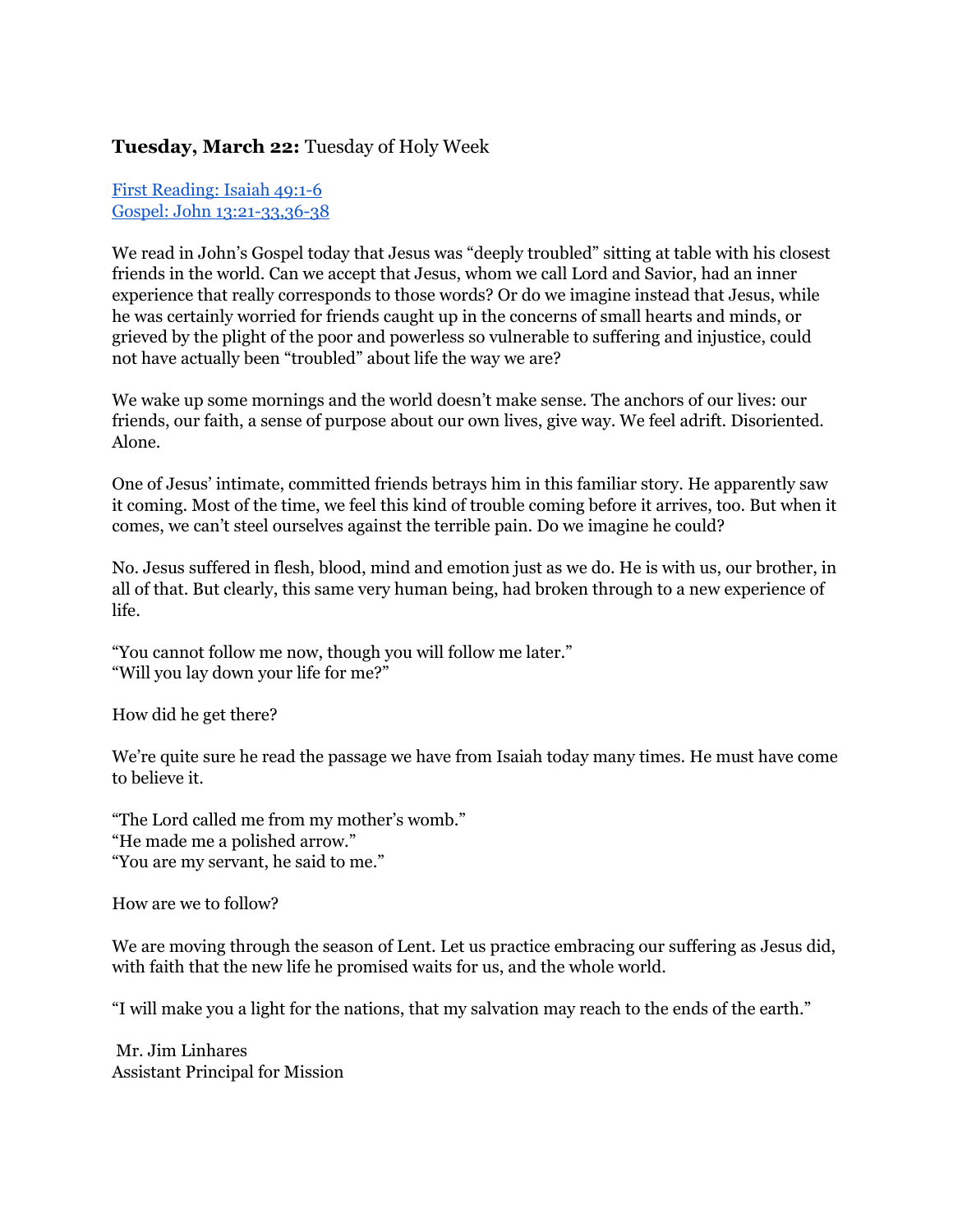## **Wednesday, March 23**: Wednesday of Holy Week

First [Reading:](http://www.usccb.org/bible/readings/032316.cfm) Isaiah 50:49A Gospel: [Matthew](http://www.usccb.org/bible/readings/032316.cfm) 26:14-25

This Gospel about Judas' betrayal of Jesus is difficult for me. Each year I hear the story of Judas and I wonder how he could have done what he did. I want to keep my distance from him, thinking I would never do what Judas did. Usually, I can't imagine doing something as grave as what Judas did, selling Jesus over to the chief priests for 30 pieces of silver.

But as I reflect on this Gospel this Lent, I wonder if, in some way, my keeping my distance from Judas is my way of saying to Jesus, "Surely, it is not I". But then I hear Jesus respond to me, "You have said so." I think I need to remember that Judas represents a turning away from Christ, and that's something I have done. When I ask myself where have I betrayed Jesus, I'm asking, "where does my ego get in the way? When do I let greed take over? When am I overcome by anger that leads to vengeful thoughts and actions?"

In these ways, I do betray Jesus. However, I shouldn't be defensive, saying "surely, it is not I." Rather, I remind myself that God is merciful and forgiving, enabling me to examine my life, bring my sins and struggles to God, and work to do better.

Mr. Nick Ehlman '99 Campus Ministry and Math Department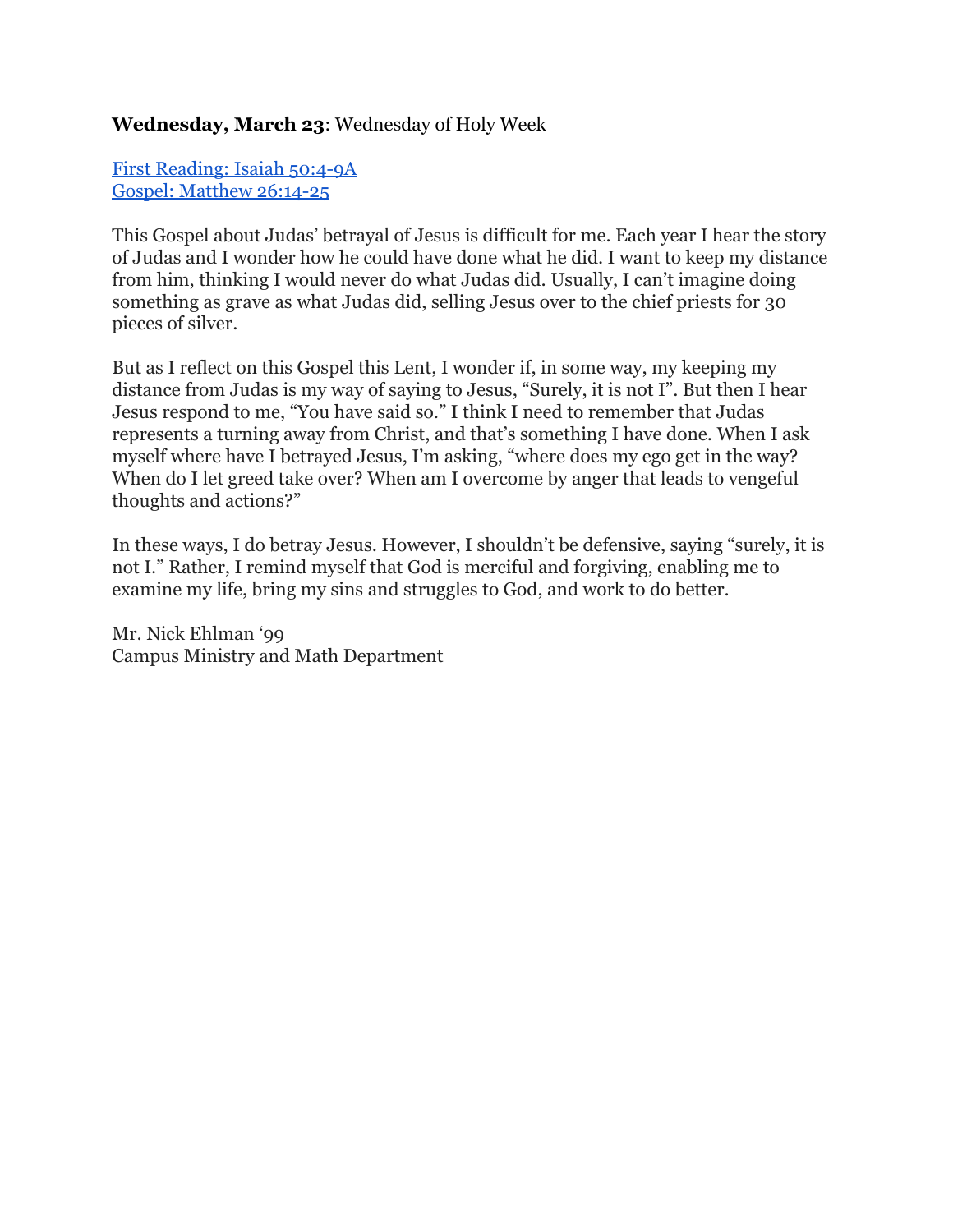#### **Thursday, March 24:** Mass of the Lord's Supper

First Reading: Exodus 12:1-8,11-14 Second Reading: 1 [Corinthians](http://www.usccb.org/bible/readings/032416.cfm) 11:23-26 [Gospel:](http://www.usccb.org/bible/readings/032416.cfm) John 13:1-15

Several weeks ago, way back on Ash Wednesday, we were marked with ashes as a symbol of our mortality and a reminder that we are flawed human beings seeking (and needing) divine love. In a few days, we will celebrate the fulfillment of that love. With Jesus's death, he shows us the unbelievably astounding extent to which he loves us. But in order to set the context for his remarkable love, he must exemplify what it means to be one with us.

In today's Gospel reading, the Son of God, the Lord of Heaven and Earth, got down on his knees to wash the feet of his friends, a deeply humbling gesture. I remember when I was young, the first time I saw our pastor model this action at my parish's Holy Thursday mass, I was baffled. My childish mind couldn't understand why we would do this during Mass and why the priest would ever voluntarily touch someone else's feet. Similarly, the disciples were probably asking why their master and teacher would do such a lowly act? It was ludicrous! But from Jesus' perspective, on the night before his death, he had one final message to teach them: through his humbling act, he acknowledges that his life was nothing more than an act of service to others. It was through this humility that he was able to truly and fully love all of us.

Throughout this season of Lent, we try to humble ourselves, whether that's through fasting, through taking on some service, or reflecting on our sinfulness and need for God's mercy. We become aware of who we are, our shortcomings, and our need for healing. Now it's time to recognize that humility is just the first step in giving of our lives to one another.

One of my favorite bands, Mumford & Sons, has a song titled "Awake My Soul." If you haven't heard it, I would suggest you give it a listen. Even if you have heard it, I suggest you give it another listen because it's beautiful! In my experience, this is a song that speaks on the ideas of human struggle, hurt, mistakes, and the ever-important concept of vulnerability. I am fascinated with this song for a multitude of reasons but lately, I have realized its applicability to Lent. My favorite line sings:

"In these bodies we will live, in these bodies we will die. And where you invest your love, you invest your *life."*

Our lives are limited and that's scary. But on this Holy Thursday evening, Jesus models for us where we find fulfillment: uniting ourselves in deep connection with each other. Vulnerability is a quality that I struggle to possess, along with a lot of people. Completely opening myself up to another person and giving all of myself to them is frightening. But through the washing of the feet and throughout his whole life example, Jesus showed us how that humility and vulnerability is quintessential. Only through recognizing our limitations, how we need each other, and how we must give of ourselves, can we truly begin to love. And where you invest your love, you invest your life.

Mr. Stephen Deves '11 Alumni Service Corps, Campus Ministry, Math Department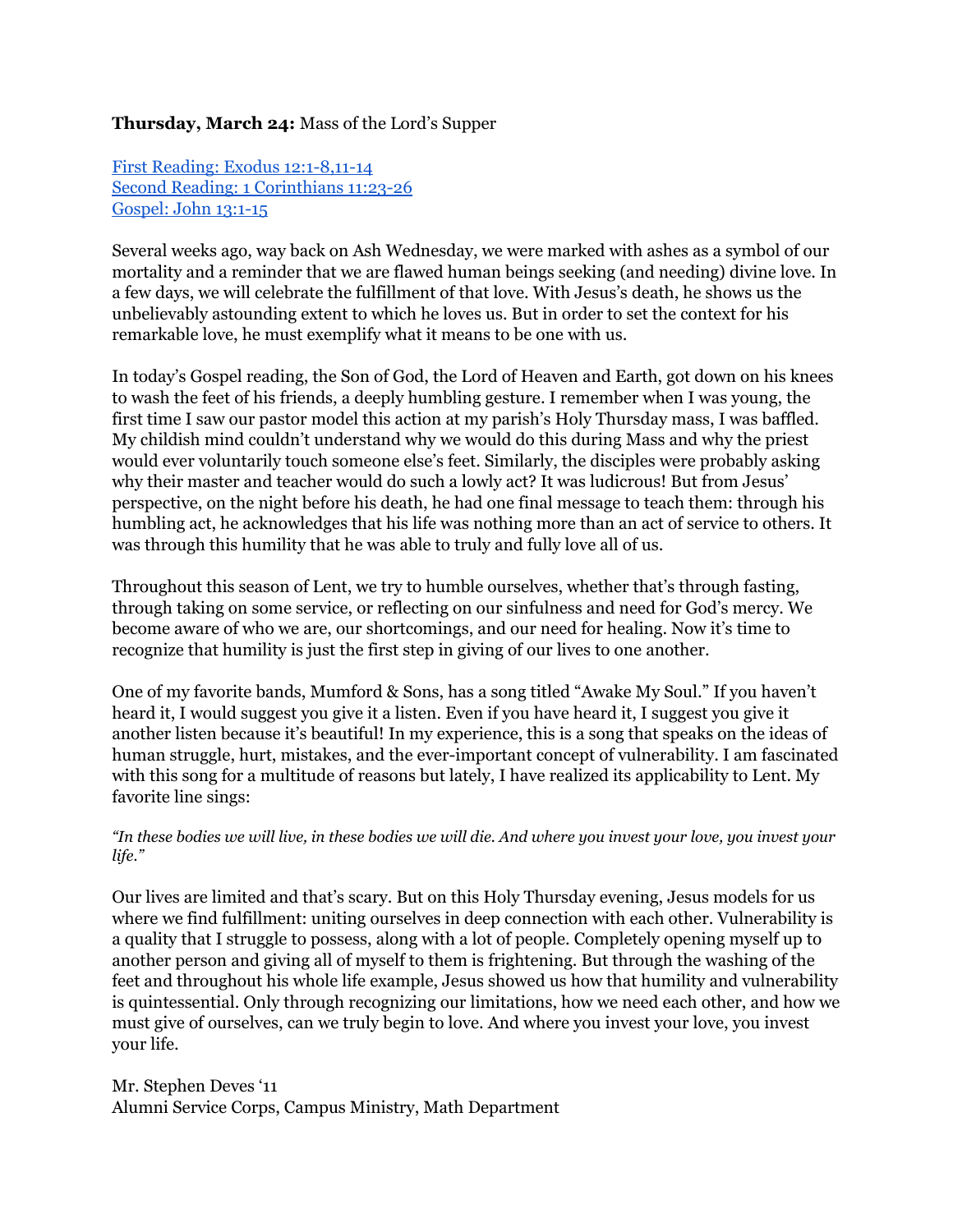### **Friday, March 25:** Good Friday of the Lord's Passion

First [Reading:](http://www.usccb.org/bible/readings/032516.cfm) Isaiah 52:13 53:12 Second [Reading:](http://www.usccb.org/bible/readings/032516.cfm) Hebrews 4:14-16; 5:7-9 [Gospel:](http://www.usccb.org/bible/readings/032516.cfm) John 18:1 19:42

What makes Good Friday so "good?" It is a day that seems so focused on Jesus' suffering and death. We often hear that by dying on the cross, Jesus made the "ultimate sacrifice," which is true, but perhaps we can look at his death as an expression of "ultimate love." True love always involves some degree of dying. We see this in characters from some of literature's greatest love stories: Romeo & Juliet, Cleopatra & Marc Antony, *Titanic*'s Jack & Rose. When a person gets married, they are called to surrender their own desires and selfishness for the love of their spouse. When a person has a child, they are called to give up parts of their own life for the life and love of their child. Those who care for others through long-term illness or addiction put their personal lives on hold for the love of another. Risking death, as Jesus did, is the greatest form of love. If we can see the hope and love in Jesus' death, then perhaps we can better understand why Good Friday is actually "good.*"*

I have piercing memories of Friday, April 9, 1993. My family were parishioners of St. Joseph parish in Manchester. I was a couple months shy of finishing my freshman year at Nerinx. Since my younger siblings and I were off of school that day, my mom suggested that we go to the Good Friday "LifeTeen" service at 3:00pm. "LifeTeen" was a brand new concept at St. Joseph at that time. To my knowledge, there were just a couple of seventh and eighth graders gathering once a week after Mass.

St. Joseph church is quite large, and I remember that on this particular day there was a rather sparse congregation. We sat in our regular pew, silently waiting for the pastor to begin. However, rather than a piano or organ playing, recorded instrumental music began and eight young teens slowly processed down the center aisle in albs, carrying a long white cloth, no priest in sight. I was a skeptical 15 years old, but before I knew it, I was entranced by an incredible interpretation of the Passion, beginning with the Last Supper and ending with Jesus laid in a tomb. There were so many striking elements in this rendition that I remember holding my breath at points, so taken with how very real it felt.

First, there was no priest present. The entire passion was expressed through eight teenagers manipulating a giant white cloth. One of these young men was a former classmate and friend of mine, and I was blown away by his maturity in his portrayal of Jesus. Second, I remember feeling like I had never understood the story of Jesus's death so clearly as I did that day. I also felt great admiration for the time, study, and commitment these teens must have dedicated to accomplish such a beautiful interpretation of the passion. They reenacted with such conviction.

For the first time ever, my siblings and I had a very animated conversation on the car ride home from church. Not just because we considered ourselves veteran theatre buffs but because we were so taken by the beauty and very genuineness of the portrayal.

Mrs. Simonie Anzalone Campus Ministry and Fine Arts Department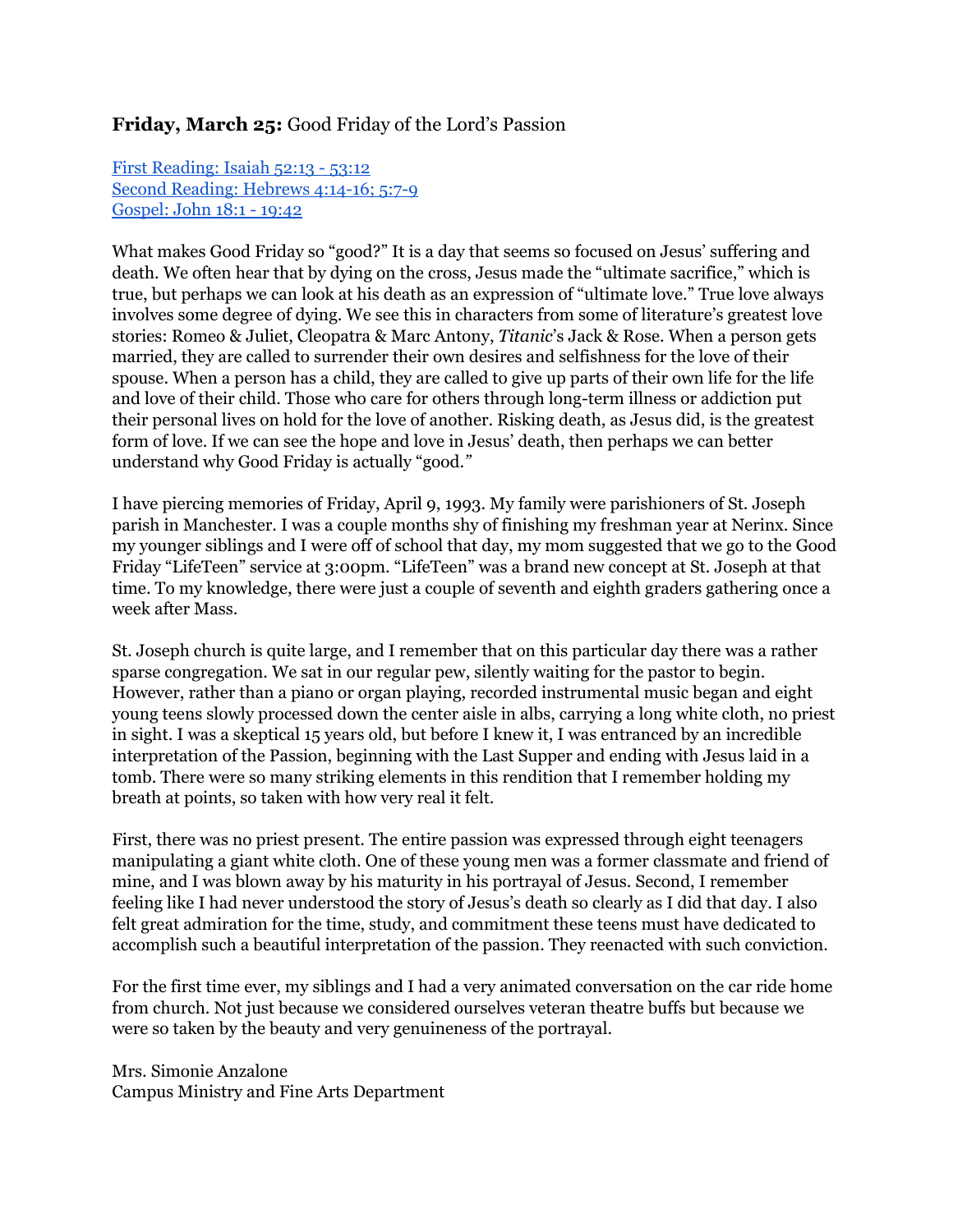**Saturday, March 26:** Holy Saturday At the Easter Vigil in the Holy Night of Easter

# [Readings](http://www.usccb.org/bible/readings/032616.cfm) for the Holy Saturday Liturgy

If you have not been to tonight's liturgy, you really should consider trying it out. It is an amazing liturgy, filled with symbolism.

Normally, you'd begin tonight's liturgy by the entrance of the church. There, a fire is made and the Paschal Candle, which represents Christ, is lit. The Paschal Candle is also used at Baptism and Confirmation to represent the light that Christ brings to our lives. There's something very powerful about entering a darkened church, and appreciating how fragile darkness is. All it takes is a single lit candle to illuminate a space. Everyone in the church is provided with a candle, and slowly the flame of Christ is passed around: first to the people around the Paschal Candle, then to those around them, and slowly but surely the entire church is filled with light. What a powerful image for our world.

Too often we hear about the darkness in the news, in political campaigns, and in history books. Everyone likes to point to the tree that has fallen, missing those that are still standing. The truth is that the light of God's love and hope is like those candles, wherever Christians and people of good will take a stand on the side of Love. A child playing with her father, friends sharing a laugh, someone building a house for a stranger on a service trip, a SLUH student volunteering his time to help children with learning disabilities in an understaffed school, another sitting down and talking with an old grandfather that has no one to talk to. These are the many candles that light up our world with the light of Christ. This is what we celebrate tonight.

Fr. Pepe Ruiz, S.J. Campus Ministry, Theology Department